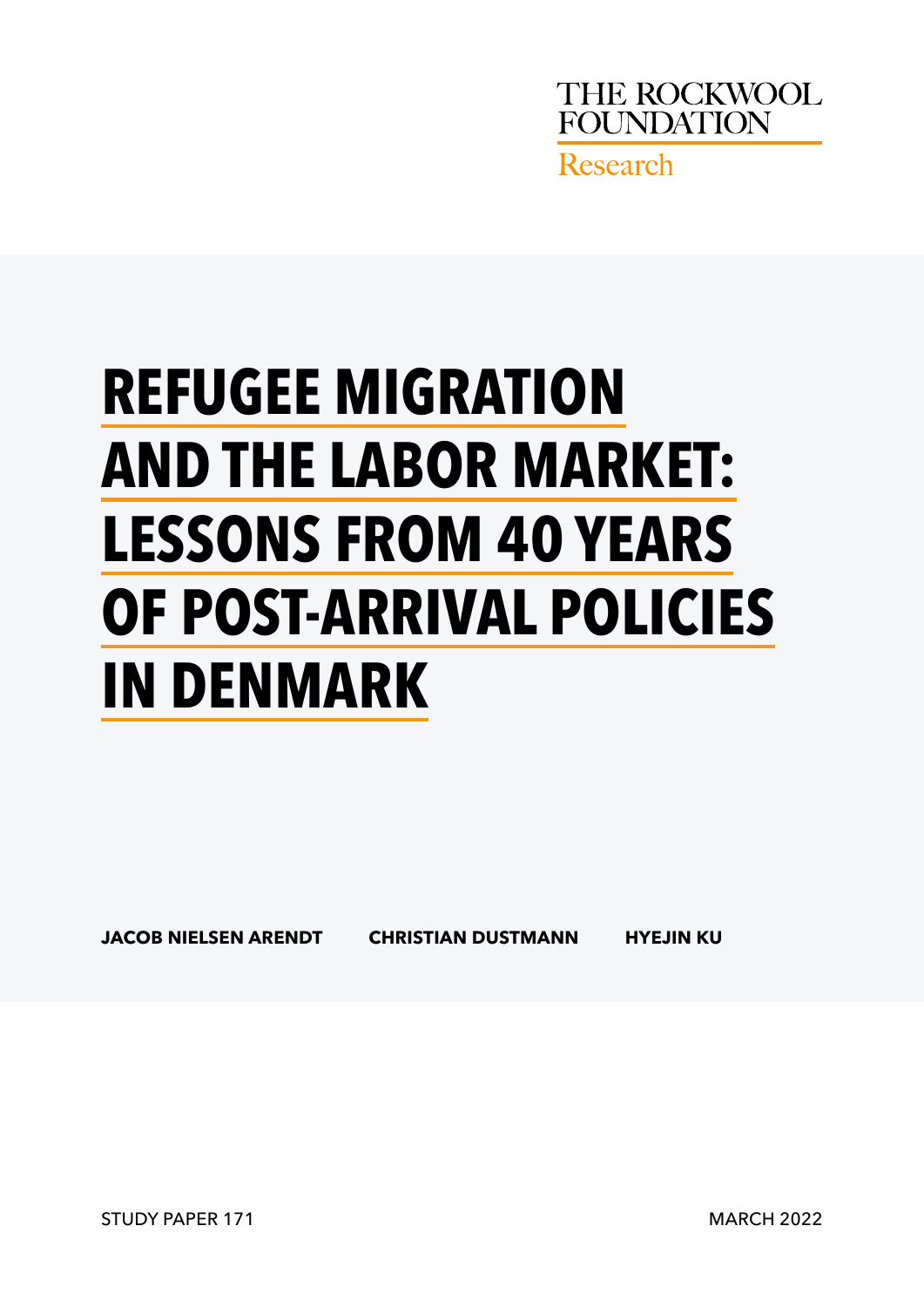Refugee Migration and the Labor Market: Lessons from 40 Years of Post-arrival Policies in Denmark

Study Paper No. 171

Published by: © The ROCKWOOL Foundation Research Unit

Address: The ROCKWOOL Foundation Research Unit Ny Kongensgade 6 1472 Copenhagen, Denmark

Telephone +45 33 34 48 00 E-mail: kontakt@rff.dk https://www.rockwoolfonden.dk/en

March 2022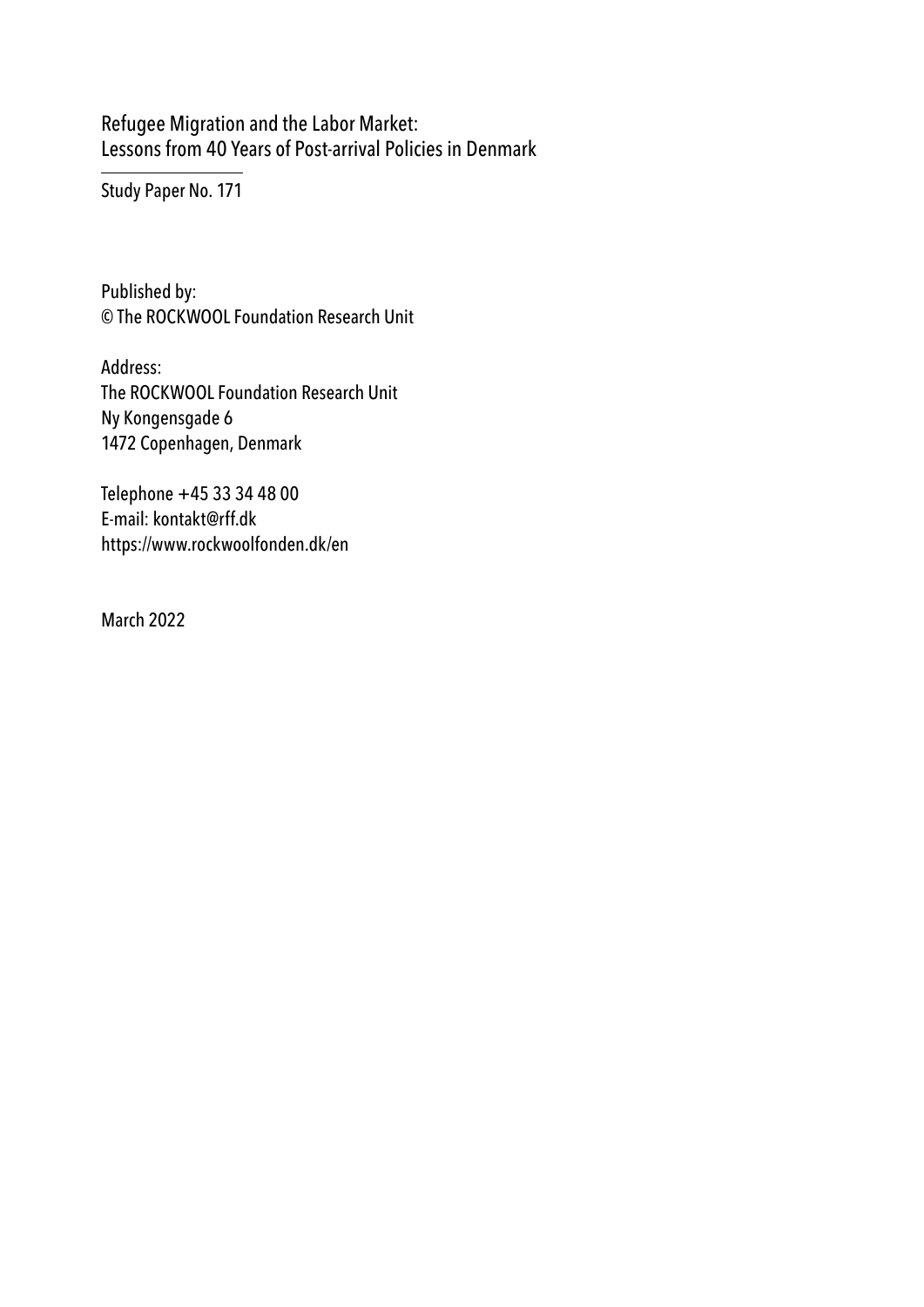# Refugee Migration and the Labor Market: Lessons from 40 Years of Post-arrival Policies in Denmark\*

Jacob Nielsen Arendt† Christian Dustmann‡ Hyejin Ku§

# March 2022

**Abstract:** Denmark has accepted refugees from a large variety of countries and for more than four decades. Denmark has also frequently changed policies and regulations concerning integration programs, transfer payments, and conditions for permanent residency. Such policy variation in conjunction with excellent administrative data provides an ideal laboratory to evaluate the effects of different immigration and integration policies on the outcomes of refugee immigrants. In this article, we first describe the Danish experience with refugee immigration over the past four decades. We then review different post-arrival refugee policies and summarize studies that evaluate their effects on the labor market performance of refugees. Lastly, we discuss and contrast these findings in the context of international studies of similar policies and draw conclusions for policy.

**Keywords**: refugee integration, immigration policies, labor supply, employment, language **JEL codes**: J22, J24, J61

<sup>\*</sup> We are grateful to the ROCKWOOL Foundation for funding this project. We thank Gabriel Ulyssea and an anonymous referee for their constructive comments. Christian Dustmann acknowledges support from the European Research Council (ERC) Advanced Grant (MCLPS) – 833861 and the DFG grant 1024/1-2 AOBJ:642097.

<sup>†</sup> ROCKWOOL Foundation Research Unit, Ny Kongensgade 6, Copenhagen, 1472, Denmark. jar@rff.dk

<sup>‡</sup> University College London, Department of Economics and CReAM, 30 Gordon Street, London, WC1H 0AX, UK. c.dustmann@ucl.ac.uk

<sup>§</sup> University College London, Department of Economics and CReAM, 30 Gordon Street, London, WC1H 0AX, UK. h.ku@ucl.ac.uk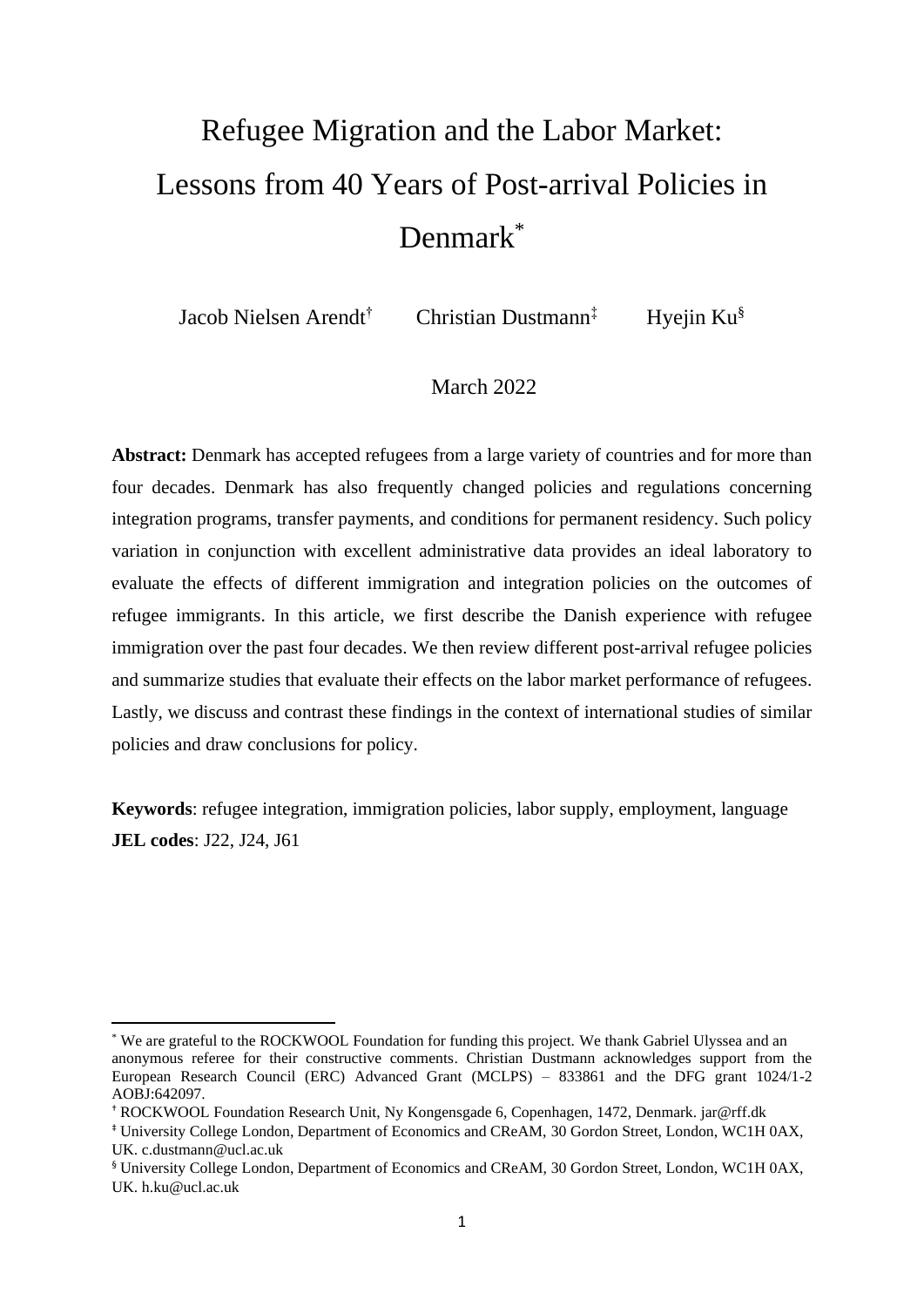# **1. Introduction**

Refugee immigration, defined as immigration that appeals to the 1951 Geneva Convention, its subsidiary agreements, and extensions of its interpretation, has received much attention over the past years. Many countries have introduced, or are currently discussing, reforms to their asylum procedures, the way they prepare refugees for the labor market, and how they administer transfers and financial support.

In this paper, we investigate the impact that different immigration and integration policies have on refugee immigrants, focusing in particular on their labor market outcomes. The context of our study is Denmark, a country that has experienced refugee immigration over the past 40 years and over this period has implemented many policy changes. This provides, in conjunction with excellent administrative data, a perfect laboratory to evaluate reform effects on refugees and their families, allowing us to study not just the immediate effects of policies, but also how they affect outcomes in the longer run. Specifically, we focus on five types of policies and their effects on the labor market attachment and performance of refugee immigrants: (i) dispersal policies for newly admitted refugees (that expose them to different local conditions initially); (ii) employment support policies; (iii) integration and language programs; (iv) changes in welfare benefit transfers; and (v) policies that set out conditions for permanent residency.

By synthesizing extensive evidence from 40 years of policy experiences and reforms targeting refugees in Denmark, we supplement existing reviews of the literature (see e.g. Brell et al. 2020; Jakubiak 2019; Eggebø and Brekke 2018; Verme and Schuettler 2021). In doing so, we also add to the large literature on immigrant assimilation and refugee integration (see e.g. Chiswick 1978; Edin et al. 2004; Cortes 2004; Dustmann and Görlach 2016; Cadena et al. 2015; Sarvimäki and Hämäläinen 2016; Sarvimäki 2017; Fasani et al. 2021a).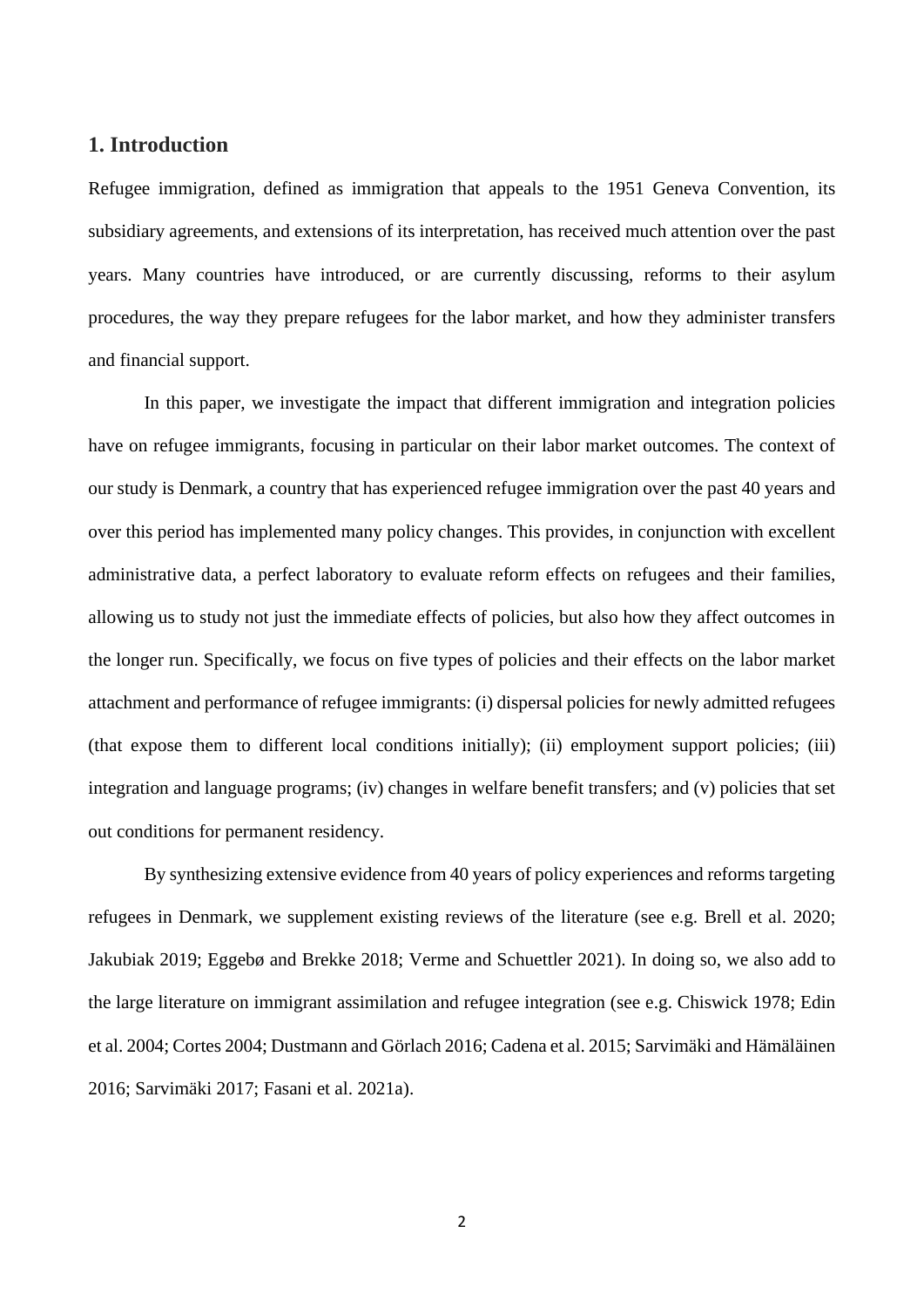We commence by describing the most relevant policies and policy changes in legislation that regards refugees over the past four decades and portray the key features of refugee immigration to Denmark. We then discuss the findings of studies that evaluate the effect these policy changes have on the labor market performance of refugees and compare and contrast these with evaluations of similar policies from other countries. In the last section of the paper, we draw conclusions for policy based on the combined evidence in these studies.

#### **2. Background**

#### **2.1 Refugee immigrants**

The United Nations Geneva Convention relating to the Status of Refugees (GCR) is grounded in Article 14 of the 1948 Universal Declaration of Human Rights, which recognizes the right of persons to seek asylum from persecution in other countries. It was adopted in 1951. In its first article, the convention defines a refugee as *"[any person who] owing to a well-founded fear of being persecuted for reasons of race, religion, nationality, membership of a particular social group or political opinion, is outside the country of his nationality and is unable or, owing to such fear, is unwilling to avail himself of the protection of that country; or who, not having a nationality and being outside the country of his former habitual residence as a result of such events, is unable or, owing to such fear, is unwilling to return to it".* Originally being limited to persons fleeing events occurring within Europe and before 1 January 1951, these limitations were removed by the 1967 Protocol and endowed the GCR with universal coverage. By 2015, 145 states have signed the 1951 Convention and 142 have signed both the Convention and the 1967 Protocol (see Dustmann et al. 2017 for more details).

The GCR is based on the concept of individual persecution, and as such does not specifically address issues of civilians who flee wars and conflicts – which is the main source of refugee migration today. The United Nations High Commissioner for Refugees (UNHCR) considers therefore an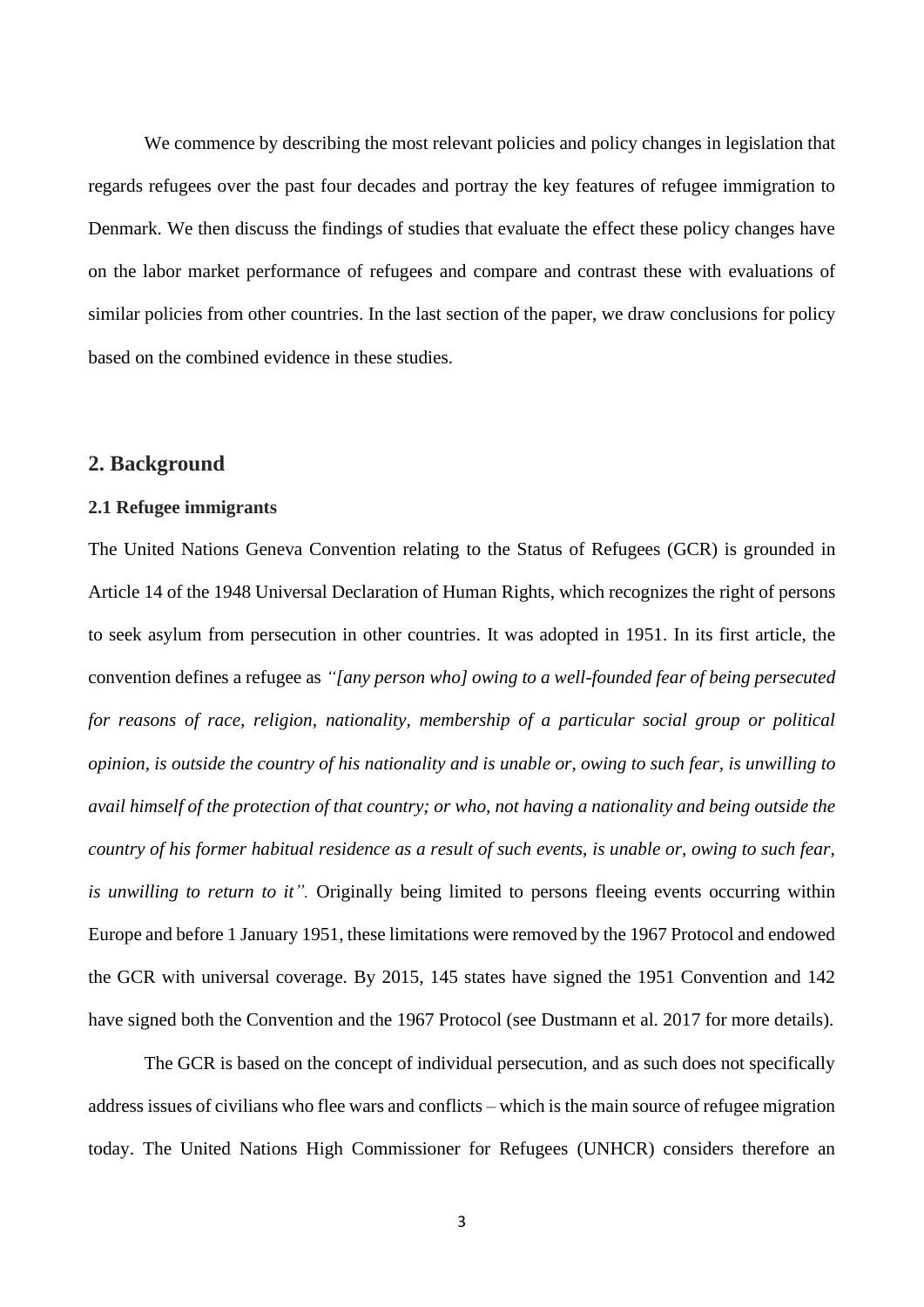expanded definition, stating that *"persons fleeing the civil wars and ethnic, tribal and religious violence and whose country of origin is unwilling or unable to protect them"* should be considered refugees – a demand not all countries agree with. As a result of the lack of a commonly accepted definition of what defines a refugee, countries have developed different arrangements of temporary/subsidiary humanitarian protection, as well as their own procedures for the recognition of refugee status.

Denmark provides protection to persons who fulfil the 1951 Geneva convention and its 1967 protocol. In addition, subsidiary protection rules have been used in Denmark on an ad-hoc basis since the mid-1960s and were finally introduced by law in 1983 (Report no. 968, 1982). From 2002 subsidiary protection has been granted according to article 3 in the European Human Rights Convention stating that *"no one shall be subjected to torture or to inhuman or degrading treatment or punishment".* Protection has also been given for humanitarian reasons since 1985, to persons who do not qualify for protection under the GRC or for subsidiary status. For instance, this includes persons with life threatening diseases or disabling handicaps that cannot be treated in the home country.

In what follows, we define an "asylum seeker" as an individual who asks for asylum, but whose request is not decided yet. Moreover, we define a "refugee" as an individual whose asylum claim has been approved and who is granted (temporary) protection and residency. In the Danish case, asylum seekers typically request asylum after entering the country, often as undocumented migrants. After the asylum request the applicant is relocated to a central reception center until the formal application process commences. At that point, and while the application is processed by the Danish Immigration Service, the refugee is assigned to a lodging center.

In many countries, asylum seekers whose application is processed are not allowed to participate in the labor market, which has potentially harmful long-term consequences for their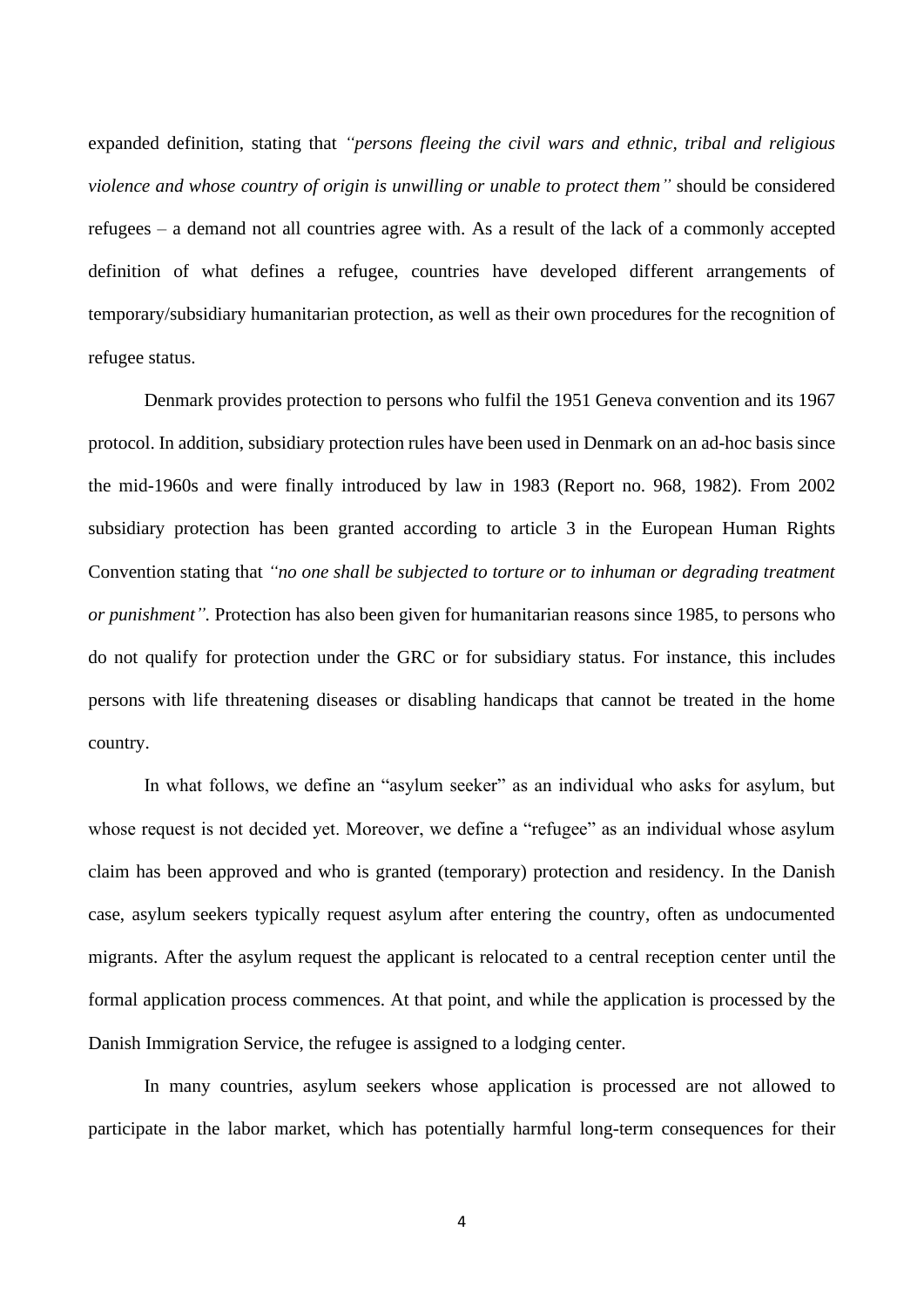careers (see Marbach et al. 2018; Fasani et al. 2021a). In Denmark, and before 2013, asylum seekers whose applications were processed were not allowed to work at all. From 2013 onwards, working during the assessment period was permitted in cases where the assessment period exceeded 6 months (Act no. 430, 2013). However, only few refugees took advantage of this possibility. According to the Ministry of Foreign Affairs, 3,500 applicants waited more than the 6 months in asylum centres between 2013 to 2016 for a decision on their application, but only 78 were employed after 6 months of waiting, and while the application was still being processed  $\frac{1}{1}$ . The low employment take-up is likely due to strong disincentives implied by the rules for employment. To receive a work permit during the assessment period, applicants had to apply to the Ministry of Foreign Affairs and sign a document that they would voluntarily leave Denmark if their case is rejected. Moreover, any income from work is deducted from public transfers, and if work income exceeded transfers, they could be asked to contribute to housing expenses.

Once the asylum application process is concluded the application is either rejected, or refugee status is provided as a temporary residence permit, usually for 2 years, with an option to apply for temporary extensions. Extensions are granted when the reason for protection still holds. After a period of settlement in the country, refugees can apply for permanent residency under specific conditions. Both the required length of stay and conditions for permanent residency have changed over time (see section 2.2).

The measurement of refugee status is often a challenge. Survey data sets sometimes provide self-reported refugee status, which may suffer from non-response and reporting biases (see discussion in Brell et al. 2020). To overcome this challenge, we take advantage of the administrative register data from Denmark, which provide reliable information about refugee status from the Danish Immigration Services for immigrants who received residency from 1997 and onwards. The data

<sup>&</sup>lt;sup>1</sup> Reported by the Public National Broadcasting Corporation, DR (in Danish):

https://www.dr.dk/nyheder/indland/radikale-giv-asylansoegere-lov-til-arbejde-fra-dag-et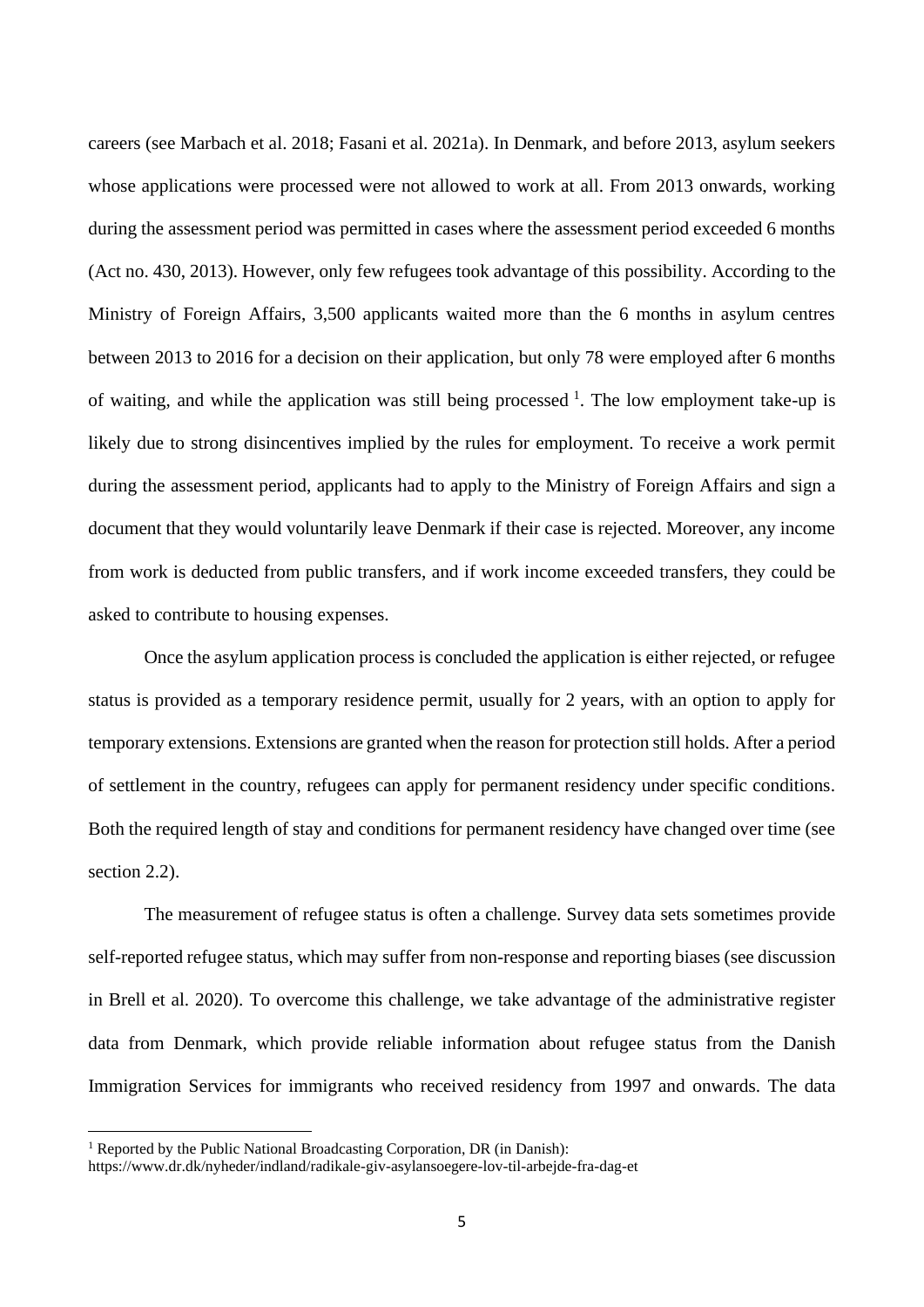include the type of residency that has been granted, including convention status, subsidiary protection and humanitarian protection. For the period prior to 1997, Statistics Denmark imputed refugee status based on the most common refugee sending countries in specific periods (Statistics Denmark, 2008).

#### **2.2 The Danish Refugee Policy**

Denmark ratified the Geneva convention in 1952 and accepted the first group of refugees under this jurisdiction in 1956, when 1400 refugees arrived from Hungary. To aid in the reception of this group, the Danish Refugee Council (DRC) was set up as a conglomerate of twelve non-profit organizations. The DRC has been involved in the reception of refugees ever since. In 1979 the first fully public funded integration program for refugees was established, which was operated by the DRC (Strukturkommissionen, 2003). The aftermath saw a number of changes in post-arrival refugee policies, many of which have been evaluated empirically. We summarize the major reforms in Figure 1 and discuss them below.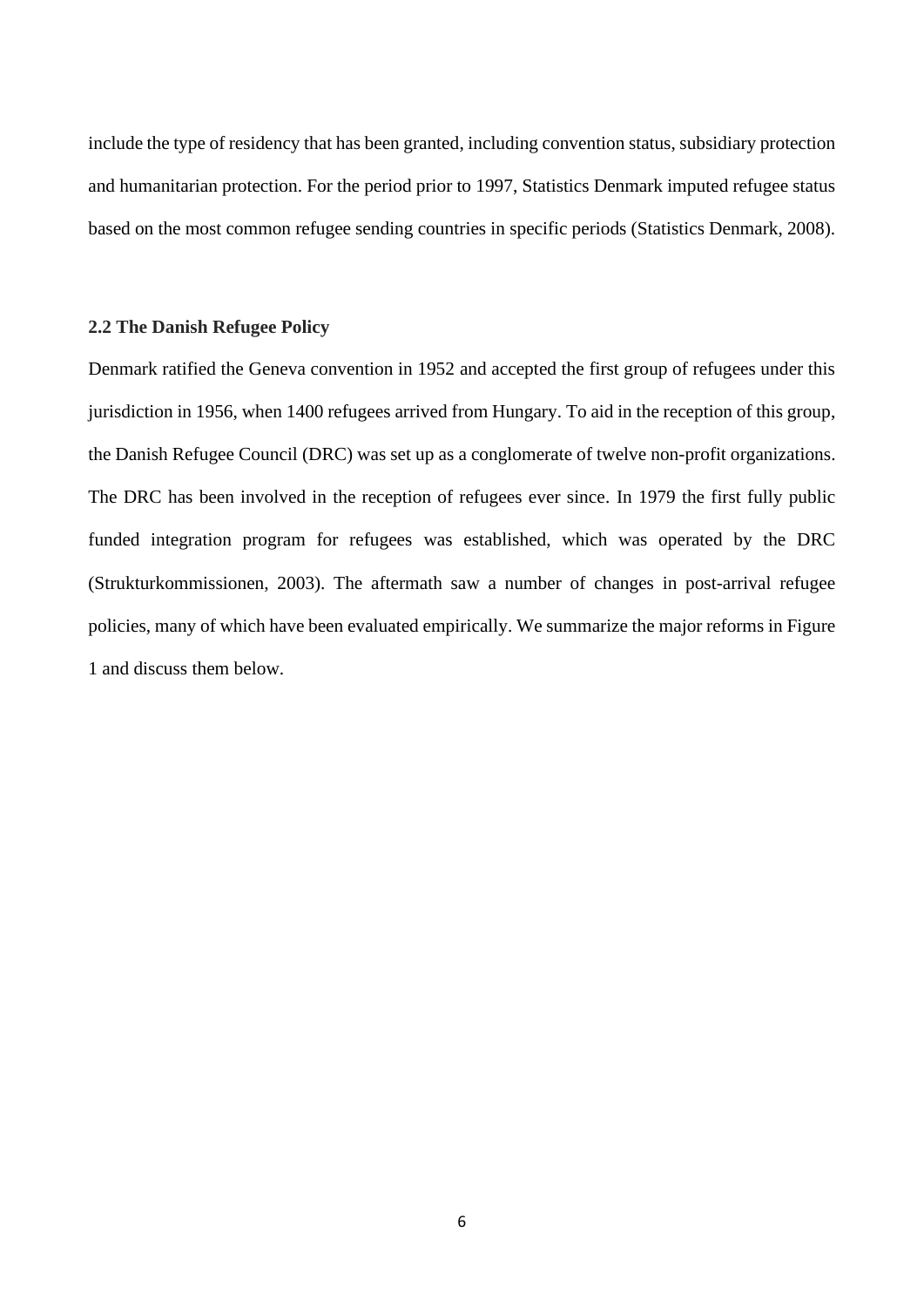**Figure 1**. Danish refugee policies, 1950-2020

|      |            |                      |          |                       |        |            | <b>Permanent</b> |                          |           |                |       |
|------|------------|----------------------|----------|-----------------------|--------|------------|------------------|--------------------------|-----------|----------------|-------|
|      |            |                      |          |                       |        |            | residency        |                          |           | Integra-Work-  |       |
|      | <b>GRC</b> | <b>DRC</b>           | Protocol | Integration Dispersal |        | 1999       | <b>Start</b>     | Integration Abandon tion |           |                | first |
|      |            | ratified established | to GRC   | program               | policy | reform aid |                  | exam                     | start aid | benefit policy |       |
|      |            |                      |          |                       |        |            |                  |                          |           |                |       |
|      |            |                      |          |                       |        |            |                  |                          |           |                |       |
| Year | 1952       | !956                 | 1968     | 1979                  | 1986   | 1999       | 2007<br>2002     | 2012                     |           | 2015           | 2016  |

Notes: The policies are placed at the year of their implementation. They are described in section 2.2.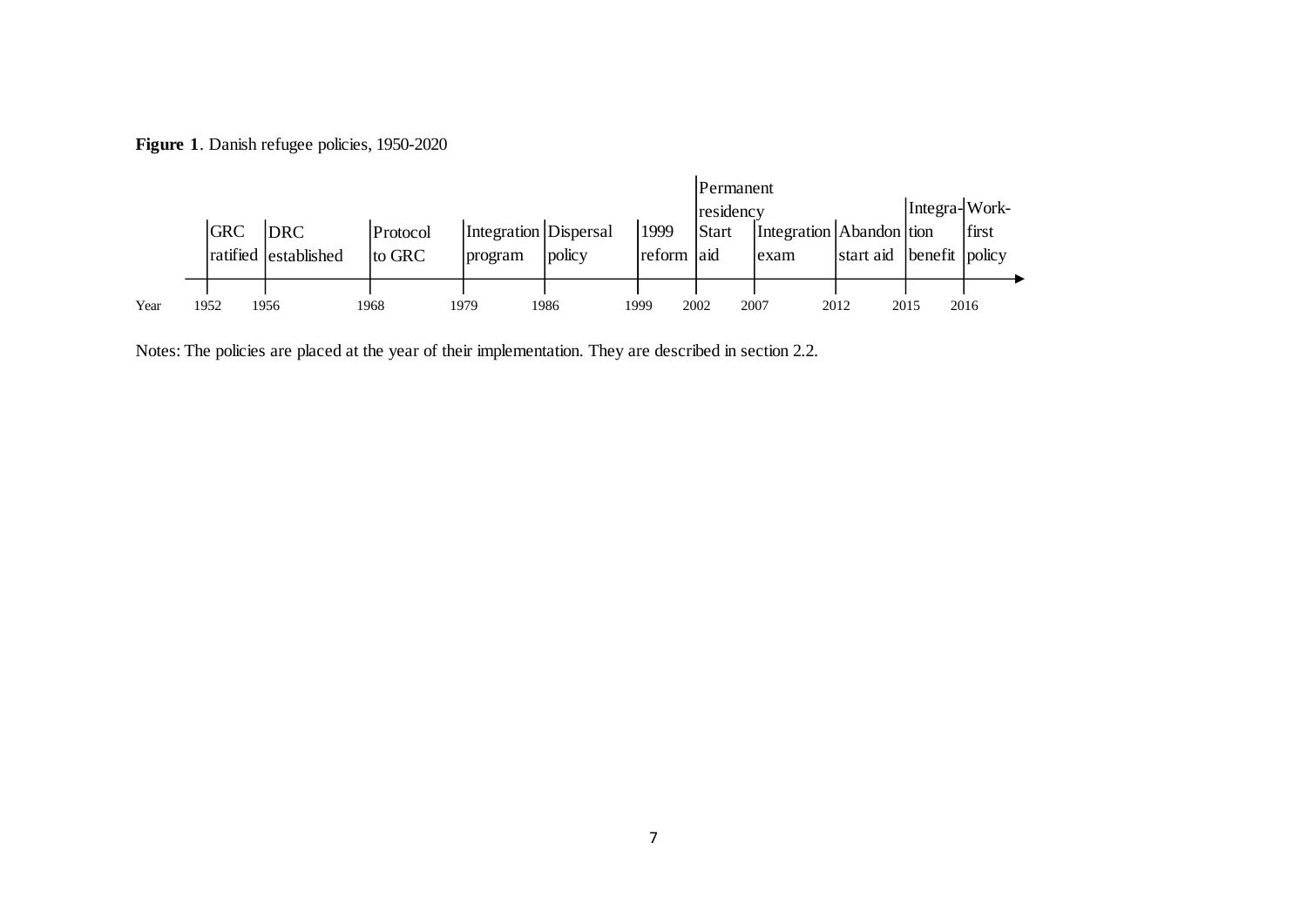#### *2.2.1 The 1979 integration program*

The objective of the 1979 integration program was *"… to secure the support that is necessary for the refugee to be able to cope on equal terms as natives"*, and "*to initiate a process that can help the refugee to become self-supported*" (the Danish Refugee Council 1996). The program lasted for 18 months and started with a short course on civic understanding, followed by a Danish language course (see *The Ministry for Foreigners and Integration* 1987; *The Ministry of Finance* 1994). Employment support was offered simultaneously with or during interludes of participation in the language course. During the integration program, each refugee was assigned a caseworker who developed employment support measures, such as internships at workplaces, basic job search assistance, basic skills training, vocational training or formal education (the Danish Refugee Council 1996). Upon completion of the integration program, the responsibility for welfare payments, further language training and employment support was transferred to the municipality where the refugee resided.

#### *2.2.2 The 1986 dispersal policy*

Initial settlement of refugees is administered by the DRC. Prior to 1986, refugees had the option to choose their settlement location, resulting in a concentration of refugees in larger cities with better employment opportunities. In 1986 a national dispersal policy was implemented with the aim of distributing refugees more evenly across spatial units so that the costs of integration could be more evenly allocated across municipalities. In a first step, the policy distributed refugees across the 15 Danish counties proportional to the number of inhabitants. In a second step, refugees were allocated to municipalities within counties (there were 278 municipalities in Denmark at the time, with an average population of 20,000), again according to population size, but considering also ethnic networks, access to education and job opportunities as well as availability of suitable housing (The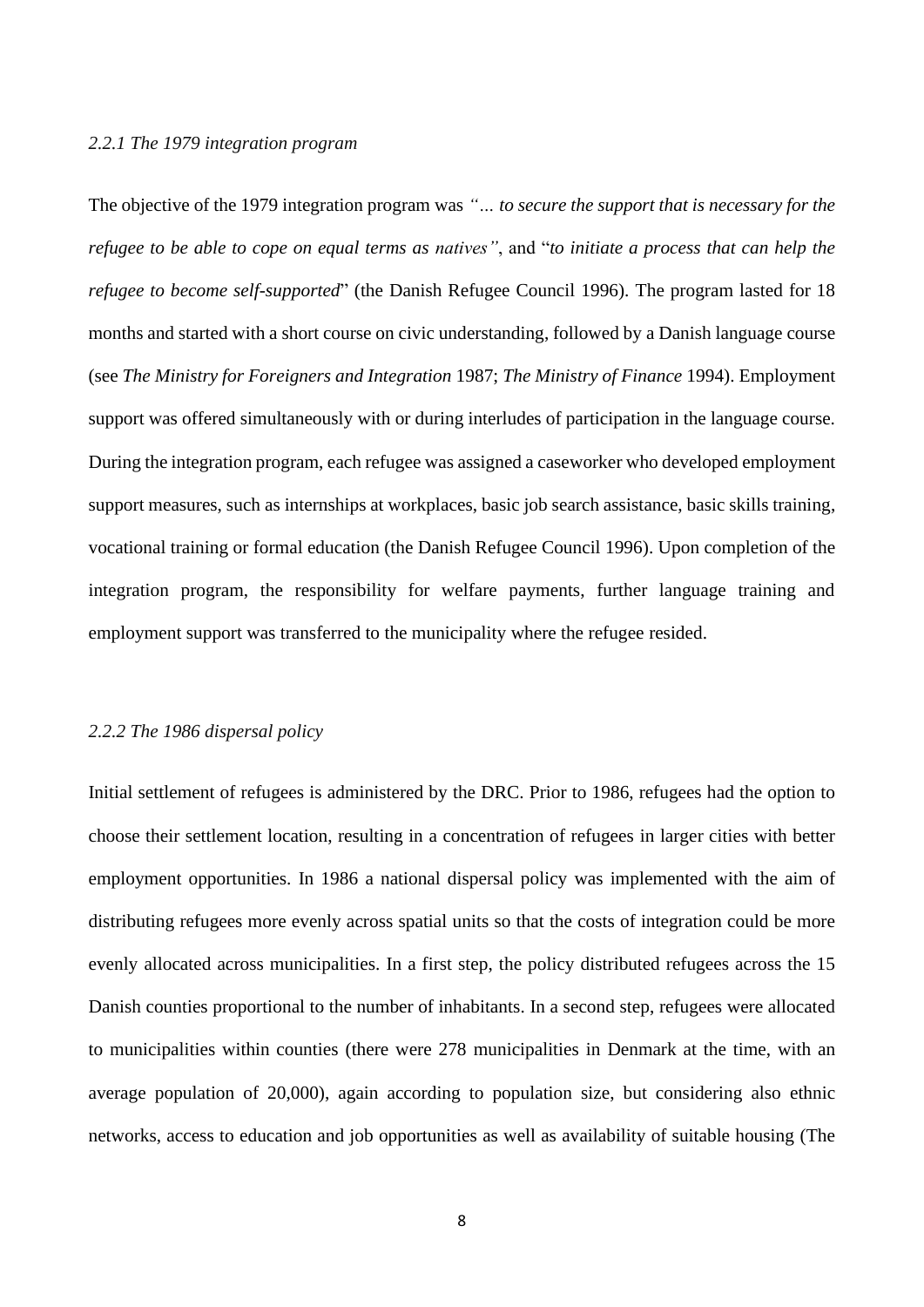Danish Refugee Council 1996, Report no. 1337 1997). The dispersal policy succeeded in achieving a more dispersed geographical distribution of refugees (see Damm and Dustmann 2014). No restrictions were placed on secondary settlement. Damm and Dustmann (2014) report that after 8 years, one in two households still lived in the area of initial assignment.

## *2.2.3 The 1999 reform*

A major reform of the Danish refugee policy was implemented in 1999. This included a reform of the integration program, described in the first act on integration, that had the objective "*to ensure that refuges could participate in society on equal terms as natives … and … to become self-supported faster*" (author's translation; see Act no. 474 1998; Act no. 487 1998). To achieve these objectives, the reform aimed at improving the Danish language course. Thus, the reform increased the length of the integration program from 18 to 36 months, allocated additional resources for teacher training and raised the length of the Danish language course from 1370 to 1800 lectures, which corresponded to 1.2 year of full-time studies. Refugees could pause participation in the language course throughout the three-year integration program to accommodate employment or participation in other training. The reform also raised incentives for participation in integration programs by introducing financial sanctions up to 20% of welfare benefits in case of non-participation, and by conditioning permanent residency on participation in the program. In addition, the reform restricted re-settlement during the integration program. If a refugee moved to a new municipality without the new municipality's consent to pay for part of the costs for the integration program, he/she would lose welfare benefits.

In addition, the 1999 reform also reduced welfare benefits for newly arrived immigrants and altered permanent residency rules. Newly arrived immigrants were entitled to a new type of welfare benefits, "introduction benefits", which was up to 30% lower than the welfare benefits prior to the reform (Arendt et al. 2020). This measure was repealed after 13 months. Moreover, there were also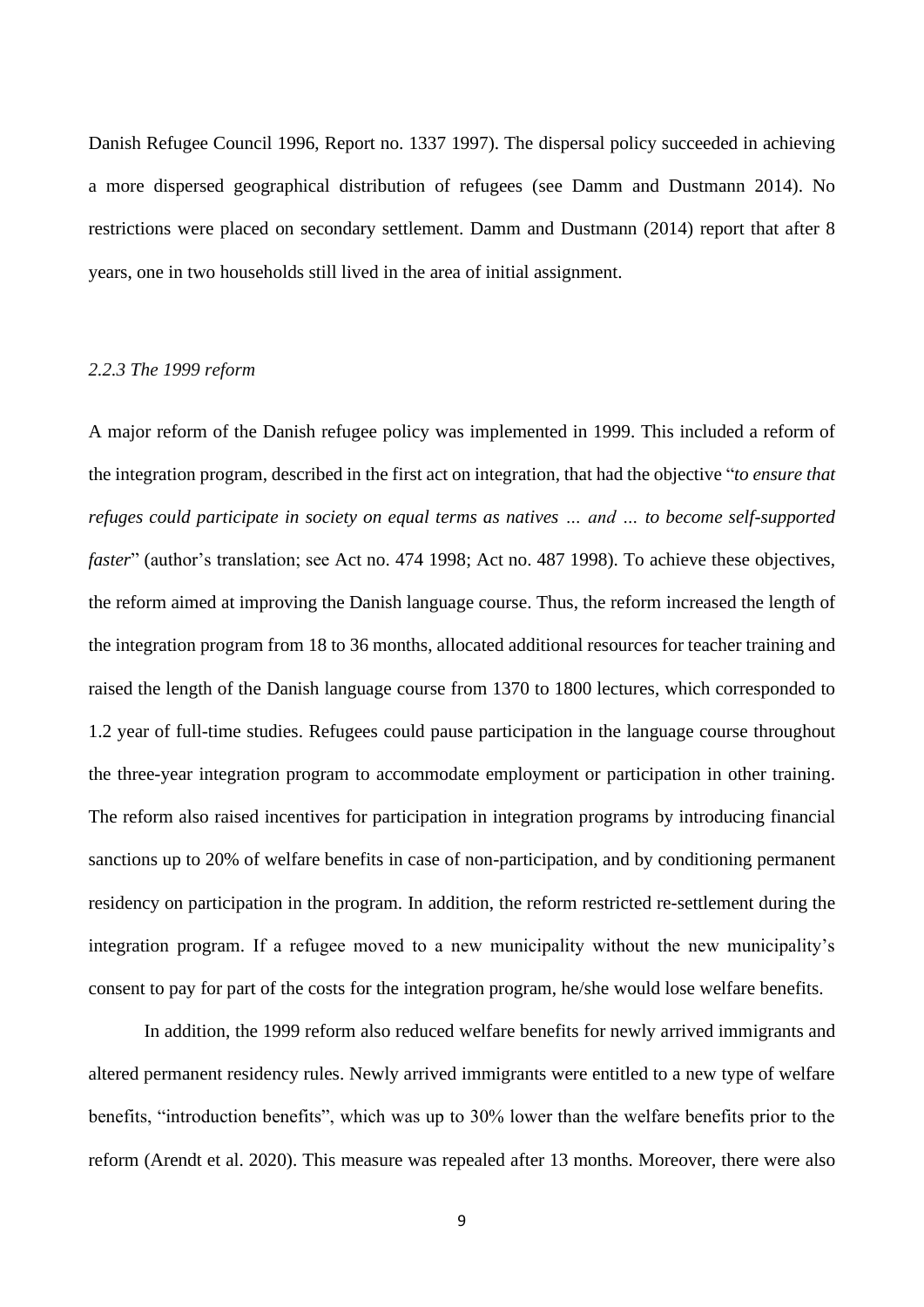slight changes in the dispersal policy. Besides the above-mentioned requirement that re-settlement after assignment was restricted, the assignment process itself now foresaw municipal annual quotas without regard to network, access to education or job opportunities (Protocol no. 630 1998; Azlor et al. 2020).

#### *2.2.5 The 2002 and 2007 reforms*

In 2002 the Start Aid program was introduced which replaced Social Assistance for refugees with a new benefit scheme intended to promote their labor market participation (Danish Prime Minister's Office, 2002) and *"to ensure that refugees and immigrants living in Denmark are better integrated and find employment more quickly, the incentives for finding employment must be*  strengthened".<sup>1</sup> Implemented on July 1, the reform subjected all refugees granted residency after the reform date to the new benefit scheme, whose transfers were approximately 40% lower than Social Assistance payments. This benefit scheme was in effect until its repeal on January  $1<sup>st</sup>$ , 2012 (see Dustmann et al. 2021 for details).

In 2002, the government also tightened the rules governing eligibility for permanent residency. The required length of stay was raised from three to seven years jointly with a new requirement of documented language proficiency corresponding to passing a test at the basic course level (Kilström et al. 2018). A related change took place in 2007, when two new requirements were added, jointly referred to as the "*Integration exam*". The purpose was to strengthen labor market integration by "*sending a strong signal of the importance of employment*  and to learn the Danish language<sup>" 2</sup>.<sup>2</sup> In addition to the pre-existing requirement of seven years of

<sup>&</sup>lt;sup>1</sup> Author's translation from official remarks: http://webarkiv.ft.dk/Samling/20012/lovforslag\_som\_fremsat/L126.htm, accessed 03-20-2017

<sup>&</sup>lt;sup>2</sup> See official remarks (in Danish): https://www.ft.dk/samling/20061/lovforslag/L93/BEH1-37/forhandling.htm.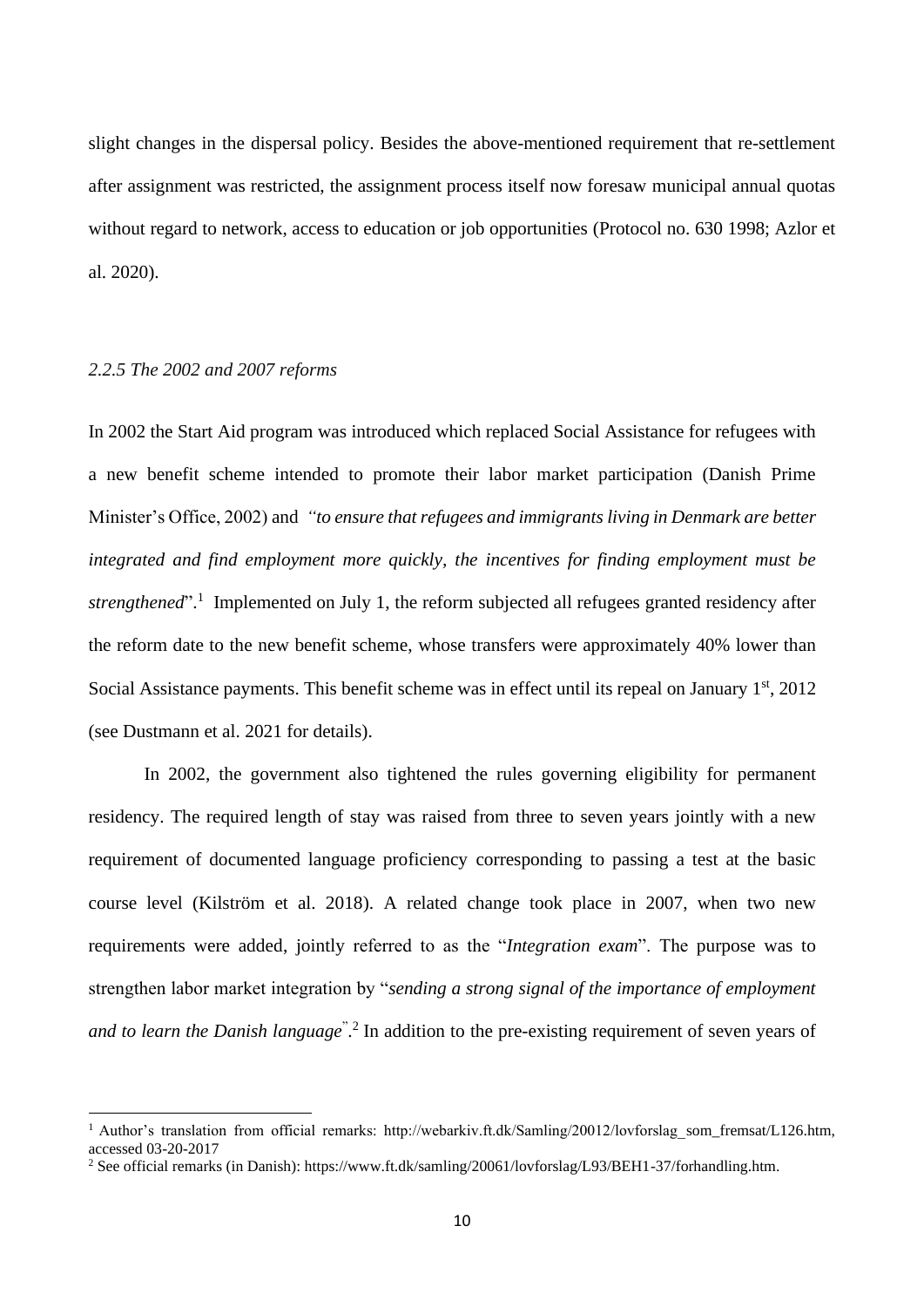residence, 2.5 cumulative years of full-time employment and passing of the language proficiency test at the intermediate level (as opposed to the basic level as previously) were added as prerequisites for permanent residency (Arendt et al. 2021).

#### *2.2.6 The 2015 and 2016 reforms*

The Start Aid program was abandoned in 2012 when transfers increased to the pre-2002 level, but transfers for refugees were reduced again with a new benefit scheme called "*integration benefits*" in 2015. The reductions in benefits relative to the pre-2002 level were smaller than under Start Aid and amounted to between 10% and 40% for single persons below age 30 or couples with children (Arendt 2020). Moreover, the integration program was again reformed in 2016 (Arendt 2022), with the purpose to expedite entry into the labor market. The reform implemented a "*work-first*" policy emphasizing that "*immigrants should be met as being job ready, even if they lack language or computer skills*", referring to a job readiness assessment of the refugee's preparedness for the Danish labor market.<sup>3</sup> The idea was to treat all refugees equally and require that they actively search for jobs and participate in on-the-job training within one month upon settlement – requirements of which refugees were exempted before if they were not assessed as job ready, e.g. if they did not speak Danish.

<sup>3</sup> See official remarks (in Danish), p. 20:

https://www.ft.dk/ripdf/samling/20151/lovforslag/l189/20151\_l189\_som\_fremsat.pdf.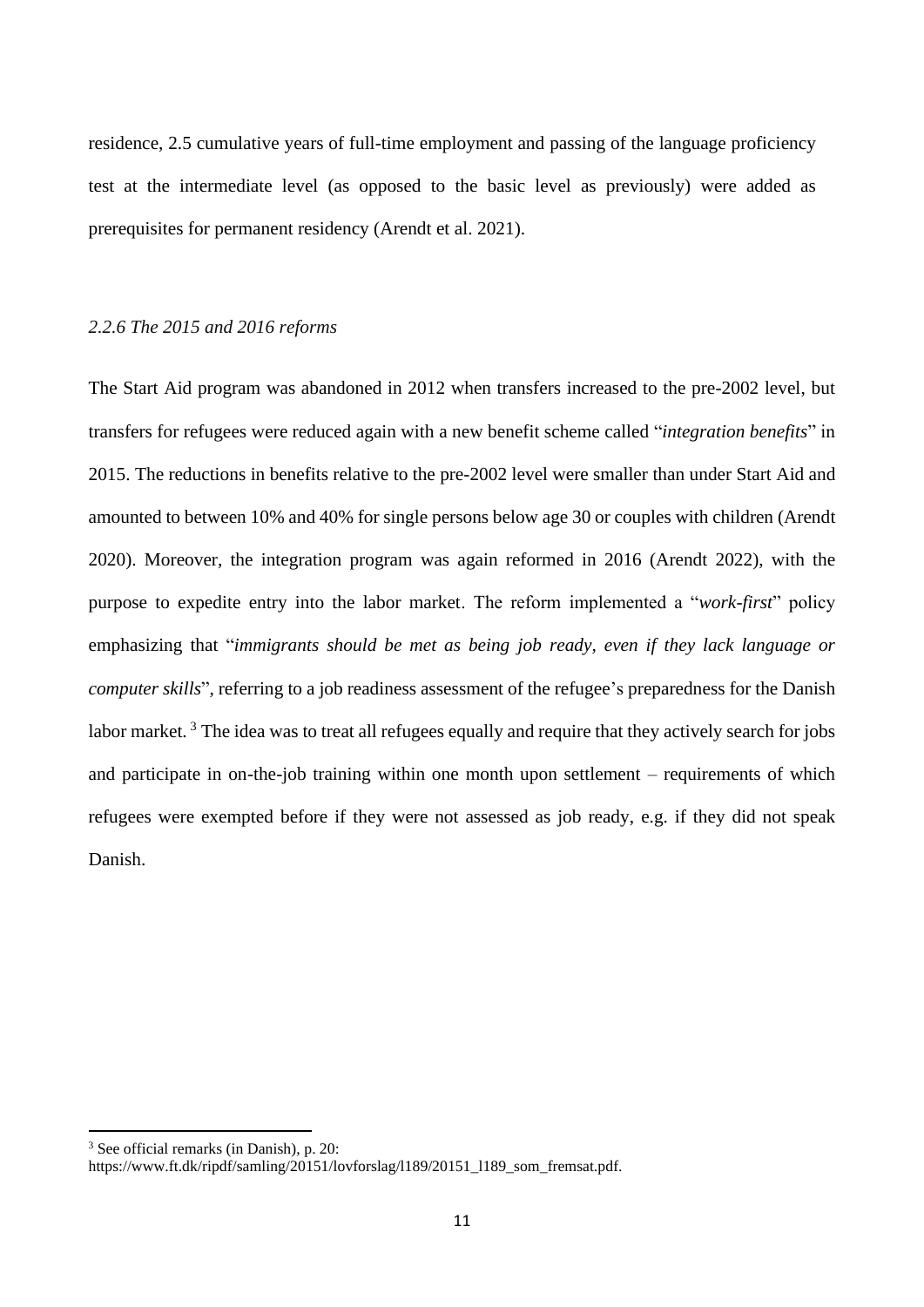#### **2.3 Refugee Migration to Denmark**

#### *2.3.1 Refugee migrants and their origin*

In Figure 2, we illustrate the evolution of refugee migration to Denmark for the period 1984-2019. The dark dashed line indicates the number of registered asylum applications in Denmark, which peaks in 1992-1993 and 2014-2016 following the conflicts in the former Yugoslavia and Syria. There are smaller peaks in the late 1980s with major groups arriving from Palestine and Sri Lanka, and around the millennium change, where conflicts in Iraq and Afghanistan generate massive migrant flows. The number of applications dropped substantially from 2002 and until 2010, when Denmark received less than 2,000 applications annually. A simultaneous drop is also witnessed worldwide (UNHCR, 2011). The solid black line shows the number of persons who were granted asylum during the same period. The two series of applications for asylum and granted refugee status differ for two reasons. First, asylum applications include persons who receive protection via UNHCR quota agreements (maximum 500 annually). Second, the two series refer to year of application and year of acceptance respectively, and hence they differ by the waiting time for asylum decisions.<sup>4</sup> Bearing these differences in mind, the two series have similar developments. The number of individuals who were granted protection in relation to Denmark's population was high in comparison to EU15 countries before 2002 and during the Syrian refugee crisis in 2015-16. Today it is among the lowest in the EU.<sup>5</sup> In Figure 2, the peak in the number of granted asylum in 1995 arises because individuals from the former republics of Yugoslavia were granted temporary protection for up to two years in 1992-1993

<sup>4</sup> Average waiting time for those who were granted protection has varied from 1-2 years prior to 2003 to 1-3.5 years in the years 2003-2008 and was below 1.5 year thereafter (Hvidtfeldt and Schultz-Nielsen 2018).

<sup>&</sup>lt;sup>5</sup> The number of asylum seekers that were granted protection was about 96 per 100,000 inhabitants in 2000, dropping to 21 in 2005. In comparison, it was 23 and 18 for the same years in EU-15 countries (calculations are the number of individuals granted asylum or complementary protection based on UNHCR numbers divided by population size from Eurostat). During the Syrian refugee crisis in 2015-16, 191 individuals per 100,000 inhabitants were granted protection in Denmark, which compares to 72 in the EU-15. The fraction has subsequently dropped in Denmark to mid-2000s levels but remained as high as 61 in EU-15 countries.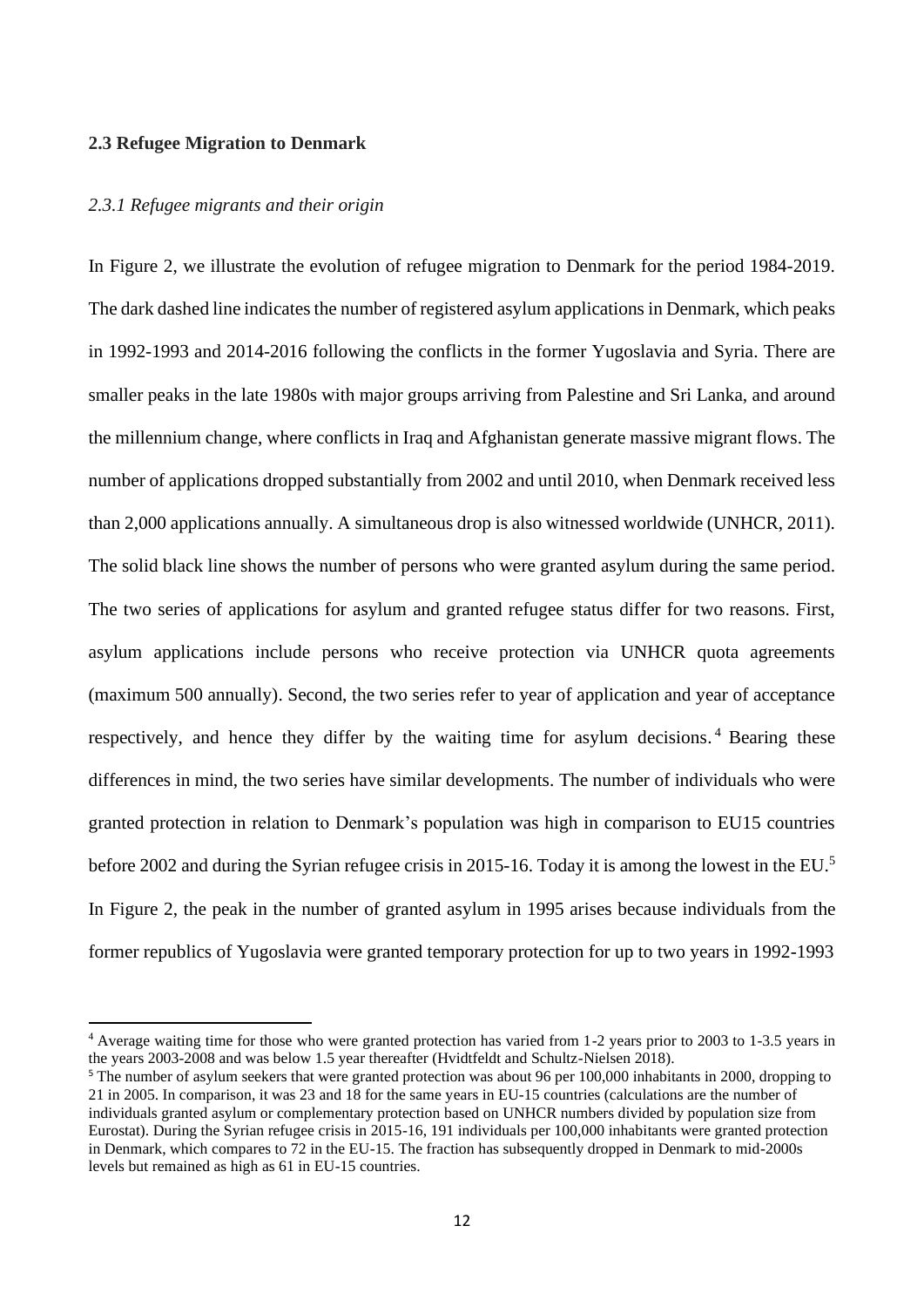



Notes: Asylum applications excludes applications from persons who are sent to other EU-countres (via the Dublin-convention). Granted asylum includes protection under the UN convention (incl. quota agreements), subsidiary protection, and protection for other humanitarian reasons. The acceptance rate is for applications for asylum on Danish territory under the GRC only.

*Source*: The number of asylum applications (from 1990) and the number of applications being granted (from 1997) are from Statistics Denmark, statistikbanken.dk. The number of asylum applications before 1990 is from UNHCR (2001). The number of applications being granted before 1997 is from Statistics Denmark (1995, 1997), Annual Yearbook. The acceptance rate is from the Danish Immigration Services 2001-2019. https://www.nyidanmark.dk/en-GB/Numbers/tal\_fakta

and most received asylum in 1995. A total of 155,752 persons have been granted protection in Denmark from 1984 to 2019. We do not have access to the number of persons being granted asylum on an annual basis before 1984, but according to the Danish Refugee Council, the number of refugees that were given protection after the ratification of the Geneva Convention in 1952 and up until today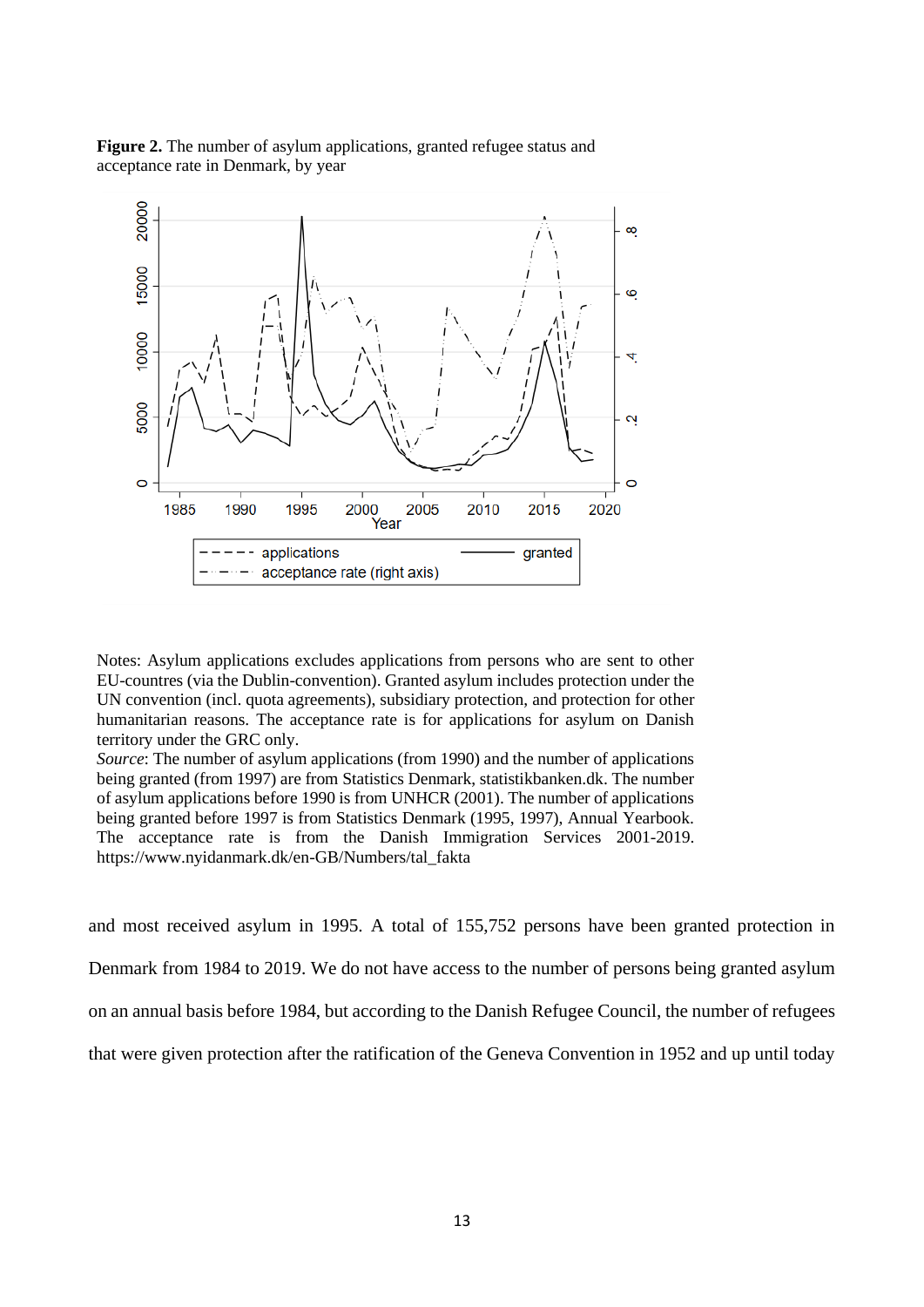totaled 169,517 individuals.<sup>6</sup> This would suggest that 13,765 individuals were granted refugee status from 1952 to 1983, prior to the period considered in Figure 2. Finally, the light grey dashed line plots the acceptance rate for applications for asylum by the year of decision, i.e., the number of persons granted asylum over the total number of decisions in a year. This is only available from 1992-2019. The acceptance rate varies between 10% and 85%, and covaries positively with the number of applicants (the correlation is 0.5).

In Table 1, we list the top 5 origin countries for individuals who were granted protection within 5-year periods. The fraction of those who come from the top-5 origin countries constitute more than 70% of the total, with the exception of the period between 2004-2008, which saw overall only few arrivals. The figures indicate that individuals from the Middle East and North Africa dominated arrivals in Denmark throughout the period.

| Year granted protection:                                    |           |             |             |             |             |             |  |  |  |
|-------------------------------------------------------------|-----------|-------------|-------------|-------------|-------------|-------------|--|--|--|
| 1984-1988                                                   | 1989-1993 | 1994-1998   | 1999-2003   | 2004-2008   | 2009-2013   | 2014-2017   |  |  |  |
|                                                             |           |             |             |             |             |             |  |  |  |
| Poland                                                      | Somalia   | Somalia     | Somalia     | Myanmar     | Somalia     | Somalia     |  |  |  |
| Sri Lanka                                                   | Sri Lanka | Yugoslavia  | Yugoslavia  | Yugoslavia  | Syria       | Syria       |  |  |  |
| Palestine                                                   | Palestine | Afghanistan | Afghanistan | Afghanistan | Afghanistan | Afghanistan |  |  |  |
| Iran                                                        | Iran      | Iran        | Iran        | Iran        | <b>Iran</b> | Iran        |  |  |  |
| <b>Iraq</b>                                                 | Iraq      | Iraq        | Iraq        | Iraq        | Russia      | Eritrea     |  |  |  |
|                                                             |           |             |             |             |             |             |  |  |  |
| Persons from top-5 origin countries as a fraction of total: |           |             |             |             |             |             |  |  |  |
| 76%                                                         | 82%       | 94%         | 83%         | 56%         | 72%         | 92%         |  |  |  |

**Table 1.** Top-5 origin countries for persons granted protection

Notes: Includes protection under the UN convention (incl. quota agreements), subsidiary protection, and protection for other humanitarian reasons.

*Source*: The number of persons granted protection from 1997 is from Statistics Denmark, statistikbanken.dk. Before 1997, they are from Statistics Denmark (1995, 1997): Annual Yearbook.

<sup>6</sup> See (in Danish): [https://drc.ngo/da/vores-arbejde/viden-og-fakta/faq-om-flygtninge/hvor-mange-flygtninge-er-der-i](https://drc.ngo/da/vores-arbejde/viden-og-fakta/faq-om-flygtninge/hvor-mange-flygtninge-er-der-i-danmark/)[danmark/,](https://drc.ngo/da/vores-arbejde/viden-og-fakta/faq-om-flygtninge/hvor-mange-flygtninge-er-der-i-danmark/) accessed August 2, 2021.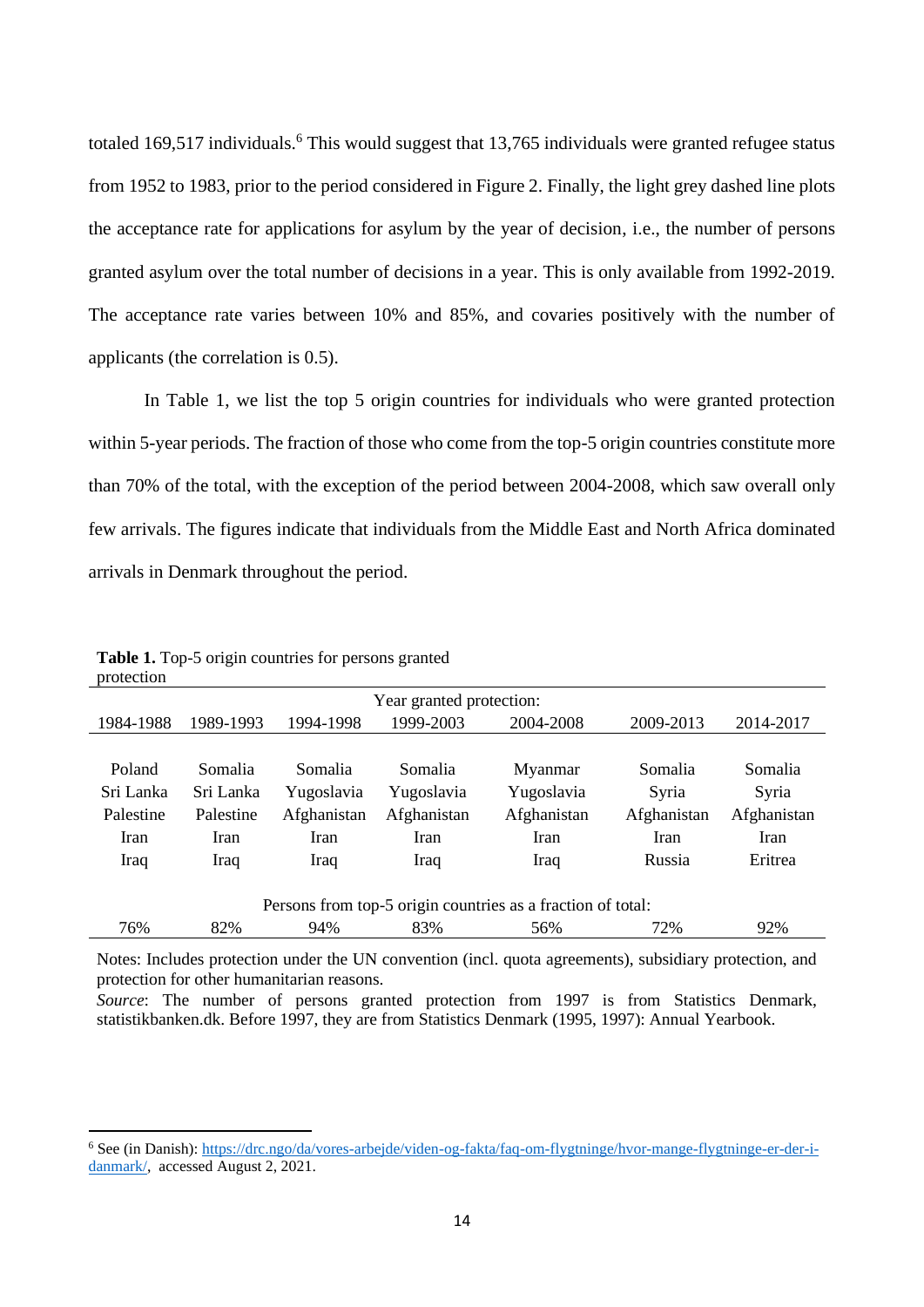

**Figure 3**. Employment rate for refugees, other immigrants and natives

Notes: The employment rate is measured in full-time equivalents (FTE). Immigrants aged 18-59 at arrival from 1983-2017, where refugee status prior to 1997 is proximated using country and time of arrival (Statistics Denmark 2008). Refugees include other immigrants living with a refugee. Natives aged 25-59. For natives, the horizontal axis refers to years since age 25 instead of years since residency.

#### *2.3.2 Employment*

Figure 3 shows the employment rates for refugee immigrants and compares it to other immigrants and natives. Employment is shown by years since residency for immigrants and by years since age 25 for natives. Refugee status is available from 1997 while it is proxied for 1983-1996 based on country of origin and time of arrival, among others (see Statistics Denmark 2008). Employment is measured as hours worked in full-time equivalents, where a value of one corresponds to full-time employment in a year. The figure shows that employment of refugees starts off at fairly low levels shortly after arrival but increases rapidly during the first five years in the country, to level off again after 4-7 years. This is similar to findings in other countries reported in Brell et al. (2020). There are quite substantial differences in employment levels between refugees and other immigrants and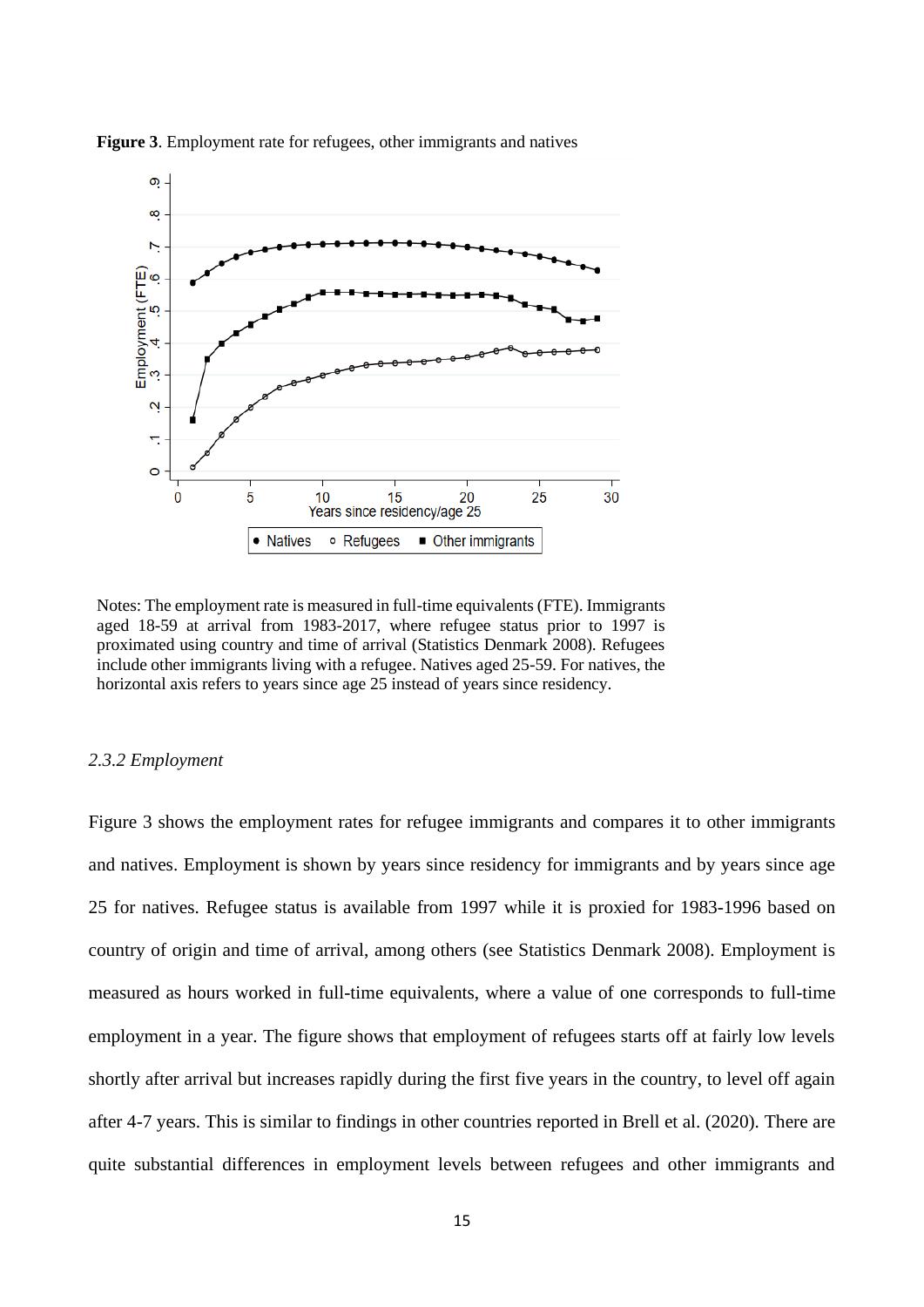natives, particularly in the first years since residency. Even though the differences narrow after 10 to 20 years, they remain at 10 percentage points of full-time employment relative to other immigrants and about 25 percentage points relative to natives, after 30 years.

Figure 4 shows the employment rates for refugee migrants by years since residency for different arrival cohorts. We have taken out macro trends and normalized the level relative to the first year since residency. There are quite substantial differences in the evolution of employment for different arrival cohorts. For instance, panel (a) of the figure shows a remarkably faster employment take-up for refugees arriving in the years 1983-85 when compared to those who arrived in 1986-1988, and who were the first to be affected by the dispersal policy which started in 1986. Similar stark differences are found between cohorts arriving 1997-98 and 1999-2000 in favor of the latter who were affected by the 1999 reform, which brought a major change to the integration program through an extension and improvement of the language courses (Arendt et al. 2020). We also see an increase in employment growth for those who arrived in 2003 and hence experienced Start Aid, relative to earlier cohorts. Panel (b) of Figure 4 shows more recent cohorts and illustrates an employment advantage of cohorts arriving in the second half of 2002-2003 who were subject to Start Aid, relative to earlier cohorts. The panel also displays a substantial increase in the employment growth for cohorts arriving after the benefit reduction and work-first policy in 2015-2016 compared to cohorts arriving before 2015 who were not subjected to the same requirements.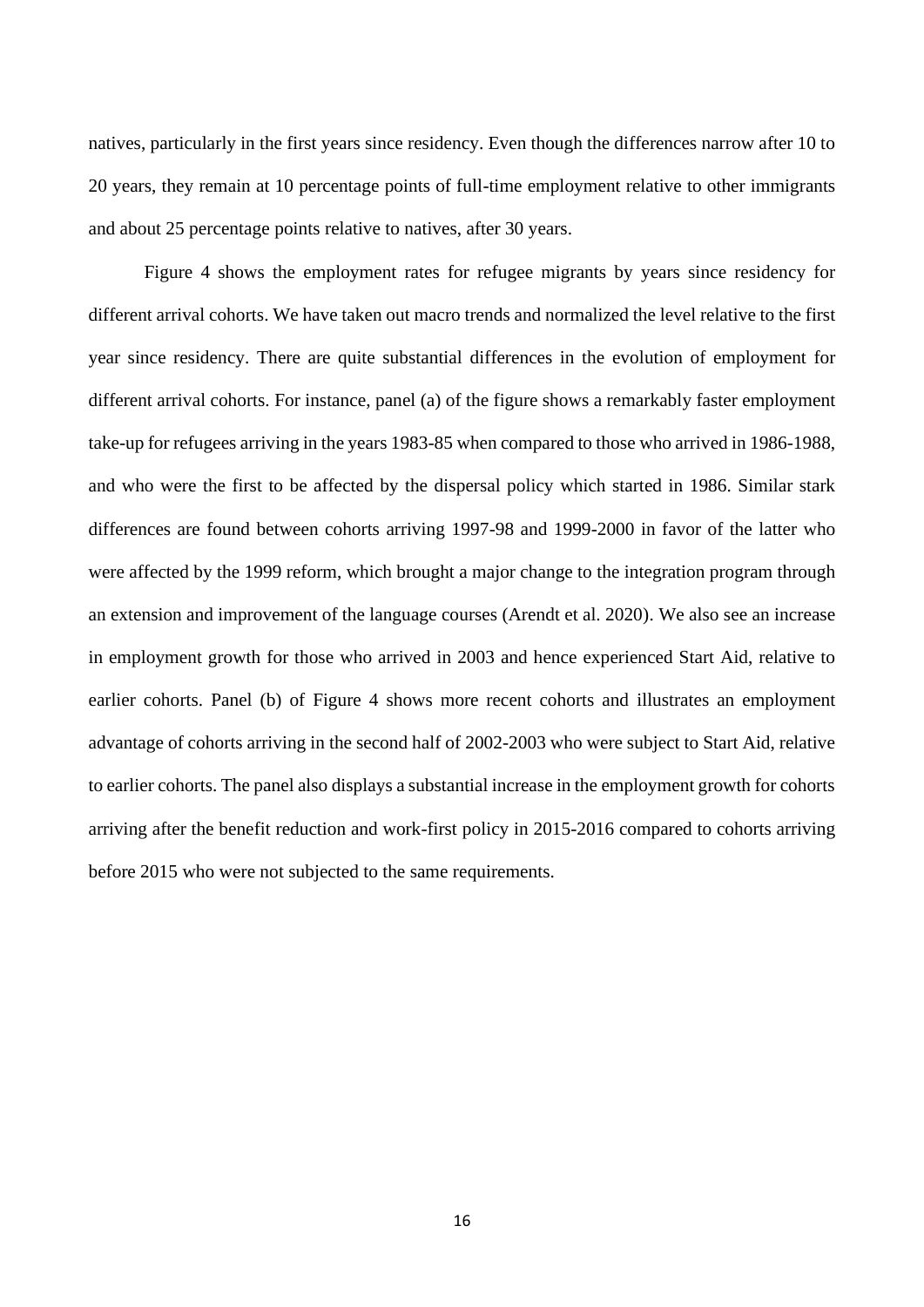

**Figure 4.** Employment rates for refugees, by arrival cohort and years since residency (YSR)

(a) Arrival cohorts 1983-2001



#### (b) Arrival cohorts 2001-2017

Notes: The employment rate is measured in full-time equivalents and is adjusted for calendar year effects and normalized to the level relative to YSR=1. The legends show the years of arrival. Refugees aged 18-59 at arrival from 1983-2017, where refugee status prior to 1997 is proxied based on country and time of arrival (Statistics Denmark 2008). Refugees include other immigrants living with a refugee.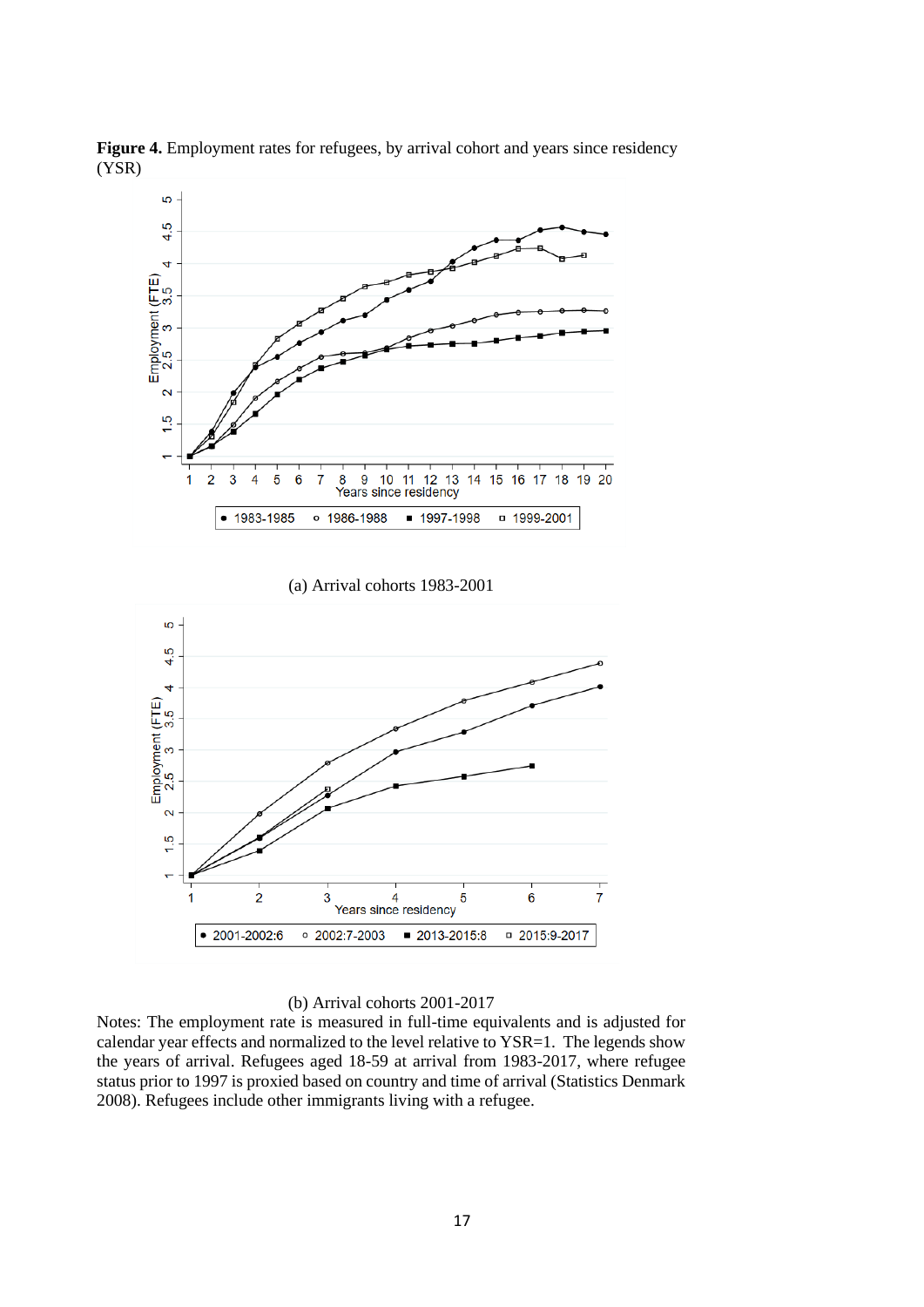#### *2.3.3 Permanent residency*

Refugees who wish to remain in Denmark must apply for permanent residency or for extensions of their temporary residency. Asylum extensions are granted if the reason for protection remains valid (cf. section 2.1). Among refugees and their adult family members who arrived in Denmark between 1997 and 2002, 80% are still in the country after 16 years. <sup>7</sup> Figure 5 shows the fraction of refugee migrants who have been granted permanent residency, where the horizontal axis carries the time of residency. The figure shows that around 50% of the cohort who arrived prior to the 2002 reform obtained permanent residency after three years when they became eligible for permanent residency. The fraction rises to 70% after four years and gradually to 85% thereafter. The lenient policy that was in place before 2002 therefore allows a large fraction of the refugees to obtain permanent residency. By contrast, the cohort subject to the 2002 reform could apply for permanent residency after 7 years and was also subjected to tighter regulations (cf. section 2.2.5). Hence, the fraction with permanent residency first starts to rise after 7 years and is on but attains a similar level as the previously arriving cohorts after 11 years. Very few from the cohort who were affected by the 2007 or later reforms received permanent residency 7 years after their arrival. While the fraction increases 8 to 9 years after arrival, it flattens out at around 70% reflecting the tighter requirements of this reform. The fraction living with temporary residency has therefore increased over time when permanent residency rules have been tightened.

<sup>7</sup> Own calculation based on Danish administrative data.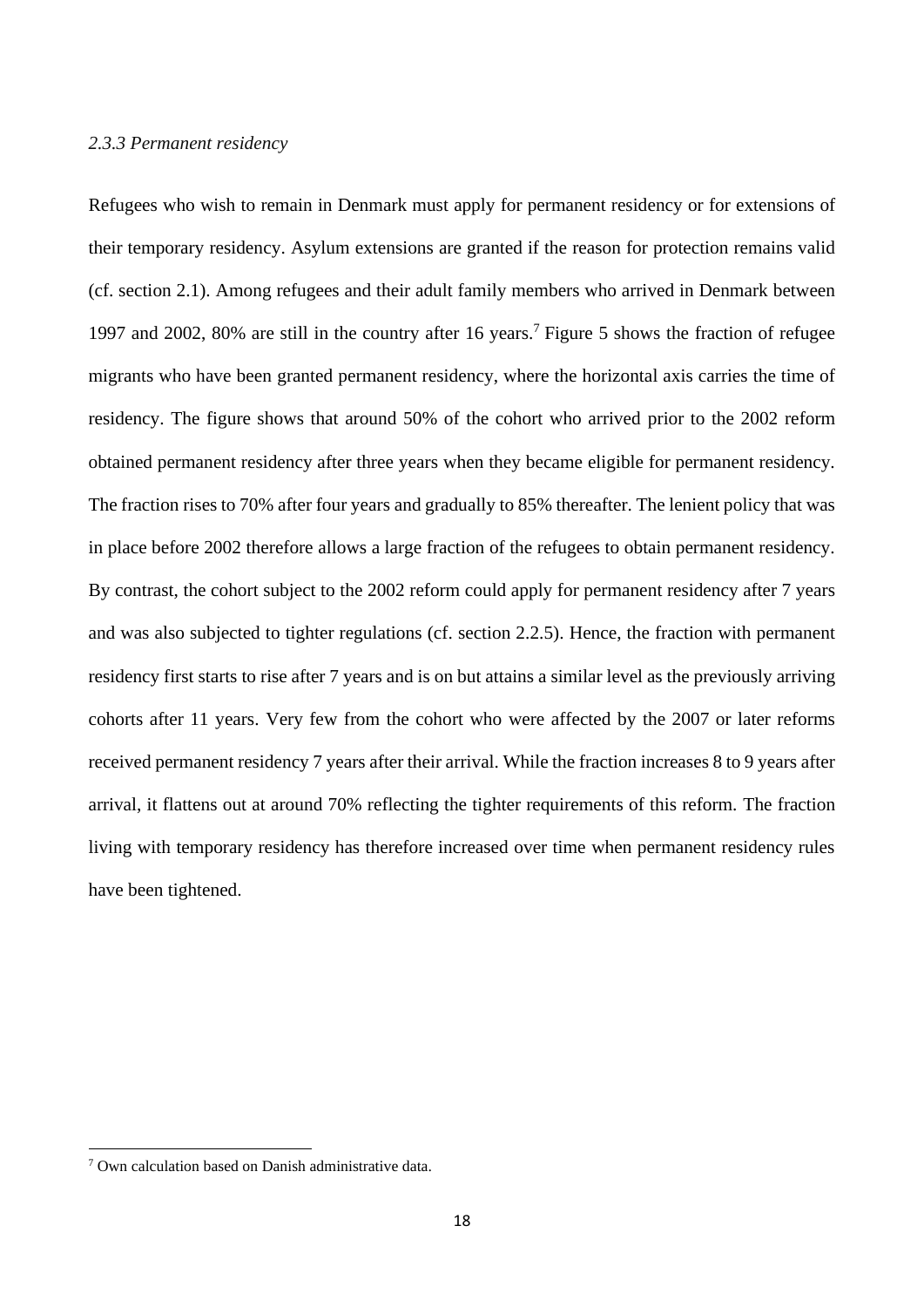

**Figure 5.** Fraction with permanent residency, by arrival cohort and years since residency

Notes: Permanent residency from the Danish Immigration Services, recorded in the year of issue. The 2002 reform extended the required length of stay from 3 to 7 years and added a language requirement. The 2007 reform added a work requirement and a higher language requirement.

# **3. Evaluation of Refugee Policies**

We now review empirical studies that evaluate the different Danish refugee policies that we discuss in section 2, in particular works that focus on the labor market consequences of a respective policy or intervention (see Table 2). We distinguish between studies that investigate five different policies: (i) dispersal policies; (ii) employment support policies; (iii) integration and language programs; (iv) changes in welfare benefit transfers; and (v) policies that set out conditions for permanent residency. Following each sub-section, we relate the findings from Denmark to international studies that investigate similar policies in other countries (see Table 3).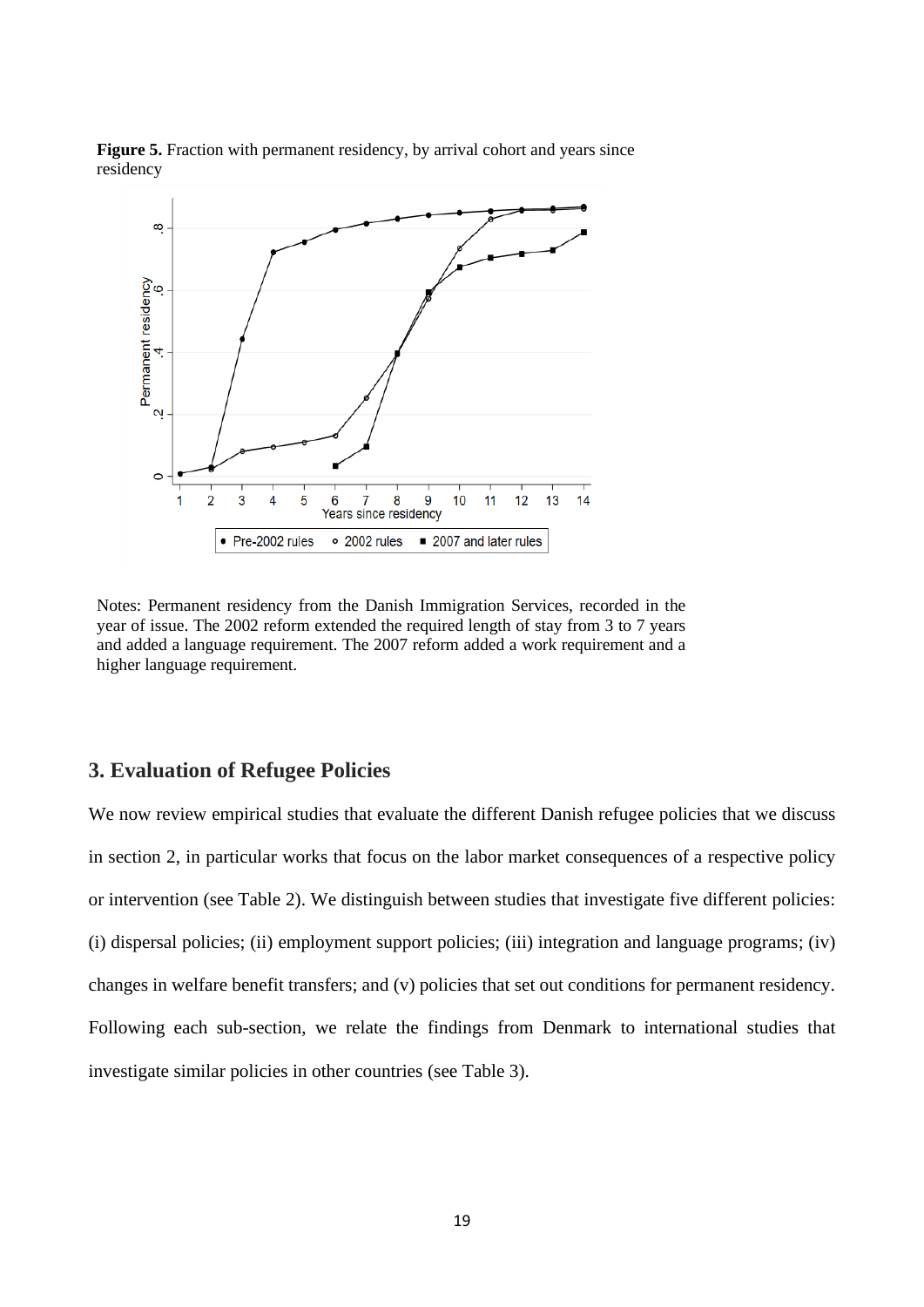|                           |                                                              |                                                        |                        | <b>Effects</b> |                                                                                                                                           |                 |
|---------------------------|--------------------------------------------------------------|--------------------------------------------------------|------------------------|----------------|-------------------------------------------------------------------------------------------------------------------------------------------|-----------------|
|                           |                                                              |                                                        | <b>Time</b><br>horizon |                |                                                                                                                                           |                 |
|                           | <b>Study</b>                                                 | <b>Treatment</b>                                       | (years)                | <b>LFP</b>     |                                                                                                                                           | <b>Earnings</b> |
|                           |                                                              |                                                        |                        |                |                                                                                                                                           |                 |
| Dispersal policy<br>1     | Damm (2009)                                                  | Local #co-nationals (t)                                | 7                      |                |                                                                                                                                           | $^{+}$          |
| $\overline{c}$            | Damm and Rosholm (2010)                                      | Local #co-nationals (initial)                          | $1 - 12$               |                | <b>NS</b>                                                                                                                                 |                 |
|                           |                                                              | Local #immigrants (initial)                            | $1 - 12$               |                | $\overline{\phantom{a}}$                                                                                                                  |                 |
|                           |                                                              | Local unemployment (initial)                           | $1 - 12$               |                | <b>NS</b>                                                                                                                                 |                 |
|                           |                                                              | Local educational institutions (initial)               | $1 - 12$               |                | $\begin{array}{c} + \end{array}$                                                                                                          |                 |
|                           |                                                              | Local social housing (initial)                         | $1 - 12$               |                | $\! + \!\!\!\!$                                                                                                                           |                 |
| 3                         | Damm (2014)                                                  | Socially deprived neighbourhood                        | $2 - 6$                |                | <b>NS</b>                                                                                                                                 |                 |
|                           |                                                              | Local education of non-Western                         | $2 - 6$                |                | $\boldsymbol{+}$                                                                                                                          |                 |
|                           |                                                              | immigrants (t)<br>Local employment of co-nationals (t) | $2 - 6$                |                |                                                                                                                                           | $^{+}$          |
| 4                         | Azlor, Damm, Schultz-Nielsen<br>(2020)                       | Local employment (initial)                             | $\overline{4}$         |                | $\! + \!\!\!\!$                                                                                                                           |                 |
|                           |                                                              | Local unemployment (initial)                           | 4                      |                | Emp.<br>$\mathbf{0}$<br>$\begin{array}{c} + \end{array}$<br><b>NS</b><br>$^{+}$<br>$\! + \!\!\!\!$<br>$^{+}$<br>$+$<br>$+$<br>$_{\rm NS}$ |                 |
| 5                         | Eckert, Walsh and Connor (2021)                              | Initial placement in Copenhagen area                   | $\mathbf{1}$           |                |                                                                                                                                           |                 |
|                           |                                                              |                                                        | 5                      |                |                                                                                                                                           | $^{+}$          |
|                           |                                                              |                                                        | 15                     |                |                                                                                                                                           | $\! + \!\!\!\!$ |
| <b>Employment support</b> |                                                              |                                                        |                        |                |                                                                                                                                           |                 |
| 6                         | Clausen, Heinesen, Hummelgaard,<br>Husted and Rosholm (2009) | Wage subsidy                                           | $1 - 3$                |                |                                                                                                                                           |                 |
|                           |                                                              | Other employment support                               | $1-3$                  |                |                                                                                                                                           |                 |
| 7                         | Heinesen. Husted and Rosholm<br>(2013)                       | Wage subsidy                                           | $1 - 7$                |                |                                                                                                                                           |                 |
|                           |                                                              | Direct employment programme                            | $1 - 7$                |                |                                                                                                                                           |                 |
|                           |                                                              | Other employment support                               | $1 - 7$                |                |                                                                                                                                           |                 |
| $\,8\,$                   | Arendt (2020a)                                               | Early job training                                     | $\,1$                  |                |                                                                                                                                           | $^{+}$          |
| 9                         | Bolvig and Arendt (2020)                                     | Early job training                                     | 2                      |                |                                                                                                                                           | $^{+}$          |
|                           |                                                              |                                                        | 4                      |                |                                                                                                                                           | $_{\rm NS}$     |
| Language courses          |                                                              |                                                        |                        |                |                                                                                                                                           |                 |
| $10\,$                    | Arendt, Bovig, Foged, Hasager<br>and Peri (2020)             | Integration program                                    | $18\,$                 |                |                                                                                                                                           | $^{+}$          |

# **Table 2**. Danish studies on refugee policies and labor market outcomes

(continues)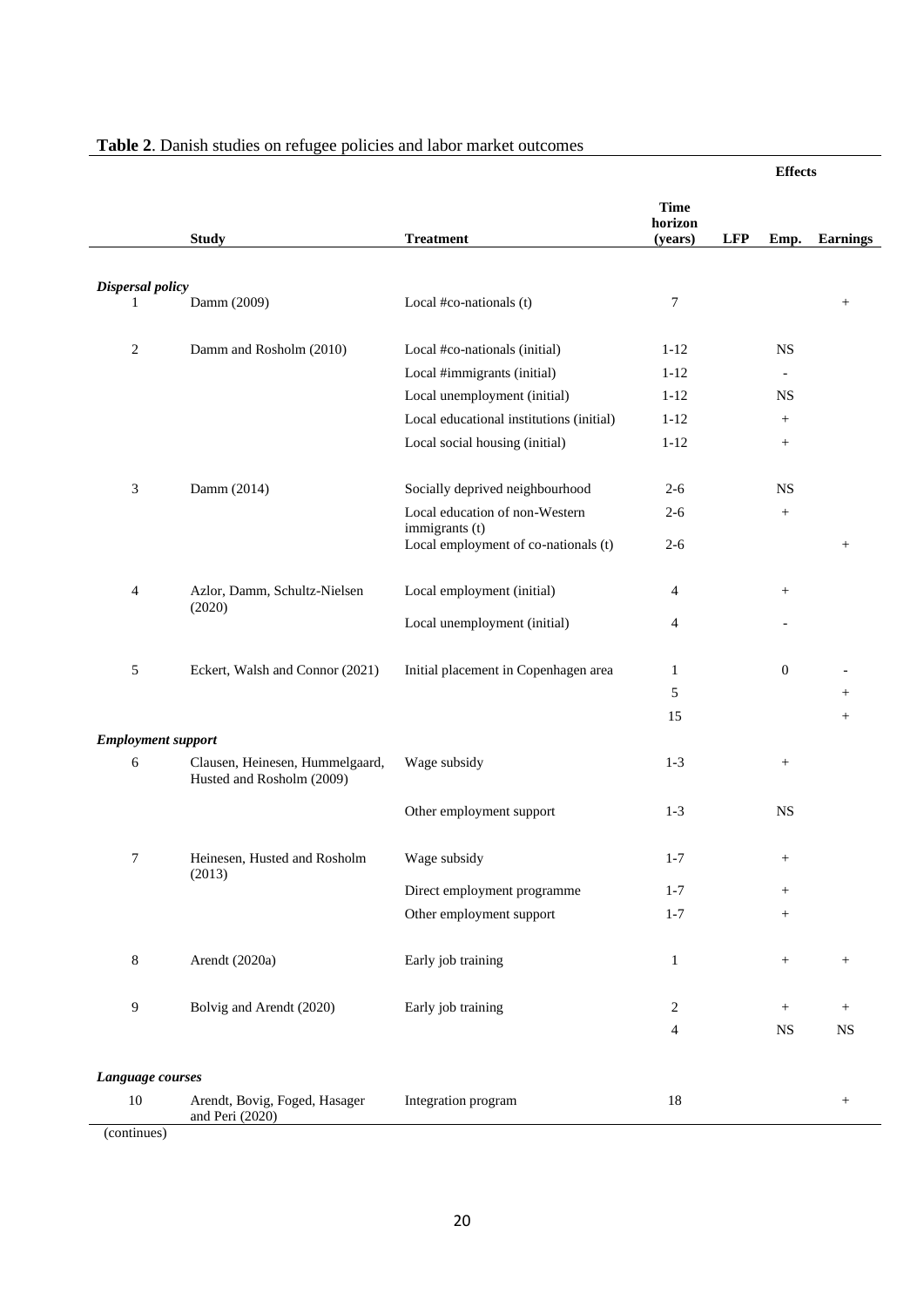|    |                                                    |                                   |                                   |                          | <b>Effects</b>  |                 |
|----|----------------------------------------------------|-----------------------------------|-----------------------------------|--------------------------|-----------------|-----------------|
|    | <b>Study</b>                                       | <b>Treatment</b>                  | <b>Time</b><br>horizon<br>(years) | <b>LFP</b>               | Emp.            | <b>Earnings</b> |
|    | Welfare benefit generosity                         |                                   |                                   |                          |                 |                 |
| 11 | Huyhn, Schultz-Nielsen and<br><b>Tranæs</b> (2007) | Benefit reduction                 | $\mathbf{1}$                      |                          | $\! + \!\!\!\!$ |                 |
|    |                                                    |                                   | $\overline{c}$                    |                          | <b>NS</b>       |                 |
| 12 | Rosholm and Vejlin (2010)                          | Benefit reduction                 | 1                                 | $\overline{\phantom{a}}$ | $+$             |                 |
|    |                                                    |                                   |                                   |                          |                 |                 |
|    |                                                    |                                   | $\overline{c}$                    | <b>NS</b>                | $+$             |                 |
| 13 | Andersen, Hansen, Schultz-                         | Benefit reduction                 | $\overline{4}$                    |                          | $+$             |                 |
|    | Nielsen and Tranæs (2012)                          |                                   |                                   |                          |                 |                 |
| 14 | Dustmann, Landersø and                             | Benefit reduction                 | 5                                 | $\overline{\phantom{a}}$ | $+$             |                 |
|    | Andersen (2022a)                                   |                                   | 10                                | <b>NS</b>                | <b>NS</b>       |                 |
|    |                                                    |                                   |                                   |                          |                 |                 |
| 15 | Arendt (2020b)                                     | Early vs. later benefit reduction | 1                                 |                          | $\! + \!\!\!\!$ | <b>NS</b>       |
|    |                                                    |                                   |                                   |                          |                 |                 |
|    | Permanent residency regulation                     |                                   |                                   |                          |                 |                 |
| 16 | Kilström, Larsen and Olme (2018)                   | Permanent residency regulation    | 12                                |                          | <b>NS</b>       | <b>NS</b>       |
|    |                                                    |                                   |                                   |                          |                 |                 |
| 17 | Arendt, Dustmann and Ku (2021)                     | Permanent residency regulation    | 7                                 |                          |                 | <b>NS</b>       |

# **Table 2**. Danish studies on refugee policies and labor market outcomes (continued)

Notes: LFP means labor force participation. "+" "-" denotes the sign of a significant effect of the treatment on the outcome. NS indicates that the effects are not significant at a 5% level. The time horizon is the number of years the outcome is measured after treatment.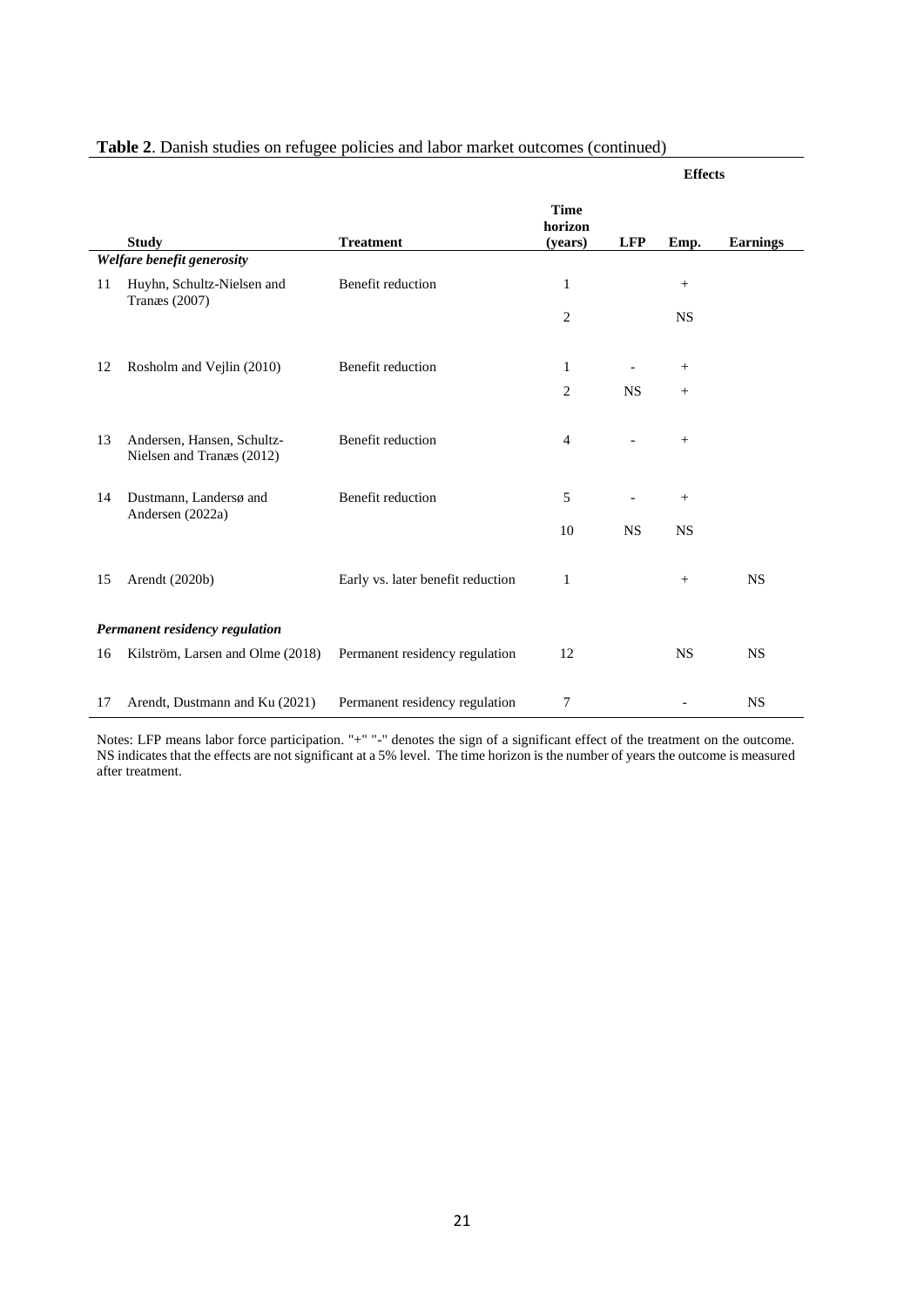| Table 3. International studies on refugee policies and labor market outcomes |  |  |  |
|------------------------------------------------------------------------------|--|--|--|
|                                                                              |  |  |  |

|    |                                                  |                    |                                                                  |                                   |            | <b>Effects</b>           |                 |                 |
|----|--------------------------------------------------|--------------------|------------------------------------------------------------------|-----------------------------------|------------|--------------------------|-----------------|-----------------|
|    | <b>Study</b>                                     | Country            | <b>Treatment</b>                                                 | <b>Time</b><br>horizon<br>(years) | <b>LFP</b> | Unemp.                   | Emp.            | Earn.           |
|    |                                                  |                    |                                                                  |                                   |            |                          |                 |                 |
| 1  | Dispersal policy<br>Edin, Fredriksson, Åslund    | Sweden             | Local #co-nationals (t)                                          | 7                                 |            | $\overline{\phantom{a}}$ |                 | $^{+}$          |
|    | (2003)                                           |                    | Local immigrants (t)                                             | 7                                 |            | <b>NS</b>                |                 | <b>NS</b>       |
|    |                                                  |                    | Local unemployment (t)                                           | 7                                 |            | $+$                      |                 |                 |
| 2  | Edin, Fredriksson, Åslund<br>(2004)              | Sweden             | Regional dispersion vs. own<br>choice                            | 8                                 |            | $\! + \!\!\!\!$          |                 |                 |
| 3  | Åslund and Rooth (2007)                          | Sweden             | Local unemployment (t)                                           | $5-10$                            |            |                          |                 |                 |
| 4  | Godøy (2017)                                     | Norway             | Regional immigrant<br>employment (initial)                       | 6                                 |            |                          |                 | $^{+}$          |
| 5  | Becker and Borghans (2011)                       | The<br>Netherlands | Neighbourhood # non-<br>Western immigrants (t)                   | $2 - 6$                           |            |                          | $^{+}$          | $\! + \!\!\!\!$ |
| 6  | Fasani, Frattini and Minale<br>(2021b)           | Europe             | Regional dispersion policy<br>vs. no policy                      | $1 - 15$                          |            |                          |                 |                 |
| 7  | Bansak, Ferweda,                                 | <b>US</b>          | Optimized settlement vs.                                         | 0.25                              |            |                          | $\! + \!\!\!\!$ |                 |
|    | Hainmueller et al. (2018)                        | Switzerland        | dispersal policy<br>Optimized settlement vs.<br>dispersal policy | 3                                 |            |                          | $^{+}$          |                 |
|    | <b>Employment support</b>                        |                    |                                                                  |                                   |            |                          |                 |                 |
| 8  | Joona, Lanninger and<br>Sundström (2016)         | Sweden             | Integration program                                              | 3                                 |            |                          |                 | $^{+}$          |
| 9  | Qi, Irastorza, Emilsson and<br>Bevelander (2021) | Sweden             | Integration program                                              | 4                                 |            |                          |                 | $^{+}$          |
| 10 | Åslund and Johansson (2011)                      | Sweden             | Intensified coaching,<br>reduced caseload                        | 2                                 |            |                          | $\! + \!\!\!\!$ |                 |
| 11 | Joona and Nekby (2012)                           | Sweden             | Intensified coaching,<br>reduced caseload                        | 2.5                               |            |                          | $\! + \!\!\!\!$ |                 |
| 12 | Battisti, Giesin and<br>Laurentsvyeva (2019)     | Germany            | Job search assistance                                            | $\mathbf{1}$                      |            |                          | $\! + \!\!\!\!$ |                 |

(continues)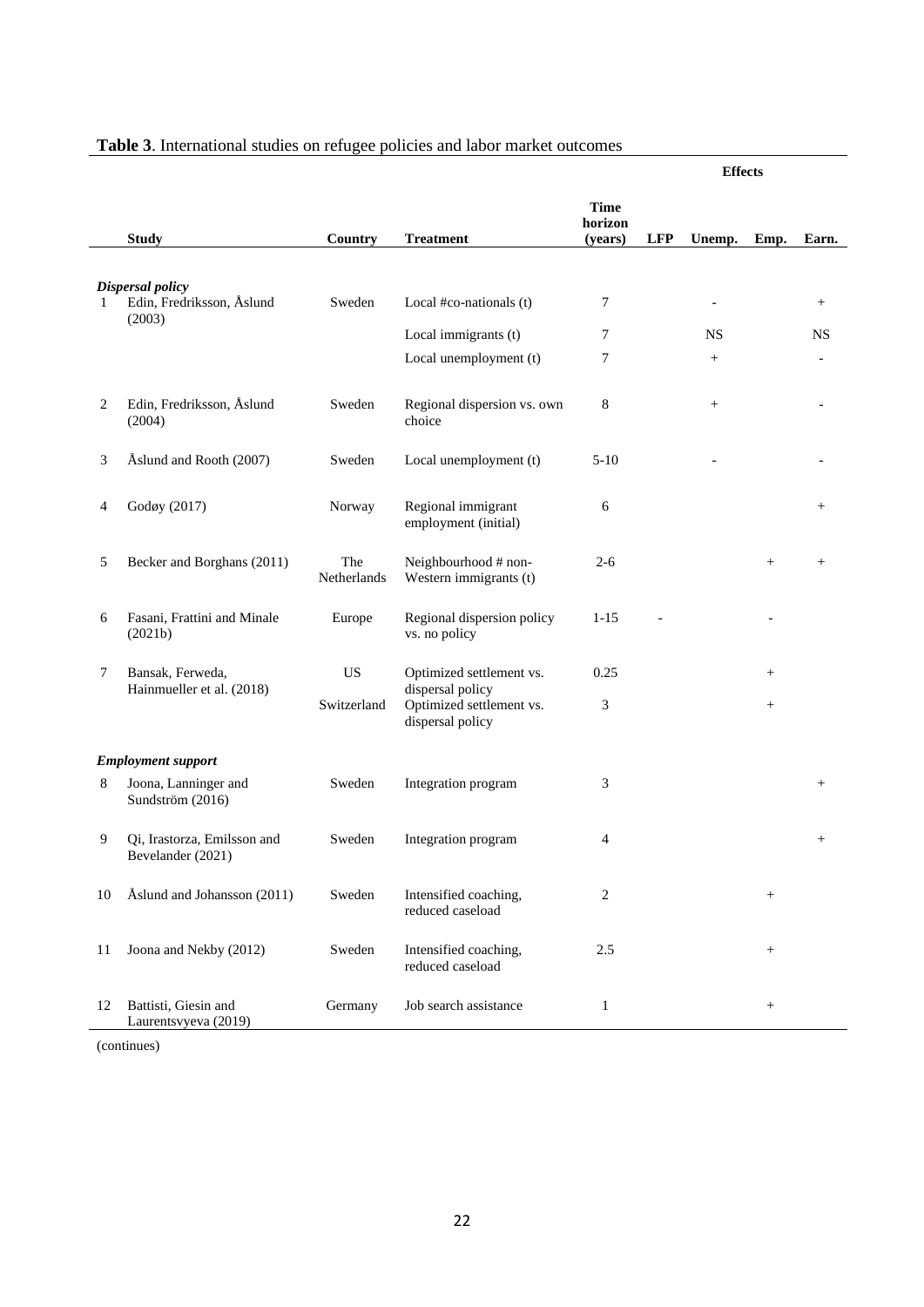| Table 3. International studies on refugee policies and labor market outcomes (continued) |
|------------------------------------------------------------------------------------------|
|------------------------------------------------------------------------------------------|

|                                |                                               |           |                                             |                                   |            | <b>Effects</b> |           |           |
|--------------------------------|-----------------------------------------------|-----------|---------------------------------------------|-----------------------------------|------------|----------------|-----------|-----------|
|                                | <b>Study</b>                                  | Country   | <b>Treatment</b>                            | <b>Time</b><br>horizon<br>(years) | <b>LFP</b> | Unemp.         | Emp.      | Earn.     |
|                                | Language courses                              |           |                                             |                                   |            |                |           |           |
| 13                             | Dahlberg, Egebark, Özcan and<br>Vikman (2020) | Sweden    | Language training, job<br>search assistance | 2                                 |            |                | $+$       |           |
| 14                             | Sarvimaki and Hämäläinen<br>(2016)            | Finland   | Integration program                         | 10                                |            |                |           | $^{+}$    |
| 15                             | Lochmann, Rapoport and<br>Speciale (2019)     | France    | Language course                             | 3                                 | $+$        |                |           | <b>NS</b> |
|                                | Welfare benefit generosity                    |           |                                             |                                   |            |                |           |           |
| 16                             | LoPalo (2019)                                 | <b>US</b> | Benefit reduction                           | $1 - 17$                          |            |                | <b>NS</b> |           |
| Permanent residency regulation |                                               |           |                                             |                                   |            |                |           |           |
| 17                             | Gathmann and Keller (2018)                    | Germany   | Reduced time to<br>citizenship              | $3 - 30$                          |            |                | $+$       | $^{+}$    |
| 18                             | Blomqvist, Thoursie and<br>Tyrefors (2018)    | Sweden    | Temporary vs. Permanent<br>residency        | 1                                 |            |                | <b>NS</b> |           |

Notes: LFP means labor force participation. "+" "-" denotes the sign of a significant effect of the treatment on the outcome. NS indicates that the effects are not significant at a 5% level.The time horizon is the number of years the outcome is measured after treatment.

#### **3.1 Dispersal Policies**

The Danish dispersal policy has been used as quasi-experiment to study the impact of characteristics of the local area to which refugees have been assigned after receiving residency on their labor market performance.

Following earlier work by Borjas (2000) and Edin et al. (2003), Damm (2009) studies the effect of ethnic enclave size on the labor market outcomes of refugees, where "ethnic enclave size" is defined as the number of co-nationals who are living in the municipality of one's first assignment. On the one hand, a larger ethnic enclave may impede labor market assimilation if it discourages country specific human capital investments and limits interaction with natives (see also Borjas 2000 for a similar argument). On the other hand, ethnic enclaves may help information acquisition and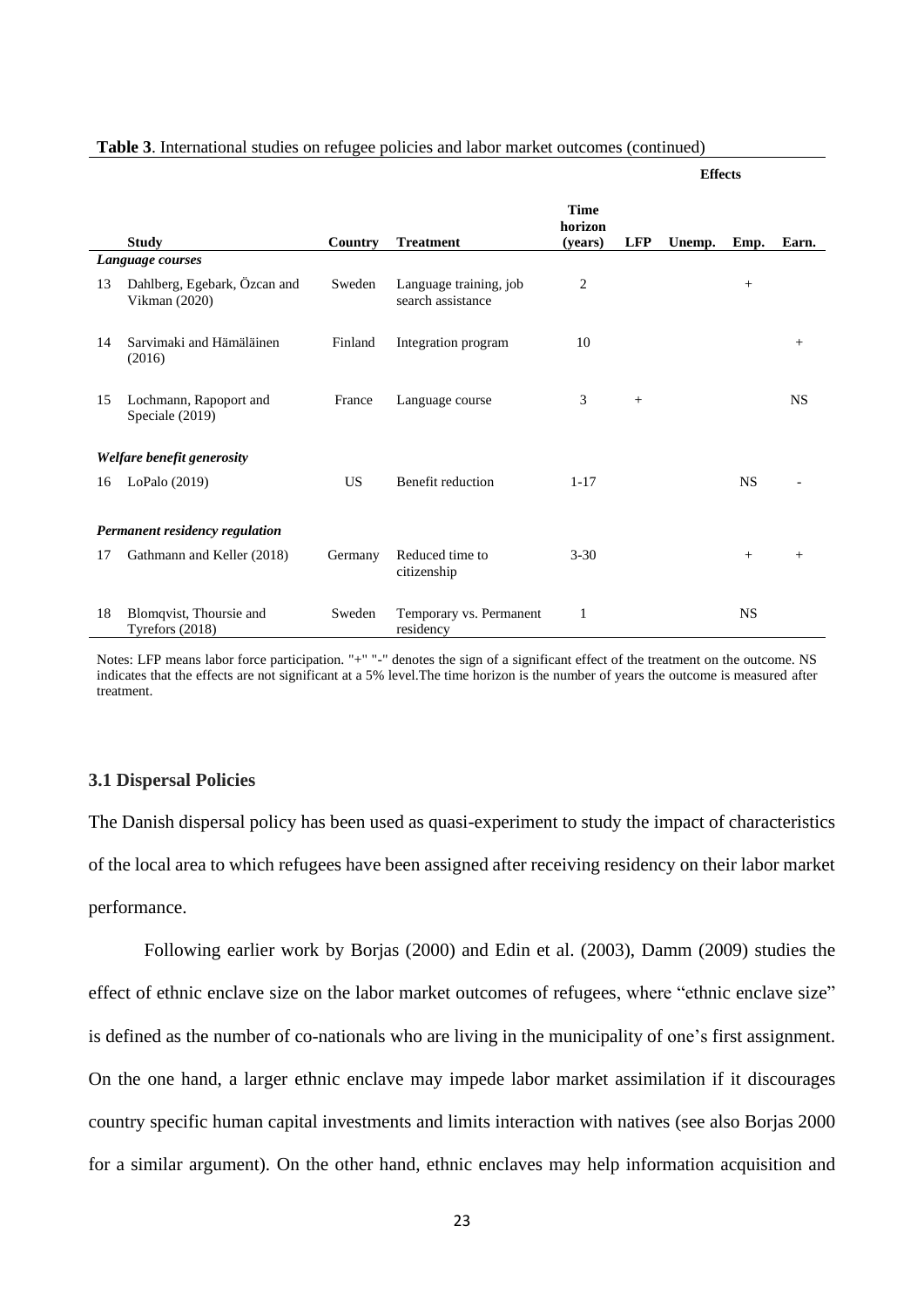allow access to networks to improve job opportunities. Instrumenting the enclave size in the municipality with the cumulative inflow of refugees from the same origin assigned to that municipality since the start of the dispersal policy in 1986, Damm (2009) finds a significant positive effect of the size of the ethnic enclave at first assignment on labor market earnings seven years after arrival. By contrast, there is no effect of ethnic enclave size on the extensive margin of employment. The study also finds marginally higher earnings elasticities within enclaves of higher average education level. The author conjectures that this finding supports the interpretation that information about good jobs is disseminated within enclaves and that the mechanism works better in higher quality enclaves.

Damm and Rosholm (2010) evaluate the consequences of local characteristics on male refugee's labor market assimilation, utilizing the same dispersal policy to provide quasi-experimental variation in local area features. In contrast to Damm (2009), who considers the effect of ethnic enclave size after seven years on earnings in that same year, they consider local municipality characteristics in the year and municipality of assignment. They find that the size of the ethnic enclave has no impact on how fast refugees find jobs. This is consistent with Damm (2009), who found no effect of enclave size on the extensive margin of employment. Damm and Rosholm (2010) also show that refugees who are placed in municipalities with more immigrants, and with more social housing and educational institutions find jobs faster. By contrast, a higher regional unemployment level delays the time to jobentry.

Eckert et al. (2021) also exploit the 1986 dispersal policy and find that being initially placed in a Metropolitan area (the commuting zone of the Capital of Denmark, Copenhagen) has an initial negative (null) effect on earnings (hourly wages), but a positive effect on the earnings return to labor market experience. Therefore, refugees who are placed in the Metropolitan area initially lag behind other refugees in terms of earning levels but catch up and surpass them after 3 years. They explain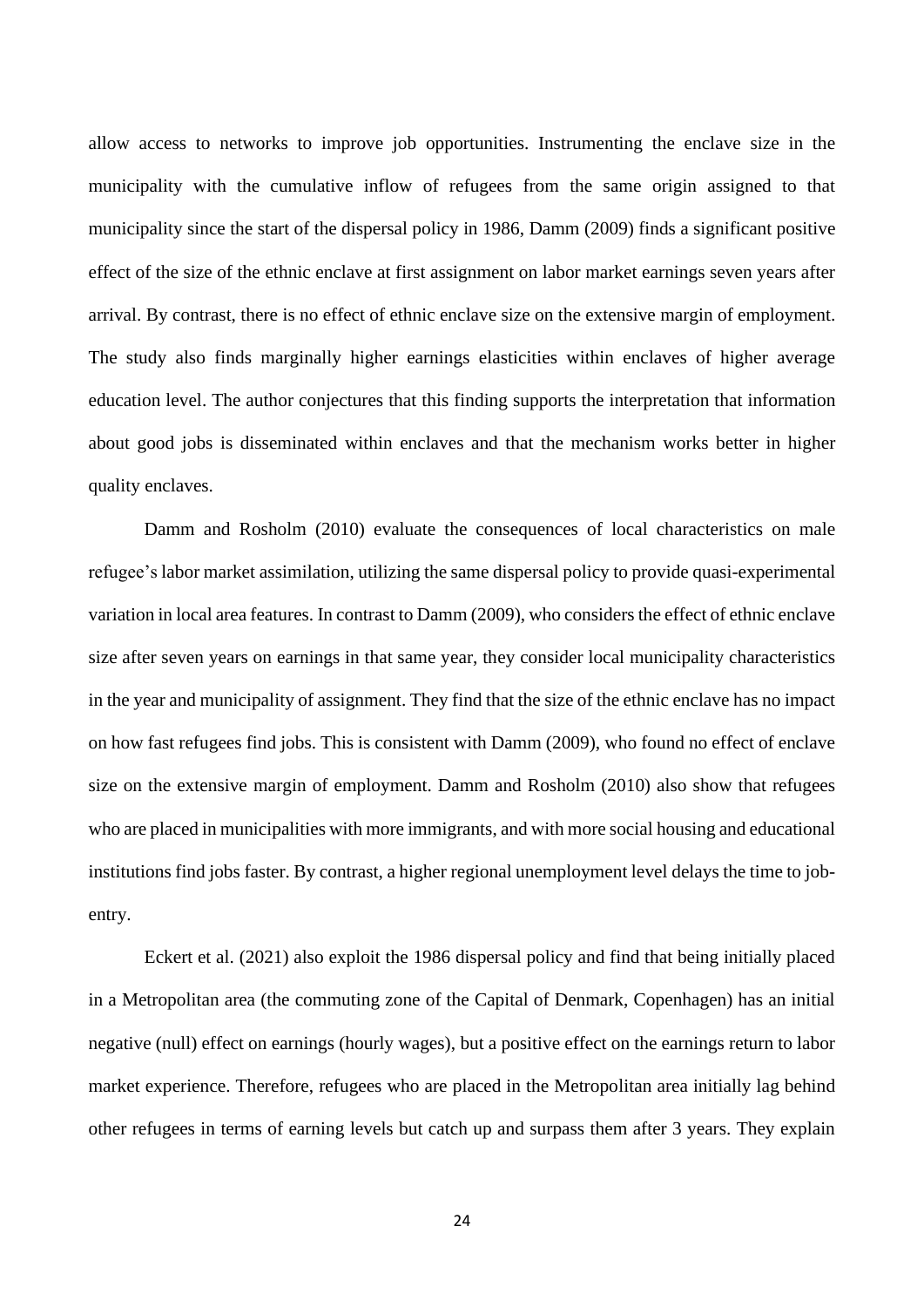their findings by a higher degree of sorting towards high-wage, service establishments in occupations and industries in the Metropolitan area. Azlor et al. (2020), taking advantage of the Danish dispersal policy from 1999 onwards, show that being placed in municipalities with a higher employment rate raises employment chances four years after arrival, and decreases unemployment rates. They find no significant differences of the effect of local unemployment or employment rates across refugee's gender or skill level.

The evidence from these studies seems to suggest that local characteristics at the place of settlement affect the immediate, but possibly also longer-term labor market performance of refugees in Denmark, results largely in line with those found in other countries. Edin et al. (2003), based on a design similar to Damm (2009), also establish a positive response of earnings to the size of the ethnic enclave. Likewise, they find that the local unemployment rate reduces individual employment probabilities, a result that is further confirmed in work by Åslund and Rooth (2007) and Godøy (2017) who investigate local economic conditions' effect on outcomes, using the same dispersal policy in Sweden and a Norwegian dispersal policy.

Dispersal policies, by depriving individuals from the possibility to migrate to areas with better economic conditions, may therefore lead to worse outcomes overall. Edin et al. (2004) and Fasani et al. (2021b) come to that same conclusion by using country variation in changes in dispersal policies, focusing on employment rates. Fasani et al. (2021b) investigate dispersal policies where refugees were either allocated according to population size (as in Denmark, the Netherlands and Norway), or according to other non-employment criteria such as social housing opportunities (as in Sweden or the UK). They conclude that dispersal policies or – even worse – policies that allocate refugees according to cost saving considerations (often to deprived areas with low cost housing) denies refugees of opportunity, reducing their employment rate and increasing their welfare dependence. In line with that, Godøy (2016), using simulations that place refugees in the labor market regions in Norway with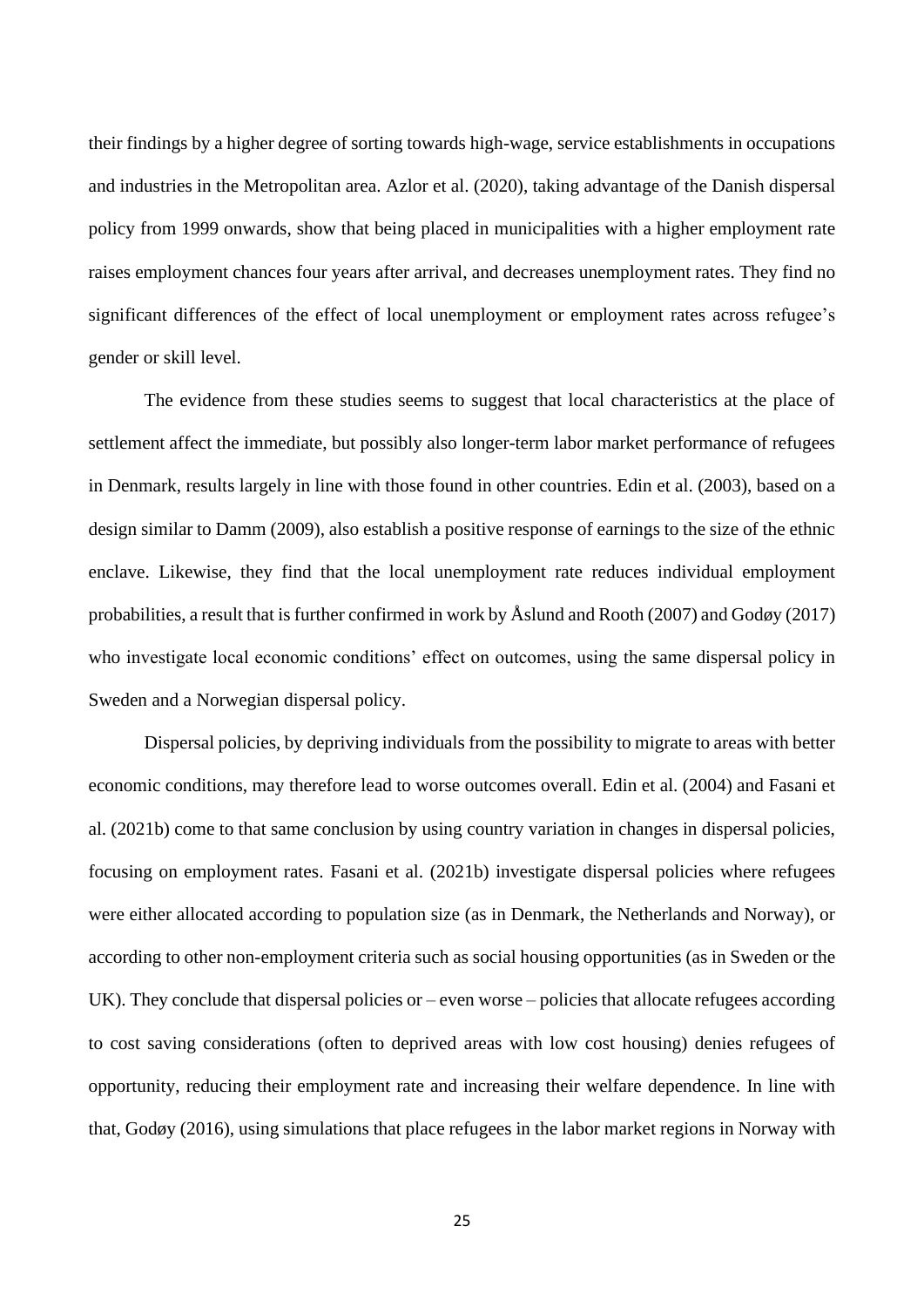the highest immigrant employment rates instead of pursuing quasi-random dispersal, estimates that that raises their earnings by 26%. Bansak et al. (2018) find that settlement that focusses on economic opportunity as an objective rather than equal dispersal could lead to employment levels that are 41% and 73% higher in the US and Switzerland.

# **3.2 Employment Support**

Clausen et al. (2009) examine the effect of six different types of employment support that are used in the integration program for refugees arriving after 1999: public direct employment programs, education and training programs, mixed special programs, counselling and upgrading programs, special employment programs in private sector firms, and subsidized employment. They estimate duration models, where the outcome is the duration from receiving residency until the first week off welfare benefits. They find that among the six types of employment support, only subsidized employment significantly reduces this period. Heinesen et al. (2013) consider the effect of three types of employment support, subsidized employment, direct employment programs in the public sector, and a residual group, in a study that includes all immigrants from non-Western countries who began receiving social benefits between 1997 and 2003. One in three in this group had lived in Denmark for more than 10 years, and half were refugees or family members of individuals who received refugee status. All three types of employment support reduce the duration of welfare benefit spells, compared to non-participation, by 1.5-9 months for women and by 2.6 to 15 months for men. The effect is largest for subsidized employment. These two studies therefore suggest that employment support, particularly in the form of subsidized employment, can be beneficial to refugees.

Arendt (2022) evaluates the effect of the 2016 policy that required refugees who received residency from October 2016 onwards to participate in job search and job-training programs within one month of settlement (cf. section 2.2.6). Job training includes subsidized employment and shorter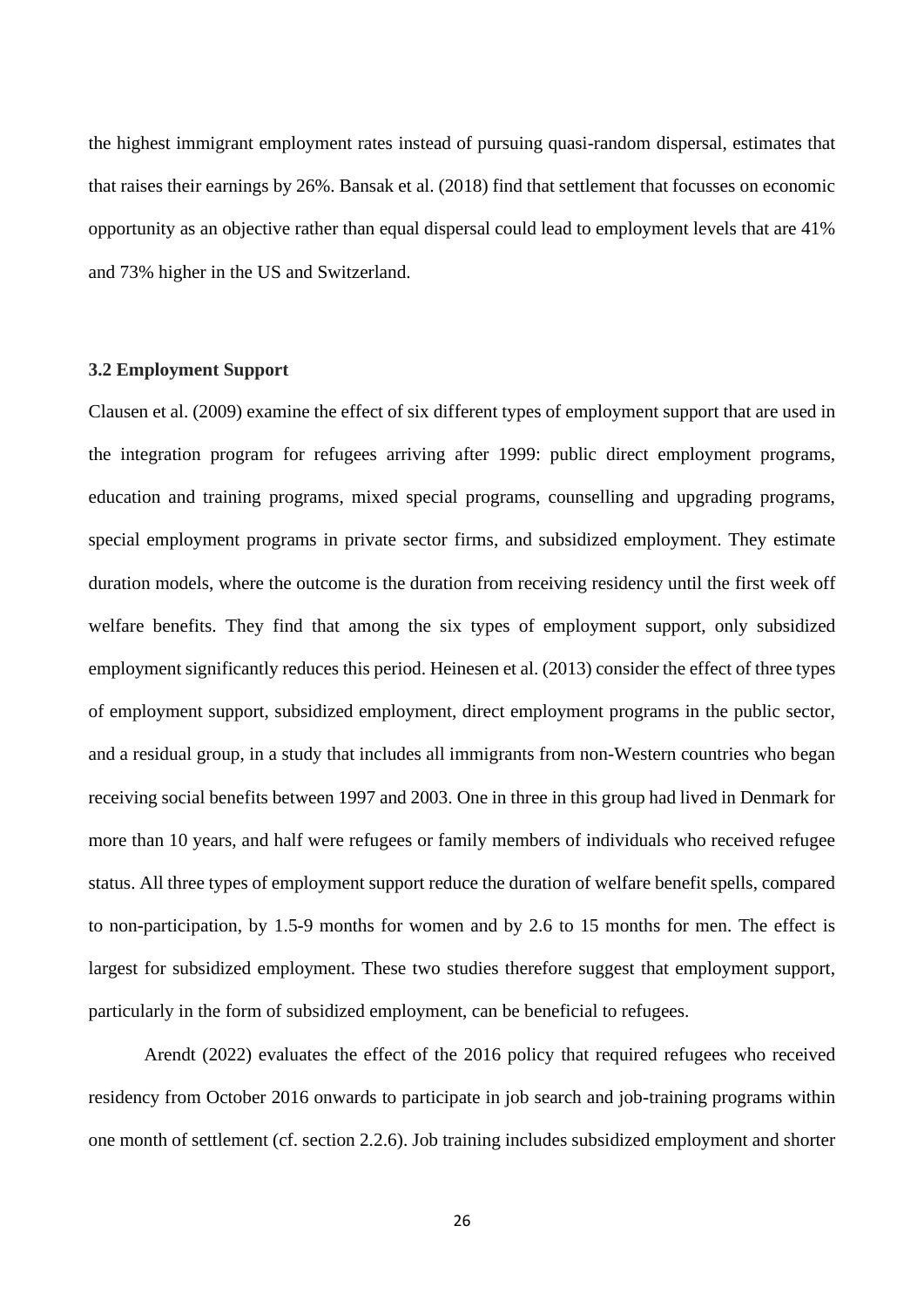periods of internships (where the refugee is not paid but continues to receive welfare benefits). Using a discontinuity design, Arendt (2022) finds that the policy increases labor market entry for men, but not for women: After 1 year, the share of men with some employment increased by 10 percentage points (or 33% of the mean in the pre-reform group), and labor income increased by around USD 1500 (64% of the pre-reform mean). Bolvig and Arendt (2020) study the effects of participation in job training in the first year of arrival (both subsidized employment or internships) for up two to 4 years after exposure, focusing on refugees and their family members who arrived prior to the 2016 reform. They instrument participation in early job-training by variation in the local propensity to use early job-training for refugees who arrived within the past 20 months, which, together with the 1999 dispersal policy, generates quasi-experimental variation in the likelihood of participating in early job training. The study finds that early job training has a positive effect on employment and labor income, corroborating the short-run results in Arendt (2022), but that the effects fade and become insignificant after two years. Moreover, early job training crowds out time spent in language courses and consequently reduces the test scores in the final language exam by 70% of a standard deviation.

These Danish studies seem to suggest that on-the-job training raises employment of refugees, and that job training administered early on can speed up entry into the labor market. However, there may be potential tradeoffs between job training programs and language programs, where early job training crowds out enrollment in language training and therefore language proficiency. This in turn may have detrimental effects in the longer run.

Evidence for other countries is in line with the findings for Denmark. Two studies for Sweden where some individuals received support from caseworkers that had been assigned a reduced caseload and were individuals were exposed to more intense employment support find large and positive employment effects 1-3 years after arrival (Åslund and Johannesson 2011; Joona et al. 2012). Evaluations of a Swedish integration program where funding of employment support was increased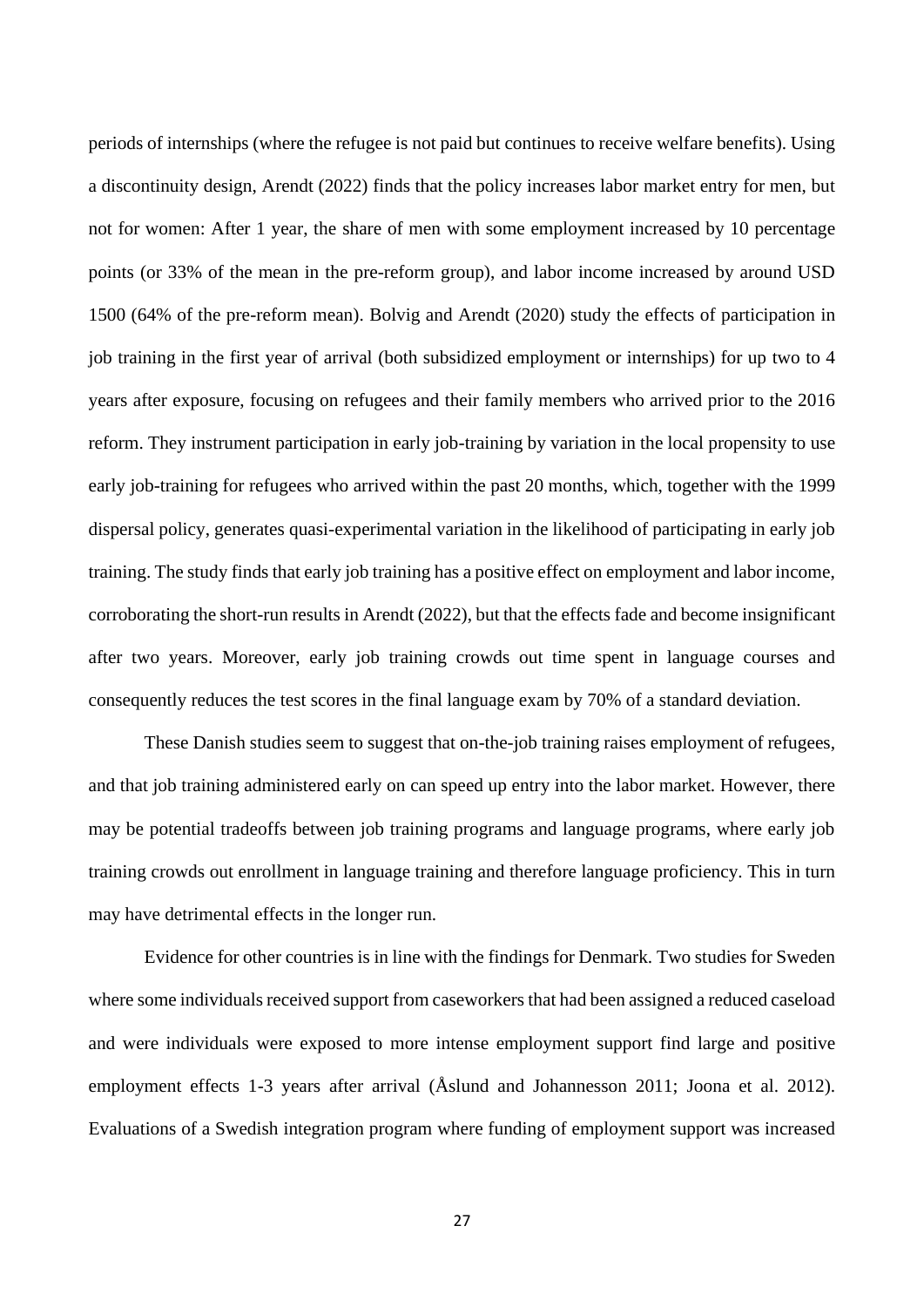by 25% conclude that this raised employment and annual earnings 1-5 years after residency (Joona et al. 2016; Qi et al. 2021). Similarly, studying job-counselling sessions for refugees and asylum seekers in Germany, Battisti et al. (2019) find that interviewing participants about job preferences, support of writing a CV in German and matching the refugee with vacant jobs improves short-term employment for refugees and asylum seekers.

#### **3.3 Language Programs**

Language proficiency is of key importance for the successful labor market integration of immigrants and their economic performance (see early work by Chiswick and Miller 1995; Dustmann 1994; Dustmann and van Soest 2001, 2002; Dustmann and Fabbri 2003; Bleakley and Chin 2004, 2010). A natural conclusion is to facilitate language acquisition for immigrant and refugee populations. However, language support programs are difficult to evaluate as immigrants self-select into participation.

Arendt et al. (2020) address this by examining the long-term consequences of the 1999 reform (see section 2.2.3), which doubled the length of the integration program from 1½ to 3 years with the primary aim to improve language proficiency. The reform also provided funding for teacher training and incentivized participation in the program. Using a discontinuity design around the implementation date of the reform, the study finds that the reform raised annual earnings for refugees in the long term (12-18 years after receiving residency), increased the likelihood of being employed in jobs requiring communication skills and positively affected enrollment into Danish education.

Studies for other countries seem to largely support these conclusions. A reform of the Finnish integration program for immigrants in 1998 raised participation in training specifically designed for immigrants, a large share of which was language training. The reform raised cumulative earnings over a ten-year period by more than €7000 annually (Sarvimaki and Hämäläinen 2016). Likewise, a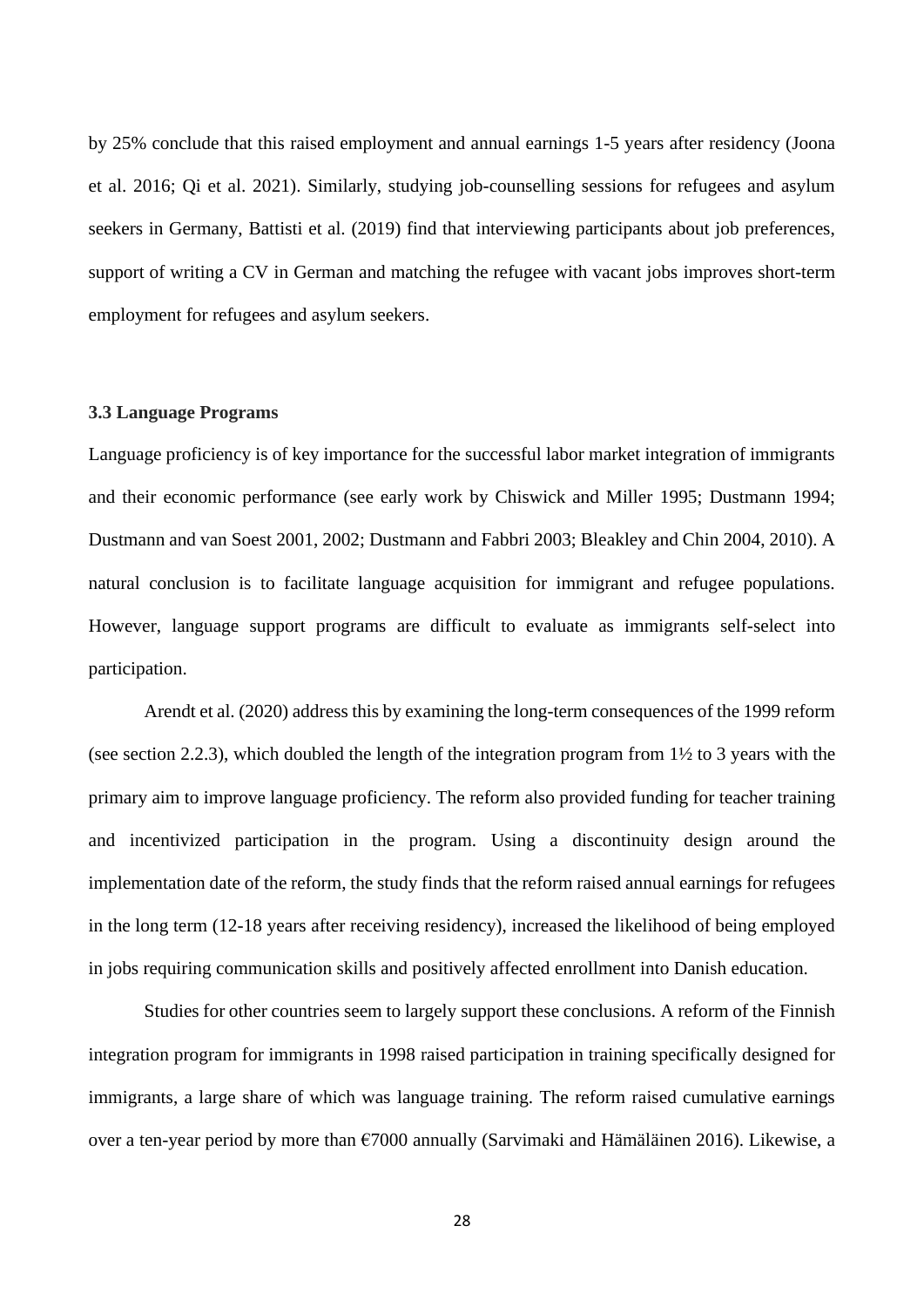Swedish policy that provided more intensive language training and employment support than in the official Swedish integration program, raised employment rates from 15% to 30% at program completion (Dahlberg et al. 2020). Finally, Lochmann et al. (2019) find that eligibility for a language course in France increases refugee labor force participation three years after arrival but does not impact immigrants' earnings. The latter is consistent with the Danish and Finnish findings that produced no short-term effects but may also be due to the lower intensity of exposure, as the language course is short compared to those in Scandinavian countries, ranging from 60 to 400 hours only. Thus, the evidence from these works seems to suggest that language training programs substantially improve labor market integration of refugees in the longer run.

#### **3.4 Welfare Benefits**

In 2002, Denmark implemented Start Aid that reduced benefit payments to refugees who received residency after July 1<sup>st</sup> by around 40% compared to the previous social assistance levels. One of the first evaluations of the reform was undertaken by Rosholm and Vejlin (2010) who investigate its effect on unemployment-employment transitions for the first 2 years after residency, estimating duration models. Their study focusses on adult refugees and their spouses who both arrived after the reform date, in comparison to couples where both arrived before the reform date. They find a positive effect on transition rates from unemployment to employment about 6-12 months after individuals obtain residency. Applying a regression discontinuity design, Huynh et al. (2007) and Andersen et al. (2012) find similar results, namely that Start Aid raises the employment level in the first 2-4 years since residency.

Dustmann, Landersø and Andersen (2022a) investigate the Start Aid reform over a longer horizon and add several additional analyses for the affected refugees and their children. They first estimate the immediate and longer-term causal effects of the reform on labor earnings and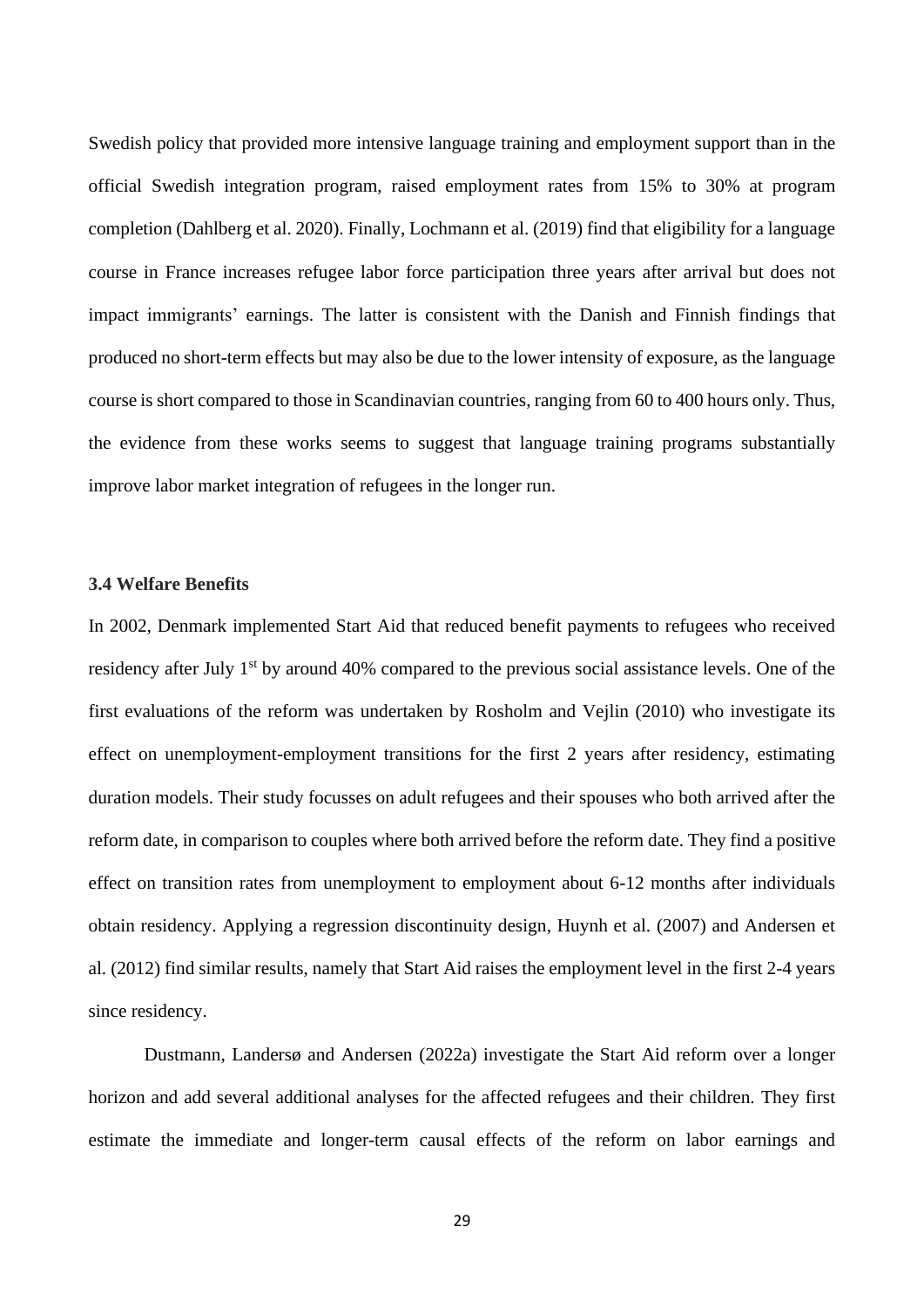employment. In line with the earlier studies, they show that the reform increased employment rates from 10% to 19% in the first year after its implementation. They also show that the reform's repeal a decade later had opposite effects on employment. Moreover, the reform doubled average labor earnings. However, effects on both earnings and employment fade away after about five years. Dustmann et al. (2022b) also illustrate that the reform had undesired additional effects: A combination of the means test and a reform design for couples where partners arrived on both sides of the implementation date led to a stark withdrawal of females from the labor force. To understand better the effect labor demand may have on supply side reforms like Start Aid, Dustmann et al. (2022a) combine the reform design with the quasi-random dispersal policy of new refugees that was in place at the time (see section 2.2.3 above). They show that local labor demand for the type of work refugees can supply (i.e. low skilled work) is indeed essential, with employment effects vanishing after one year for refugees allocated to municipalities with low demand but remaining significant until year 5 for those allocated to municipalities with high demand. The reform also led to more persistent and higher quality employment relationships in high-demand municipalities. The authors point out that, despite the initial employment effects, the reform led nevertheless to a dramatic reduction of household income for the vast majority of refugee households. In Dustmann et al. (2022b) they show that StartAid led to many unintended consequences, such as a sharp increase in crime among adults of both genders, driven by property crimes such as shoplifting. Moreover, it led to a doubling in the crime rate among teenagers whose parents were affected by the reform, driven by both property and violent crime.

Start Aid was abolished in 2012, but welfare benefits to refugees were reduced again in 2015 (cf. section 2.2.5). Arendt (2020) examines the effect of the 2015 reform, which was implemented in September 2015 for newly arriving immigrants, and in July 2016 for all immigrants who had residence in Denmark for less than 7 out of the past 8 years. This design therefore only allows for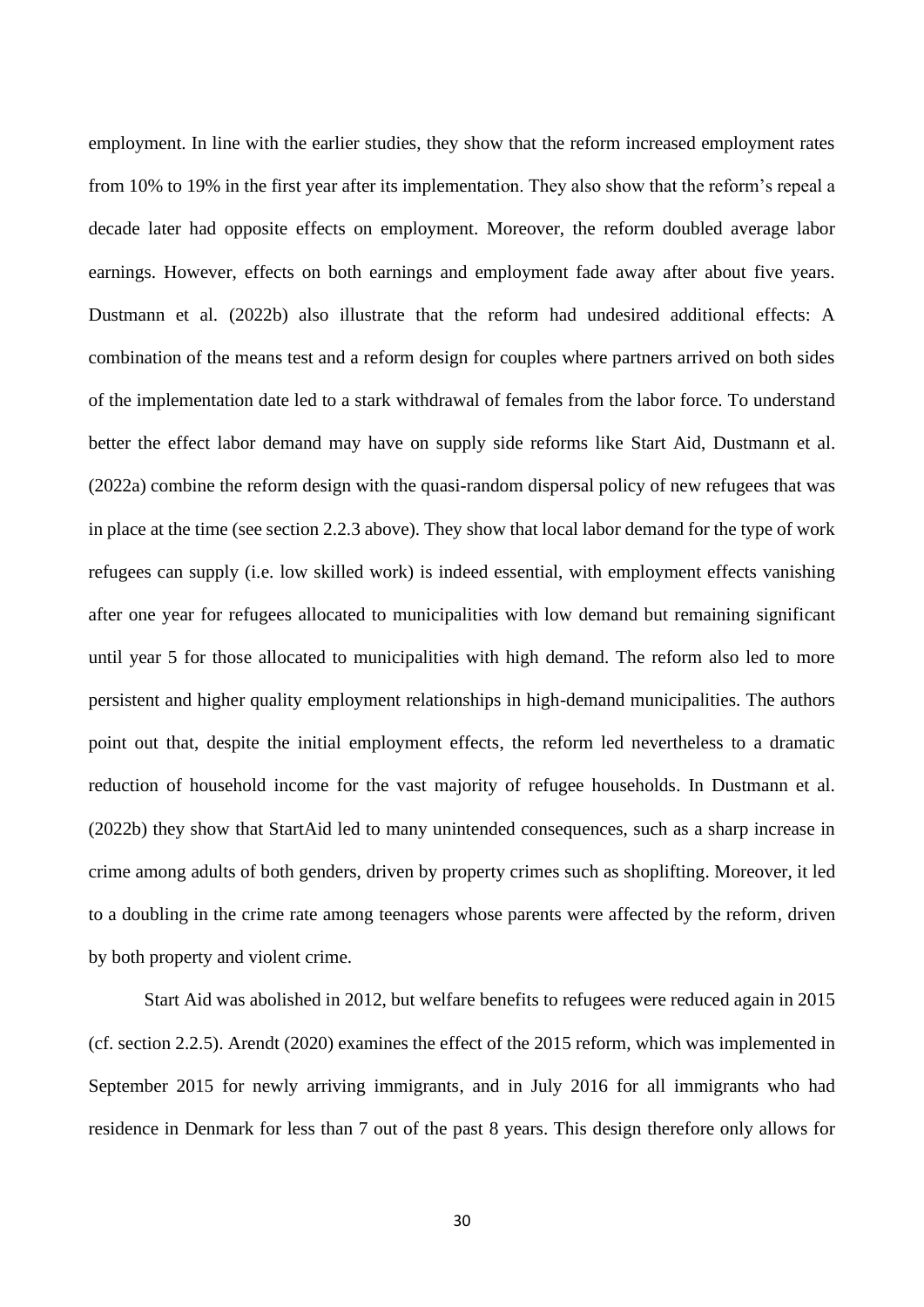identification of the effect of the benefit reduction from arrival versus a benefit reduction ten months after residency. Arendt (2020) finds a significant effect on the probability to be employed 10-15 months after arrival for men. The effect then decreases, which is to be expected as the control group experiences the same benefit reduction. The study finds no employment response for women, which is consistent with findings in Dustmann et al. (2022a), but also finds unintended effects of the benefit reduction. The affected women have a higher risk of hospitalization and more contacts with general practice in the first year after arrival.

LoPalo (2019) is one of the few studies that examines the effect of reductions in welfare benefits for refugees outside Denmark. Using cross-state differences in the change in welfare payments to refugees in the US, she shows that refugees experience an increase in annual wages of 5-8%, averaged over 17 years, if they arrive in a state where the welfare benefit level rises by USD 100. She explains her findings by the presence of liquidity constraints and that higher benefits may help recipients partake in labor market outcome-enhancing investments and aid the transfer of skills to the U.S. labor market.

The studies for Denmark that evaluate reforms that change welfare transfers show a shortterm response in employment probabilities, mainly for males. However, effects appear to be short lived, and work by Dustmann et al. (2022a) for the Start Aid reform suggests that conclusions about the policy's effects drawn from short term outcomes do not apply for the evaluation of its overall and longer-term impact. Moreover, the reduction in benefits generates – despite initial positive employment responses – a dramatic reduction in disposable income for affected households, which leads to higher criminal activity of refugees themselves as well as their children. By combining two research designs, Dustmann et al. (2022a) also show that employment effects of reforms that intend to incentivize labor supply depend crucially on local demand conditions, in particular when affected groups have very low levels of skills.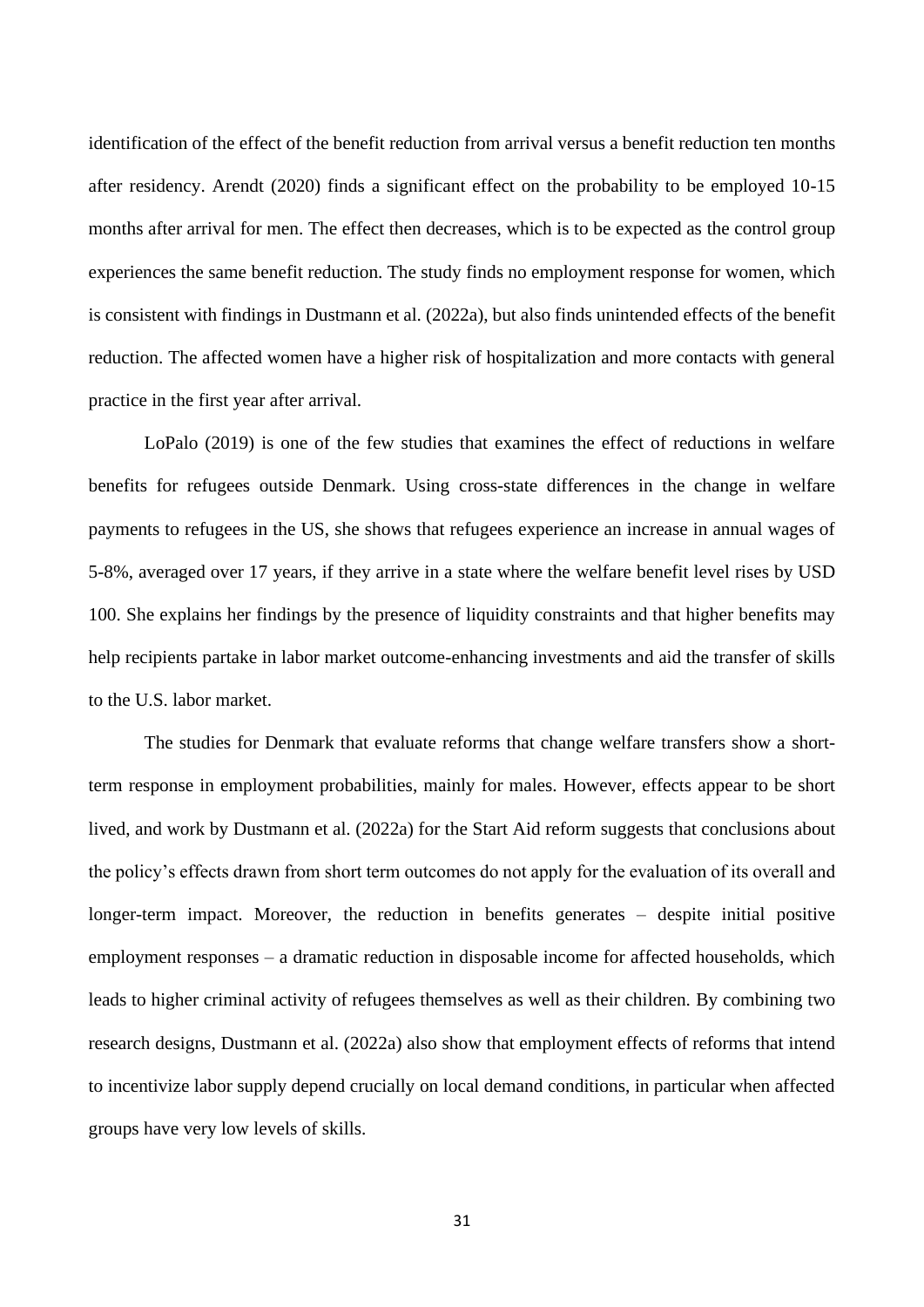#### **3.5 Permanent Residency Regulations**

Kilström, Larsen and Olme (2018) evaluate the effect of the permanent residency reform in 2002, which raised the required length of stay to receive permanent residency in Denmark from 3 to 7 years and demanded the passing of a language test at a basic level. The authors use a regression discontinuity design to find no significant effects of the reform on the probability of ever being employed or on earnings seven years into residency. They find however that the new rules raise the probability of enrolment into general education for women and the low-skilled. They conjecture that this may be due to the reform reducing the probability for obtaining permanent residency more for the low-skilled than the high-skilled.

Arendt, Dustmann, and Ku (2021) examine the reform in 2007 that required individuals to have accumulated at least 2.5 years of full-time employment and to have passed a Danish language test at a higher level than before, in addition to the requirement of residence in Denmark for at least seven years, to obtain permanent residency. The study compares refugees and family members who were and who were not affected by the reform (which affected individuals after at least 2 years into residency), using difference-in-difference and event study estimation. They find that the reform – contrary to its objectives - reduces work hours by 30% in full-time equivalents and has no effect on the share of individuals who pass the required language level test. The authors then split up their sample into high performers and low performers, based on employment and language test outcomes during the first two years after arrival, when both the treated and untreated were not yet affected by the reform. They show that the negative effects on employment are driven by individuals who prereform performed badly in terms of employment and language education. Employment of individuals who pre-reform had a high labor market attachment was not affected by the reform while the reform had a positive and significant effect on their probability of passing the language requirement. The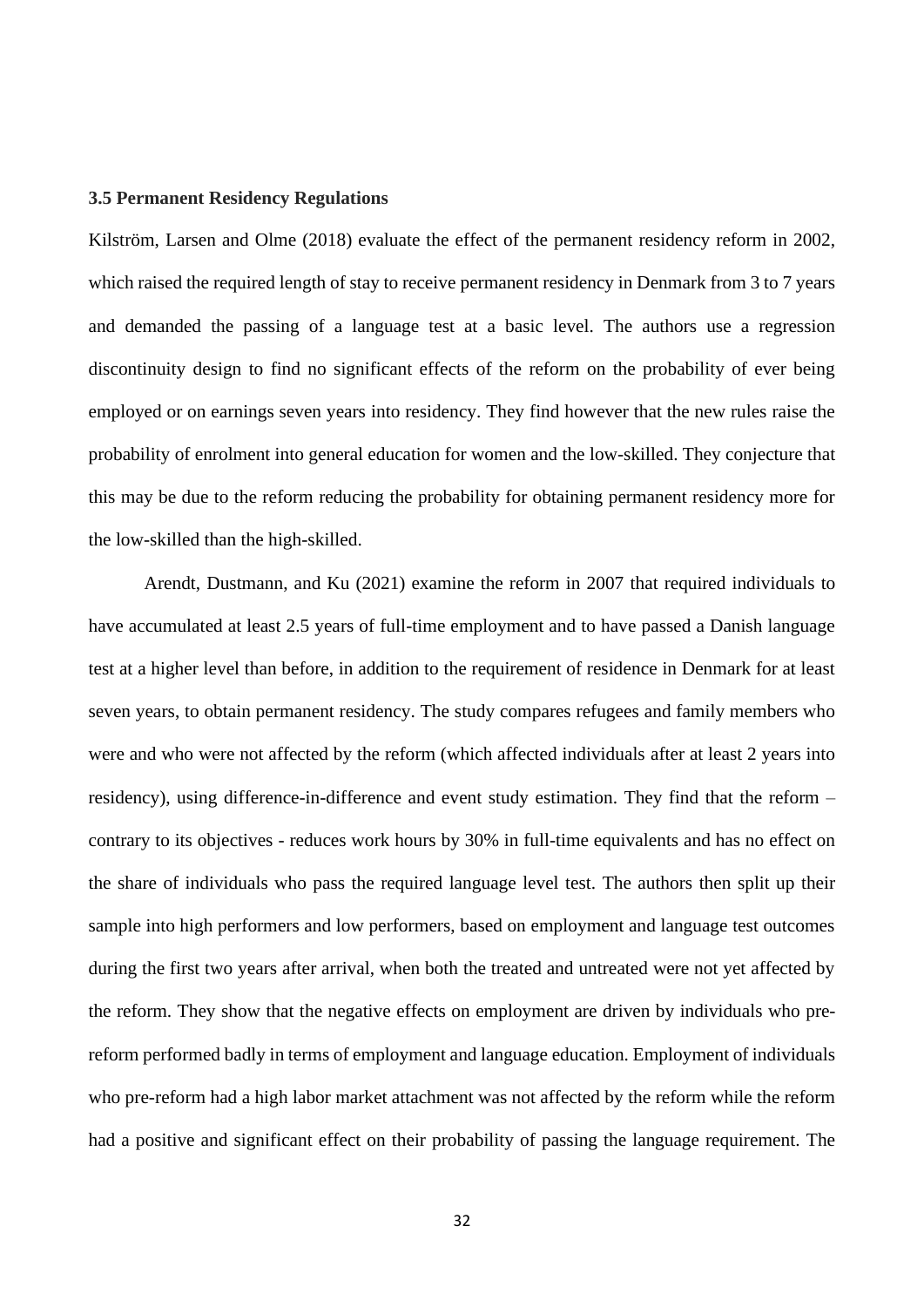authors conclude that too severe requirements may discourage low achieving individuals from responding to incentives as the ones implemented in the studied reform in the way intended and may even have opposite effects on performance for this group.

Some works study variation in eligibility conditions for permanent residency for other countries. Utilizing two reforms that reduced waiting times for naturalization in Germany from 15 to 8 years, Gathmann and Keller (2018) show that shorter waiting times for permanent residency through naturalization had no effects on employment or earnings of male immigrants but increased employment for female immigrants. Blomqvist, Thoursie and Tyrefors (2018) utilize a Swedish reform in 2016 to show that receiving temporary as opposed to permanent residency reduces participation in Swedish language courses, but has no effect on employment, education or welfare benefit receipt in the first year since residency.

# **4. Discussion and Conclusions**

Employment and earnings of refugees in many Western countries are lower than those of other immigrant groups. This is well documented in Brell et al. (2020), who also point out that while economic migrants' relocation decision is based on careful consideration of opportunities afforded abroad, refugees forced and often unexpected migration leaves them far less prepared for the labor market of the receiving country, with often lower or non-existing language and job skills. This affects their employability and wages. Programs that mend these shortcoming and measures that support labor market engagement of refugee immigrants are therefore of critical importance. Besides a lack of skills that are productive in the labor market of the country that provides protection, refugees have frequently gone through traumatic experiences, face uncertain futures in the receiving countries, and often stem from culturally diverse backgrounds – all factors that impede their integration into labor markets of receiving countries. All these aspects of refugee migration require therefore policy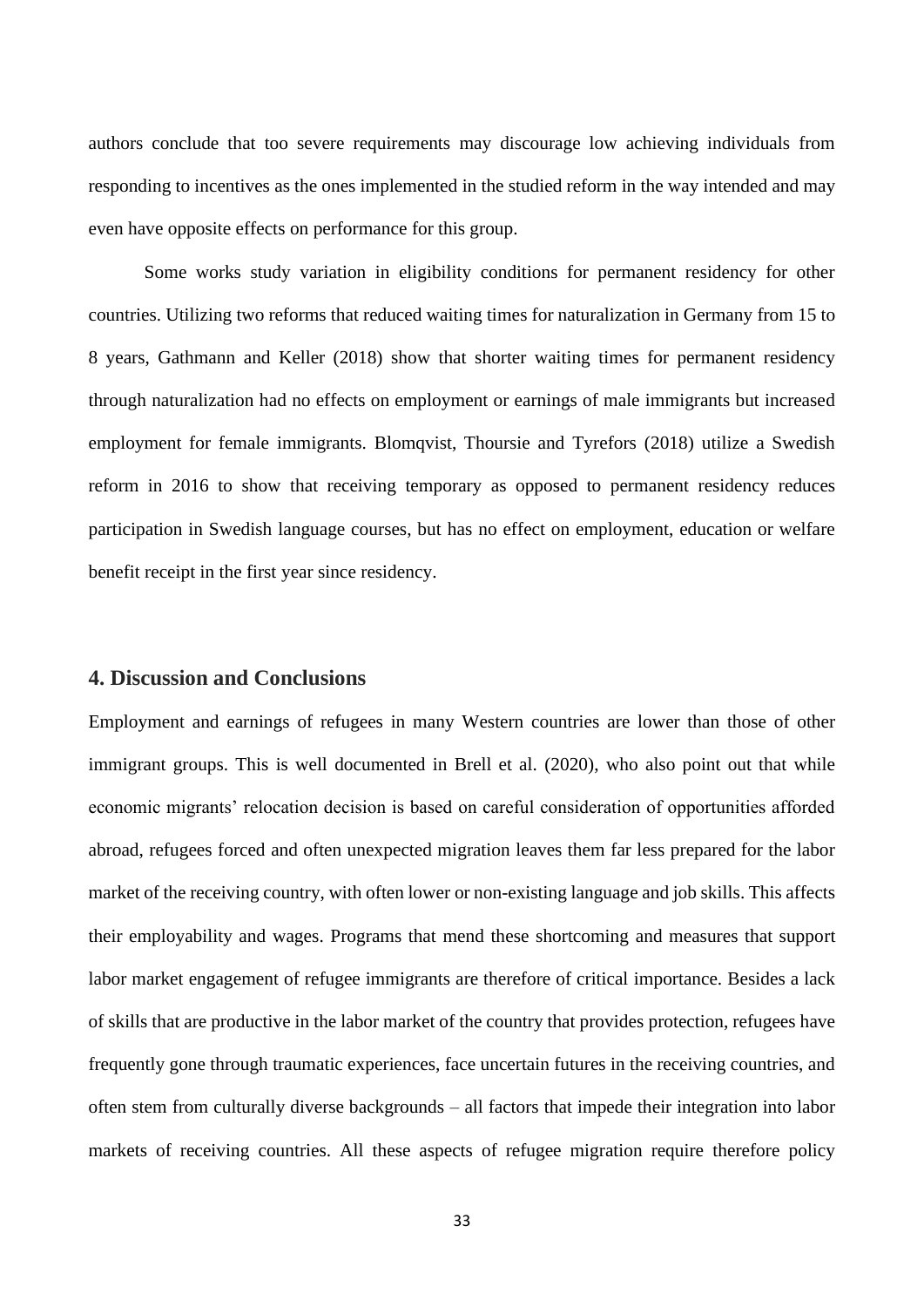measures that, besides aiming at promoting refugees' labor market engagement, also carefully adjust policies to the target population's particular needs.

To develop current policies, one can learn from past experiences. This paper brings together evidence from four decades of Danish refugee policies and compares these with similar policies in other countries. Our review commences with dispersal policies, whose primary objective is to spread the burden of accommodating refugee immigrants evenly across the country that provides protection. For the researcher, dispersal policies provide an ideal tool to address the problem of sorting, and to causally identify the impact of local conditions on refugees' labor market performance. From the studies we review in this paper, we learn that refugees benefit from being allocated to municipalities that provides them with large ethnic networks (Damm 2009; Edin et al. 2003). Moreover, better labor market conditions also favor refugees' employment probabilities (Damm and Rosholm 2009; Azlor, et al. 2020). A specific premium exists in bigger cities, where better options to sort into high-wage industries improves refugee's earnings in the longer run (Eckert et al. 2021). These findings suggest that quasi-random dispersal may however induce inefficiencies, by preventing refugees to settle in areas where their skills are most employable and obtain the highest reward. Indeed, Edin, Fredriksson and Åslund (2004) and Fasani, Frattini and Minale (2021b) conclude that quasi-random allocation stifles employment opportunities. Even worse, policies that allocate according to cheap housing – often correlated with local disadvantage – my lead to long term disadvantage of refugees. In line with that, Godøy (2017) finds that placement in the most favorable labor market regions in Norway could raise refugees' earnings by 26% if compared to quasi-random dispersal. Similarly, Bansak et al.'s (2018) comprehensive analysis shows that, if economic opportunity rather than equal dispersal determines settlement decisions, then this could lead to 41% and 73% higher employment in the US and Switzerland, respectively. These authors conclude that settlement oriented according to economic opportunity is preferable to quasi-random dispersal. Dustmann et al. (2022a) add another aspect to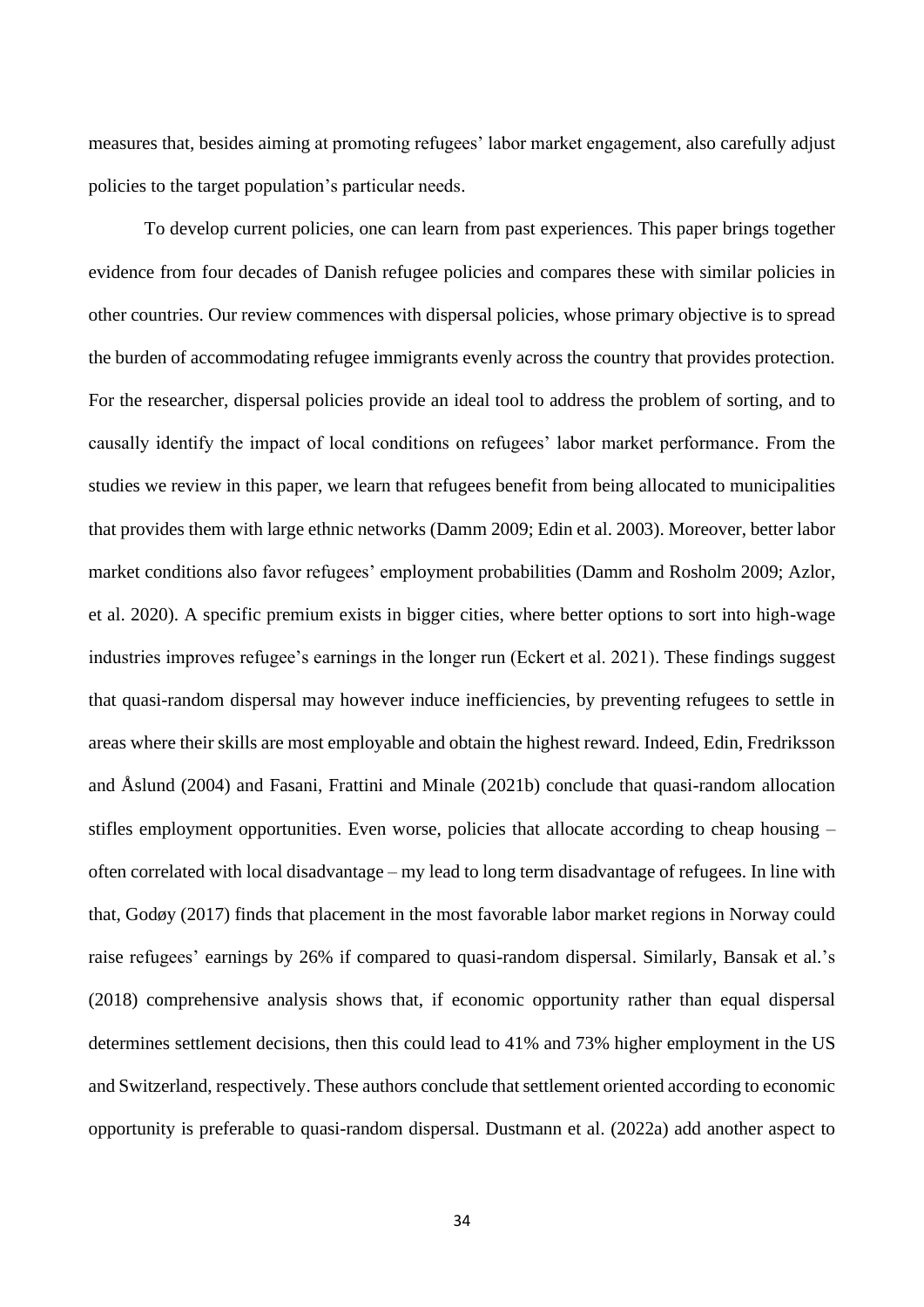these analyses: they show that settlement according to economic conditions can enhance the efficiency of policies aimed at incentivizing refugees' labor market performance. Combining the Danish random allocation policy with the evaluation of the Start Aid reform (which reduced the level of welfare benefits refugees were entitled to) they illustrate that the effect of the reform on employment and earnings is far larger in municipalities with labor demand conditions that favor refugees. We conclude therefore that settlement policies should ensure that refugees are allocated to local labor markets that offer favorable employment opportunities, if the objective is to maximize their labor market engagement and welfare. As refugees are interested in pursuing their own economic interest, and the interaction of economic opportunity and ethnic networks may be too complex to enter policy designs, we believe that allowing refugees to choose where to settle is the most efficient allocation mechanisms.

Low initial employment levels may be a direct consequence of refugees' being badly prepared for the receiving country's labor market, due to lack of skills that are needed to perform to the lowest required level of productivity (which could be determined by a minimum wage), or due to missing information about the labor market and lack of networks and information. The Danish studies that we review in this paper evaluate a number of policies that attempt to repair those shortcomings, by offering extensive language programs, as well as on- and off the job training programs. Findings point to on-the-job training raising employment of refugees, with job training programs administered early on being most effective in enhancing labor market entry. Studies also find that language programs enhance employment probabilities, although effects are found to materialize only in the longer run. However, there is some evidence of a tradeoff between job training programs and language programs, where early job training may lead individuals to not acquire language proficiency, which may then have detrimental longer-term consequences by obstructing access to higher level employment opportunities. We thus conclude that programs aimed at enhancing the skills of refugees and adapting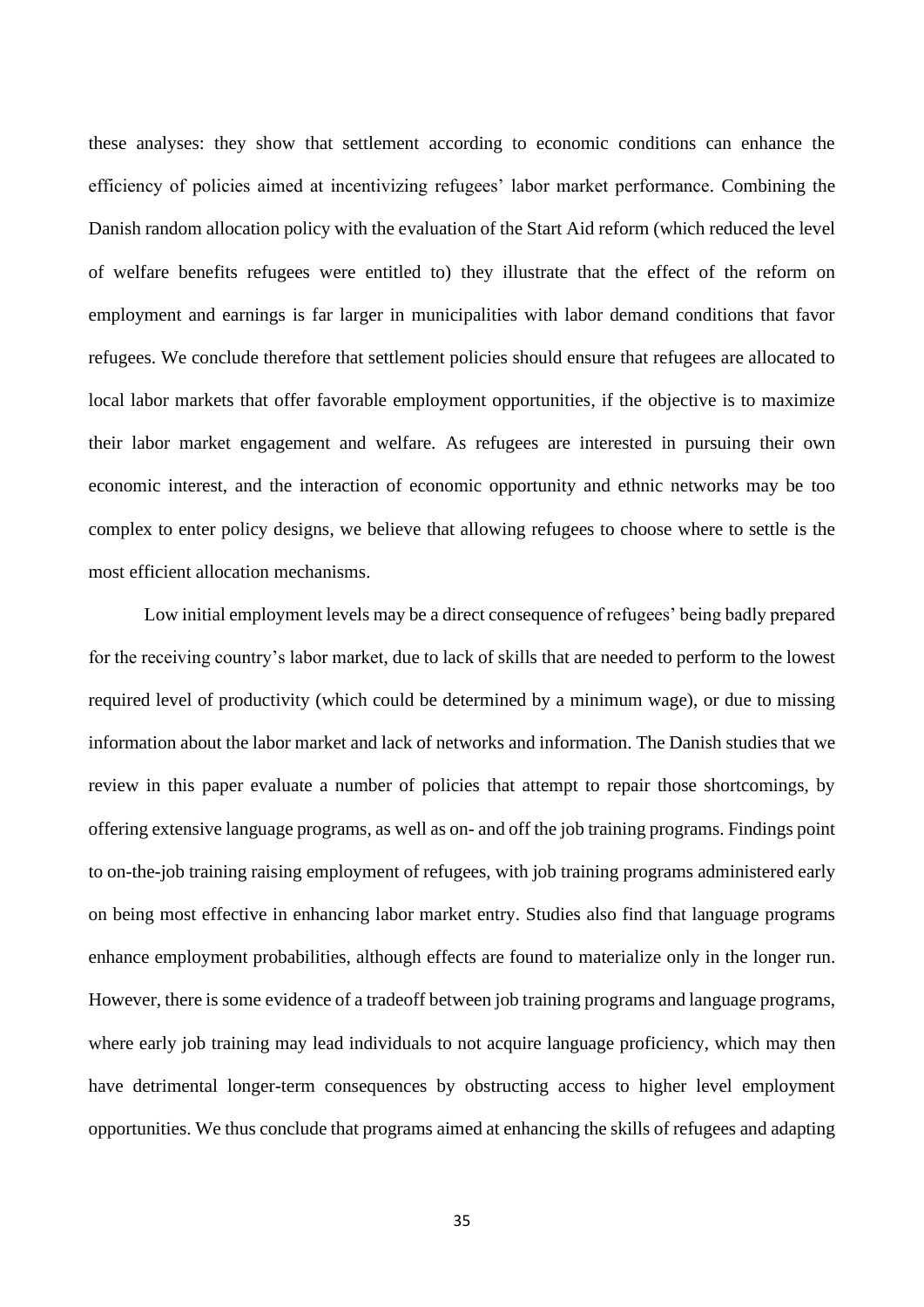existing skill sets to the needs of the labor market are effective and important. However, programs need to be carefully tuned: while measures that support immediate labor market engagement are certainly beneficial in the short run, they need to be combined with measures aimed at improving skills, in particular language proficiency, to help secure long-term labor market success, as highlighted in Arendt et al. (2020) and Bolvig and Arendt (2020).

Many countries have seen a reduction in welfare payments to refugees (OECD 2018; 2020). Such policies are typically stated as incentivizing labor market participation of refugee immigrants. However, they are likely policy responses to electorate's perception that refugees receive too much financial aid. The key question is whether reductions in transfers are effective in improving the labor market engagement of refugee immigrants. The studies for Denmark that evaluate such reforms show indeed a short-term response in employment probabilities, mainly for males (see Rosholm and Vejlin 2010; Huyhn et al. 2007; Andersen et al. 2012). However, such short-term responses do not carry over into the longer run and cease after five years, as shown by Dustmann et al.'s (2022a) analysis of the Start Aid reform, who thus warn that conclusions for the longer term drawn from short term evaluations are misleading. Moreover, the dramatic reduction in disposable income for affected households has many undesirable side effects. Dustmann et al. (2022b) show that – despite positive initial employment effects – Start Aid reduced household income of affected refugee households by about 40% on average. This dramatic reduction pushed many households below the poverty line and led to higher criminal activity of refugees as well as their children. The authors also show that employment effects of reforms that intend to incentivize labor supply depend crucially on local demand conditions. They conclude that supply side incentives may run into the void if affected groups have very low levels of skills or skills for which there is no demand. This may be a particular problem when wages are bound by regulation, so that productivity of refugees may be below the minimum wage. We conclude from the existing evidence that reductions in transfers are unlikely to achieve the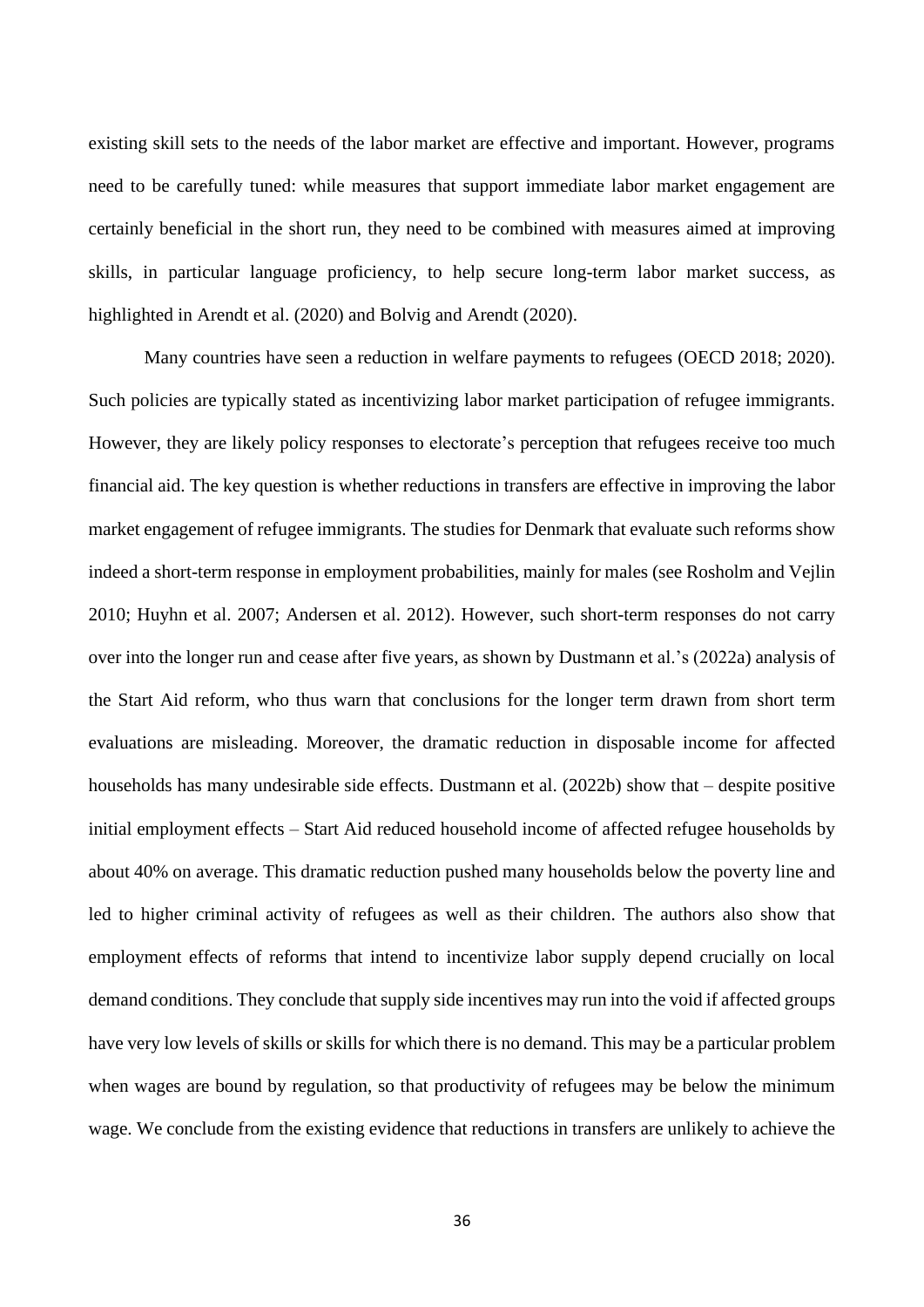objective of better longer-term integration of refugees into the labor market. Moreover, it seems that such reforms, by reducing quite dramatically the disposable income of households, cause major side effects, with potential large costs for affected individuals and society.

Another important aspect of refugee migration is the permanence of the migration. As pointed out in Dustmann et al. (2017), a primary reason for the poor success in integrating refugees into the host countries' labor markets is the indecisiveness of host nations about duration and permanence of stay, and thus the lack of providing refugees with a clear perspective. Being unclear about the chances of permanence may create disincentives for investment into skills and leading them to perform below their economic potential. In fact, Adda et al. (2022) find strong support for this hypothesis. Many countries have tightened the rules governing eligibility for permanent residency or citizenship in recent years, often motivated by a desire to provide incentives to integrate. The idea is that the economic benefits of permanence are so large that refugees – if tasked with investments into skills in exchange for permanent residency – will respond accordingly, which leads to stronger labor market integration. However, this may only materialize if the bar for obtaining permanence is not set too high. The study by Arendt et al. (2021) shows that more demanding permanent residency requirement can indeed provide such incentives, but only if individuals believe they can fulfill the new requirements without too large costs. Otherwise, more severe requirements can lead to lower labor market performance. This study provides therefore another example that policies should be carefully crafted and need to take account of heterogeneous responses of individuals.

Many of the policies discussed above share the aim to raise labor market participation, and we can compare their effectiveness in this dimension. As emphasized in several of the studies, this requires understanding not just the short-term effects, but also the long-term response, as well as considering potential unintended consequences. For the five types of refugee policies evaluated in this study, only two produce effects that on average seem to outweigh costs: To allow refugees to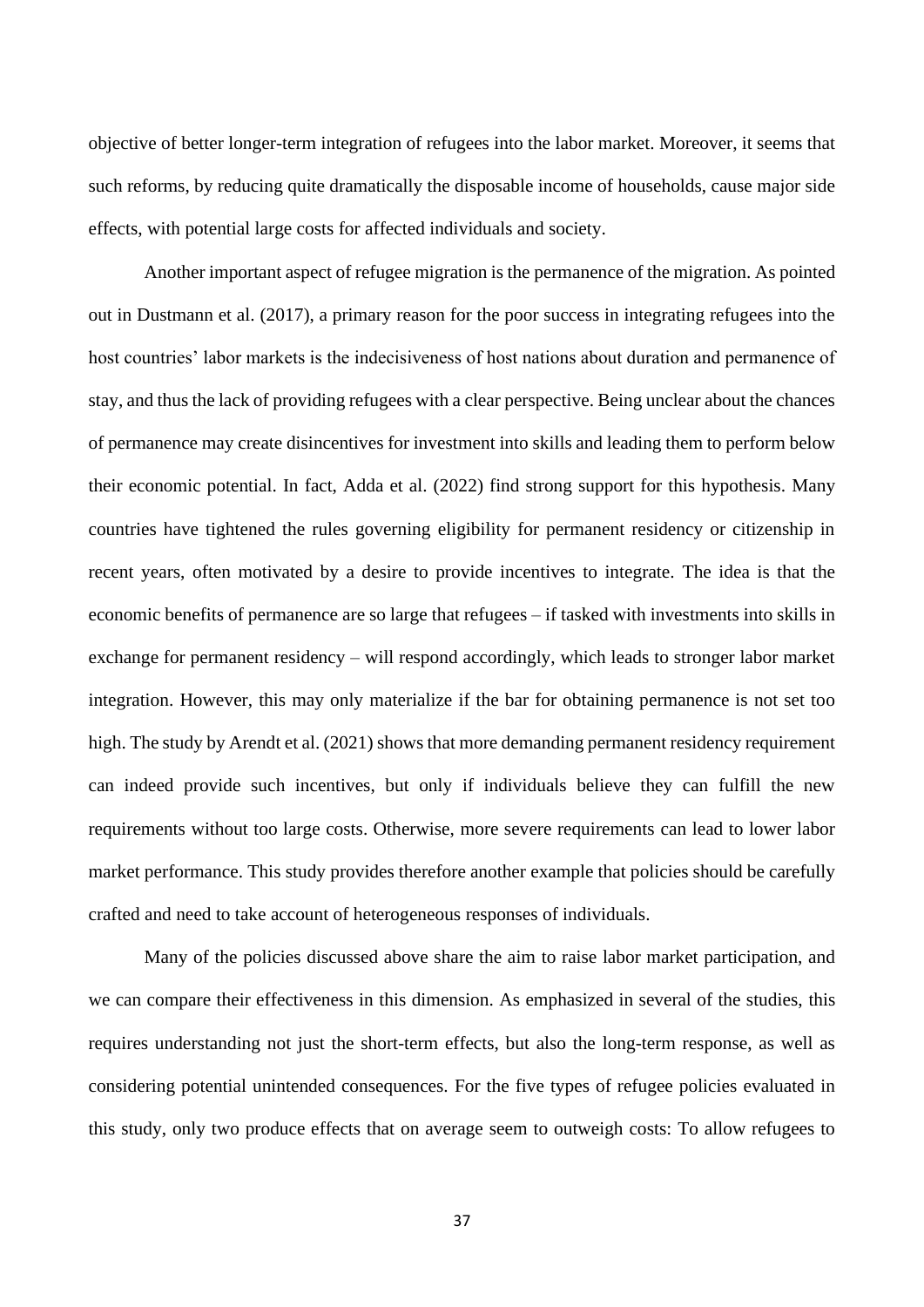choose where to settle, and active labor market programs that raise language skill investments. By contrast, policies that emphasize early job-training and policies that regulate access to welfare benefit or use permanence of residence to incentivize skill investment, while beneficial for some, create disadvantage for others.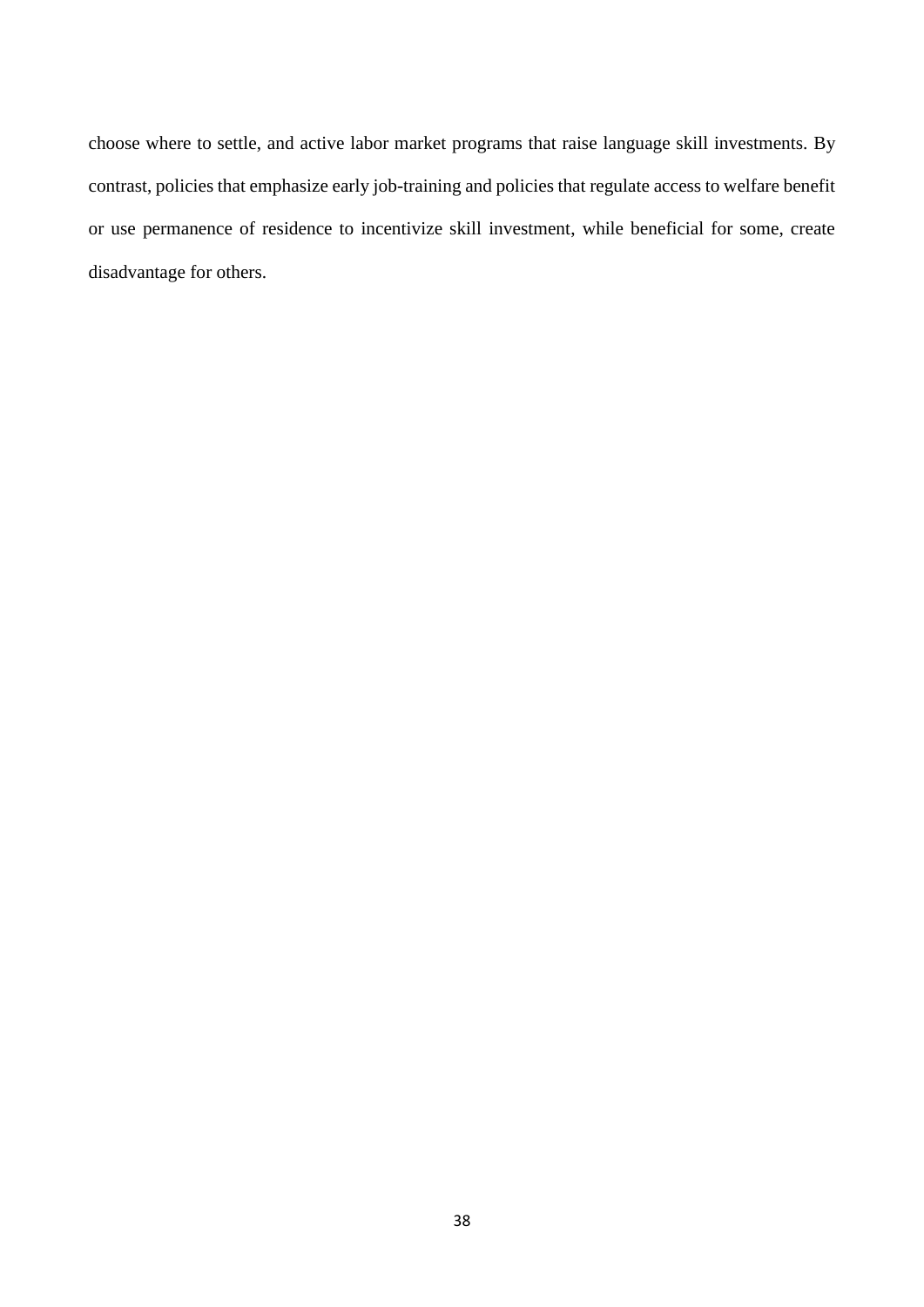#### **References**

- Act no. 474 of 1998 (1998). Lov nr. 474 af 01/07/1998. Lov om integration af udlændinge i Danmark. Udlændinge- og Integrationsministeriet.
- Act no. 487 of 1998 (1998). Lov nr 487 af 01/07/1998. Lov om undervisning i dansk som andetsprog for voksne udlændinge m.fl. og sprogcentre. Udlændinge- og Integrationsministeriet.
- Act no. 430 of 2013 (2013). Lov nr 430 af 01/05/2013. Lov om ændring af udlændingeloven, kildeskatteloven og integrationsloven. Udlændinge-, Integrations- og Boligministeriet
- Adda, Jérôme, Christian Dustmann, and Joseph-Simon Görlach (2022). The Dynamics of Return Migration, Human Capital Accumulation, and Wage Assimilation, *Review of Economic Studies*, forthcoming.
- Andersen, Lars Højsgaard, Hansen, Hans, Schultz-Nielsen, Marie Louise and Torben Tranæs (2012). Starthjælpens betydning for flygtninges levevilkår og beskæftigelse. Rockwool Fondens Forskningsenhed, Arbejdspapir nr. 25.
- Arendt, Jacob Nielsen (2020). The effect of reduced welfare benefits on the integration of refugees. The Rockwool Foundation Research Unit, Study paper 151.
- Arendt, Jacob Nielsen (2022). Labor market effects of a work-first policy for refugees. *Journal of Population Economics*, 35 (1), 169-196.
- Arendt, Jacob Nielsen, Bolvig, Iben, Foged, Mette, Hasager, Linea and Giovanni Peri (2020). Integrating Refugees: Language Training or Work-First. NBER Working paper 26834.
- Arendt, Jacob Nielsen, Christian Dustmann and Hyejin Ku (2021). Permanent Residency and Refugee Immigrants' Skill Investment. The Rockwool Foundation Research Unit, Study paper 160.
- Åslund, Olof and Dan-Olof Rooth (2007). Do Where and When Matter? Initial Labour Market Conditions and Immigrant Earnings, *Economic Journal*, 117 (518), 422-448.
- Åslund, Olof and Per Johansson (2011). Virtues of SIN: Can Intensified Public Efforts Help Disadvantaged Immigrants? *Evaluation Review* 35 (4), 399-427.
- Azlor, Luz, Damm, Anna Piil and Marie Louise Schultz-Nielsen (2020). Local Labor Demand and Immigrant Emplyoment. *Labour Economics* 63. doi.org/10.1016/j.labeco.2020.101808
- Bansak, Kirk, Ferwerda, Jeremy, Hainmueller, Jens, Dillon, Andrea, Hangartner, Dominik, Lawrence, Duncan and Jeremy Weinstein, (2018). Improving refugee integration through data-driven algorithmic assignment. *Science* 359: 325-329.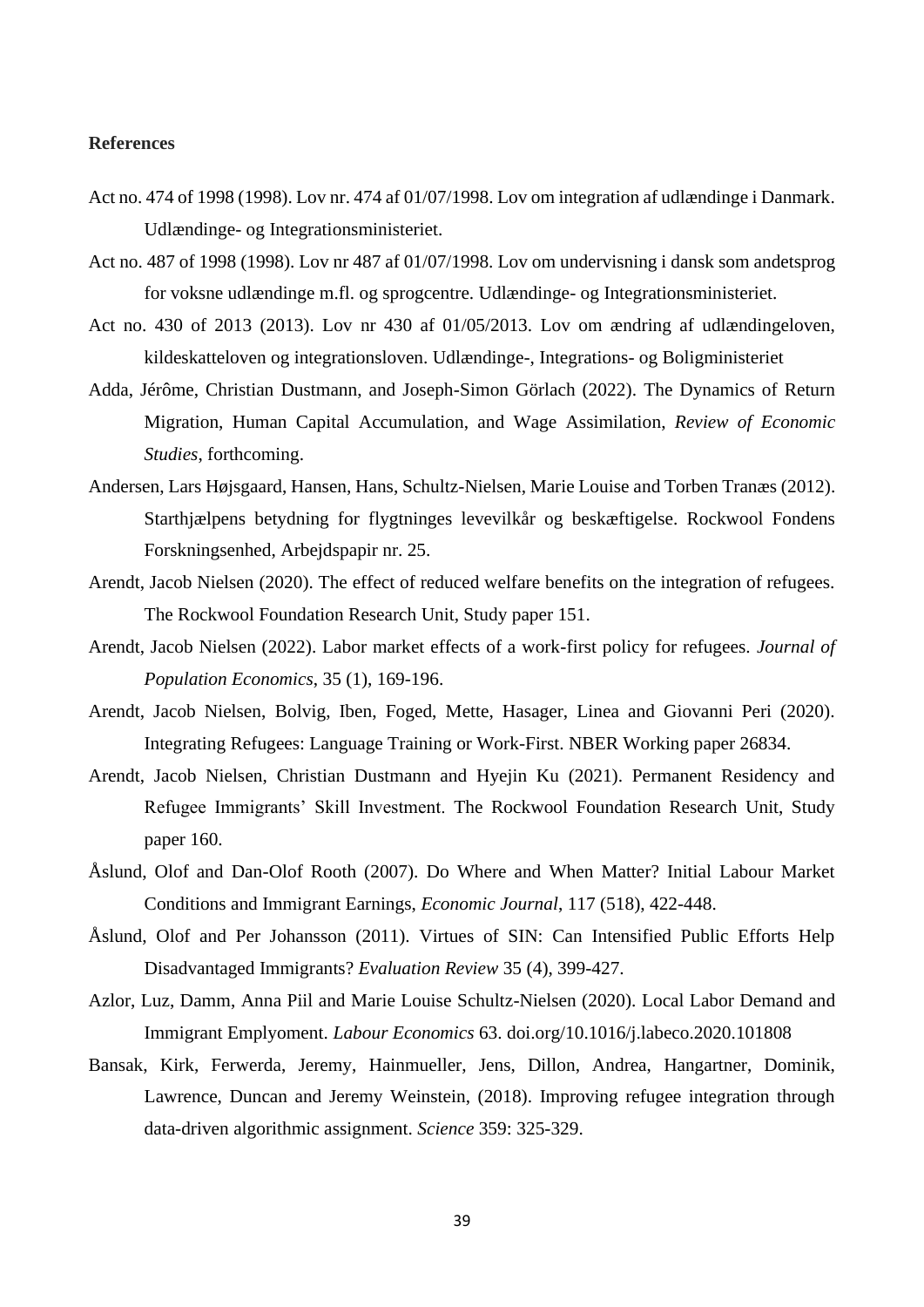- Battisti, Michel, Giesing, Yvonne and Nadzea Laurentsyeva (2019). Can job search assistance improve the labour market integration of refugees? Evidence from a field experiment. *Labour Economics* 61. doi.org/10.1016/j.labeco.2019.07.001.
- Bleakley, Hoyt, and Aimee Chin (2004). Language skills and earnings: Evidence from childhood immigrants. *Review of Economics and Statistics*, 86(2): 481-496.
- Bleakley, Hoyt, and Aimee Chin (2010). Age at arrival, English proficiency, and social assimilation among US immigrants. *American Economic Journal: Applied Economics*, 2(1): 165-92.
- Blomqvist, Niklas, Thoursie, Peter Skogman and Björn Tyrefors (2018). Restricting Residence Permits Short-Run Evidence from a Swedish Reform. Working paper.
- Bolvig, Iben, and Jacob Nielsen Arendt (2020). Early labor market entry, language acquisition and labor market success of refugees. The Danish Center for Social Science Research, Working Paper.
- Borjas, George J. (2000). Ethnic enclaves and assimilation. *Swedish Economic Policy Review* 7: 89– 122.
- Brell, Courtney, Christian Dustmann, and Ian Preston (2020). The labor market integration of refugee migrants in high-income countries. *Journal of Economic Perspectives*, 34 (1), 94-121.
- Cadena, Brian C., Brian Duncan, and Stephen J. Trejo (2015). The labor market integration and impacts of US immigrants. In *Handbook of the Economics of International Migration*, vol. 1, pp. 1197-1259. North-Holland.
- Chiswick, Barry R. (1978). The effect of Americanization on the earnings of foreign-born men, *Journal of Political Economy*, 86 (5), 897–921
- Chiswick, Barry R. and Paul W. Miller (1995). The Endogeneity between Language and Earnings: International Analyses. *Journal of Labor Economics* 13(2): 246-288.
- Clausen, Jens, Eskil Heinesen, Hans Hummelgaard, Leif Husted, Michael Rosholm (2009). The effect of integration policies on the time until regular employment of newly arrived immigrants: Evidence from Denmark. *Labour Economics* 16(4): 409-417
- Cortes, Kalena E. (2004). Are refugees different from economic immigrants? Some empirical evidence on the heterogeneity of immigrant groups in the United States. *Review of Economics and Statistics*, 86 (2): 465-480.
- Dahlberg, Matz, Egebark, Johan, Vikman, Ulrika and Gülay Özcan (2020). Labor market integration of low-educated refugees. RCT evidence from an ambitious integration program in Sweden. IFAU Working Paper 2020:21.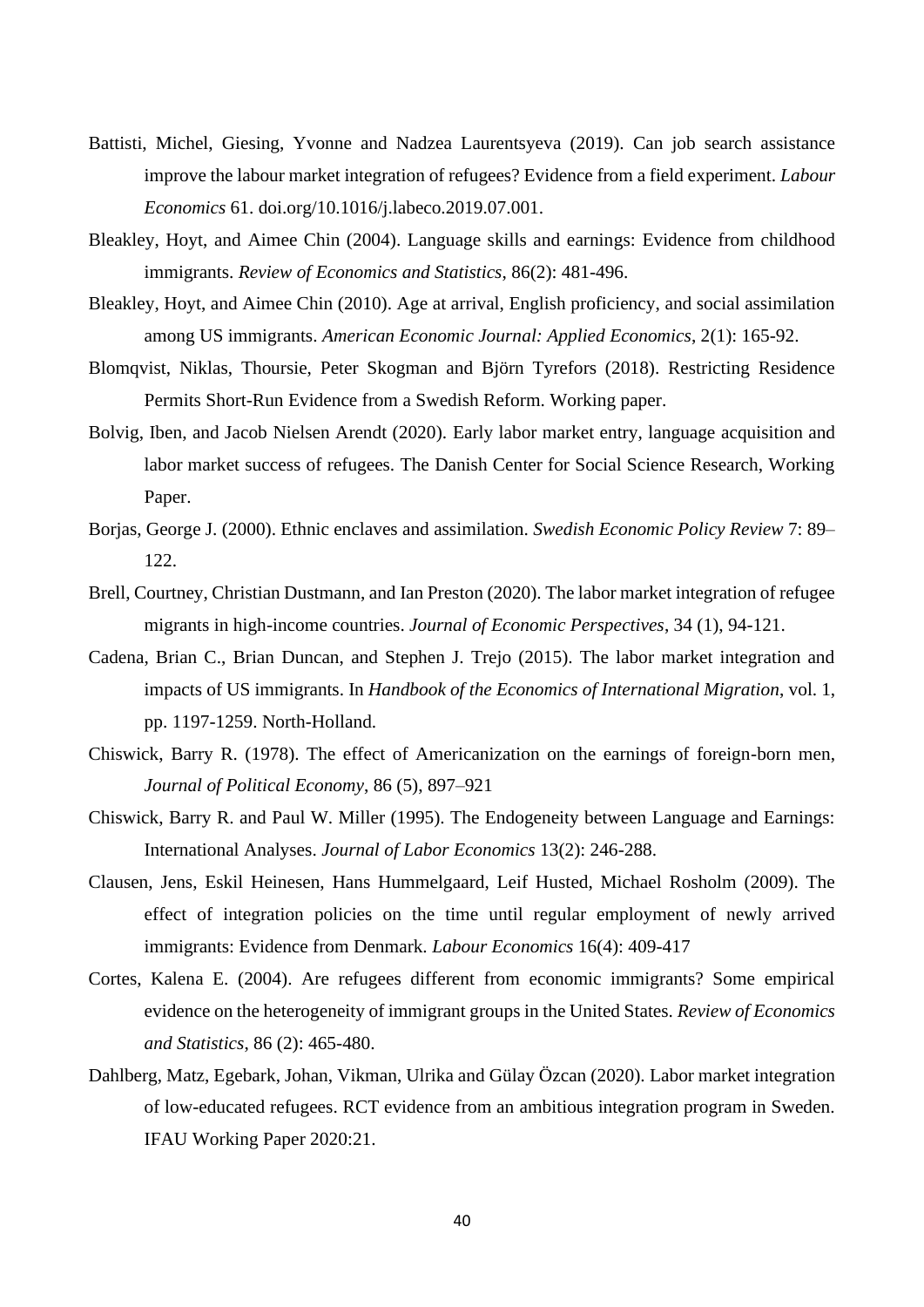- Damm, Anna Piil (2009). Ethnic enclaves and immigrant labor market outcomes: Quasi-experimental evidence. *Journal of Labor Economics* 27 (2), 281-314
- Damm, Anna Piil and Michael Rosholm (2010). Employment effects of spatial dispersal of refugees. *Review of Economics of the Household* 8 (1), 105-146.
- Damm, Anna Piil, and Christian Dustmann (2014). Does growing up in a high crime neighborhood affect youth criminal behavior?. *American Economic Review* 104 (6), 1806-32.
- Dustmann, Christian (1994) Speaking Fluency, Writing Fluency and Earnings of Migrants. *Journal of Population Economics* 7: 133-156.
- Dustmann, Christian and Francesca Fabbri (2003). Language Proficiency and Labour Market Performance of Immigrants in the UK, *Economic Journal* 113 (489), 695-717.
- Dustmann, Christian, Francesco Fasani, Tommasso Frattini, Luigi Minale and Uta Schoenberg (2017). On the Economics and Politics of Refugee Migration. *Economic Policy* 32 (91), 497- 550.
- Dustmann, Christian and Joseph-Simon Görlach (2016). The economics of temporary Migrations. *Journal of Economic Literature* 54 (1), 98-136.

Dustmann, Christian, Rasmus Landersø and Lars H. Andersen (2022a). Refugee Benefit Cuts, Mimeo

- Dustmann, Christian, Rasmus Landersø and Lars H. Andersen (2022b). Unintended Consequences of Welfare Cuts, Mimeo.
- Dustmann, Christian. and Arthur van Soest (2001). Language Fluency and Earnings Estimation with Misclassified Language Indicators, *Review of Economics and Statistics* 83 (4), 663-674.
- Dustmann, Christian and Arthur van Soest (2002). Language and the Earnings of Immigrants, *Industrial and Labor Relations Review* 55 (3), 473-492.
- Dustmann, Christian, Kristine Vasiljeva, and Anna Piil Damm (2019). Refugee migration and electoral outcomes. *Review of Economic Studies* 86 (5), 2035-2091.
- Eckert, Fabian, Mads Hejlesen and Conor Walsh (2021). The Return to Big City Experience: Evidence from Refugees in Denmark, Mimeo.
- Edin, Per-Anders, Peter Fredriksson, and Oluf Åslund (2003). Ethnic enclaves and the economic success of immigrants—evidence from a natural experiment. *Quarterly Journal of Economics* 118, 329–57.
- Edin, Per-Anders, Peter Fredriksson and Olof Åslund (2004). Settlement Policies and the Economic Success of Immigrants. *Journal of Population Economics* 17 (1), 133-155.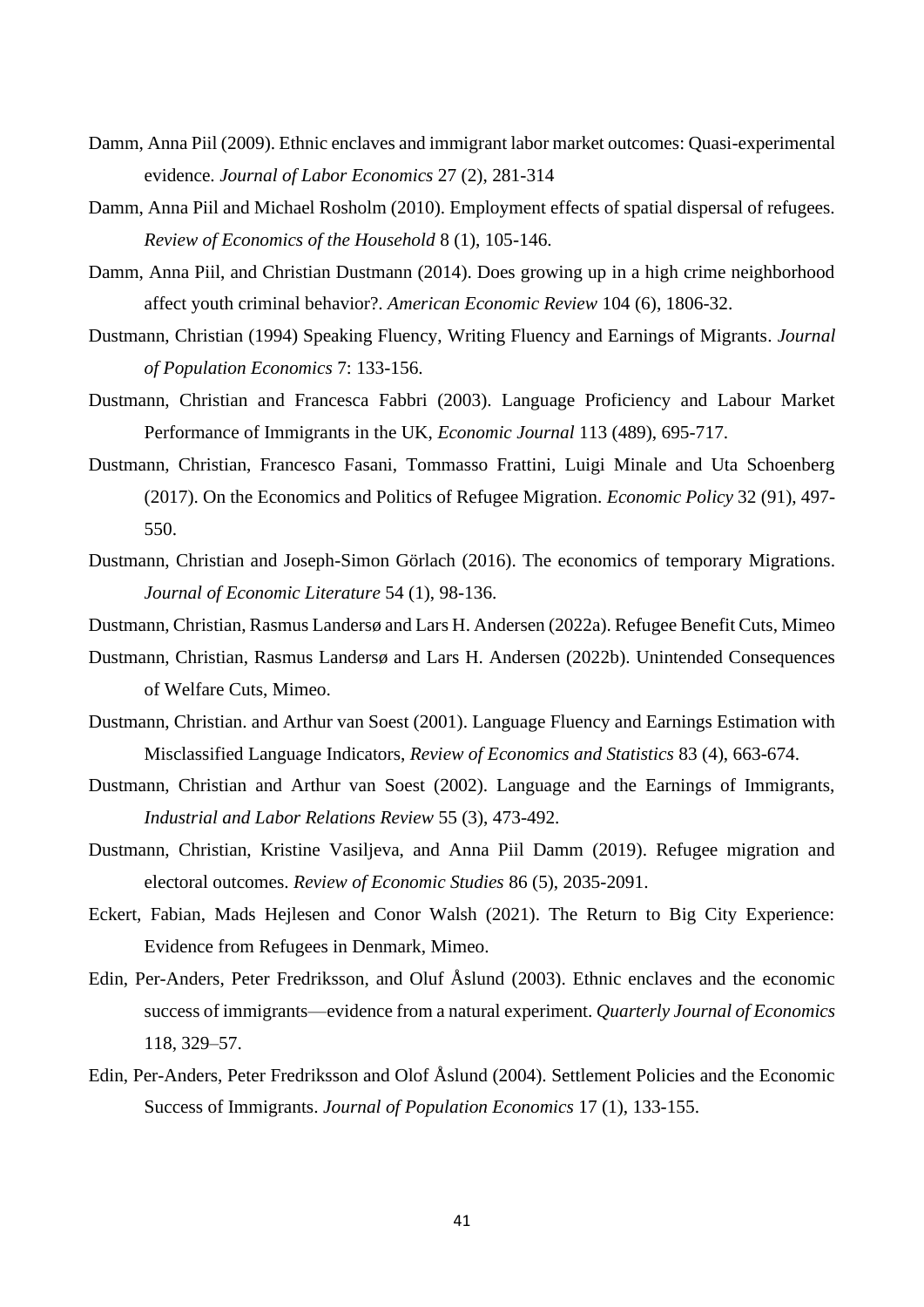- Eggebø, Helga and Jan-Paul Brekke (2018). Family Migration and Integration: The Need for a New Research Agenda. *Nordic Journal of Migration Research* 9 (4), 425-444.
- Fasani, Francesco, Tommaso Frattini and Luigi Minale (2021a). Lift the Ban? Initial Employment Restrictions and Refugee Labour Market Outcomes. *Journal of European Economic Association* 19(5): 2803–2854.
- Fasani, Francesco, Tommaso Frattini and Luigi Minale (2021b). (The Struggle for) Refugee Integration into the Labour Market: Evidence from Europe, *Journal of Economic Geography.* https://doi.org/10.1093/jeg/lbab011
- Gathmann, Christina and Nikolas Keller (2018). Access to Citizenship and the Economic Assimilation of Immigrants. *Economic Journal* 128 (616), 3141-3181.
- Godøy, Anna (2017). Local labor markets and earnings of refugee immigrants. *Empirical Economics* 52, 31–58.
- Heinesen, Eskil, Leif Husted and Michael Rosholm (2013). The effects of active labour market policies for immigrants receiving social assistance in Denmark. *IZA Journal of Migration* 2 (15), 1-22
- Huynh, Duy T., Marie Louise Schultz-Nielsen and Torben Tranæs. (2007). The employment effects upon arrival of reducing welfare to refugees. The Rockwool Foundation. Study paper no. 15.
- Hvidtfeldt, Camilla and Marie Louise Schultz-Nielsen (2018). Refugees and asylum seekers in Denmark 1992-2016. Rockwool Fondens Forskningsenhed, Study Paper no. 133.
- Jakubiak, Igor Jerzy (2019). Does welfare drive international migration? a European experience. *International Journal of Manpower* 40 (2), 246-264.
- Joona, Pernilla Andersson and Lena Nekby (2012). Intensive coaching of new immigrants: an evaluation based on random program assignment. *The Scandinavian Journal of Economics* 114 (2), 575-600.
- Joona, Pernilla Andersson, Alma W. Lanninger and Marianne Sundström (2016). Reforming the Integration of Refugees: The Swedish Experience. IZA Working Paper No. 10307. Bonn: IZA.
- Kilström, Matilda, Larsen, Birthe and Elisabeth Olme (2018). Should I Stay or Must I Go? Temporary Refugee Protection and Labor-Market Outcomes. Working paper 1-2018. Department of Economics, Copenhagen Business School.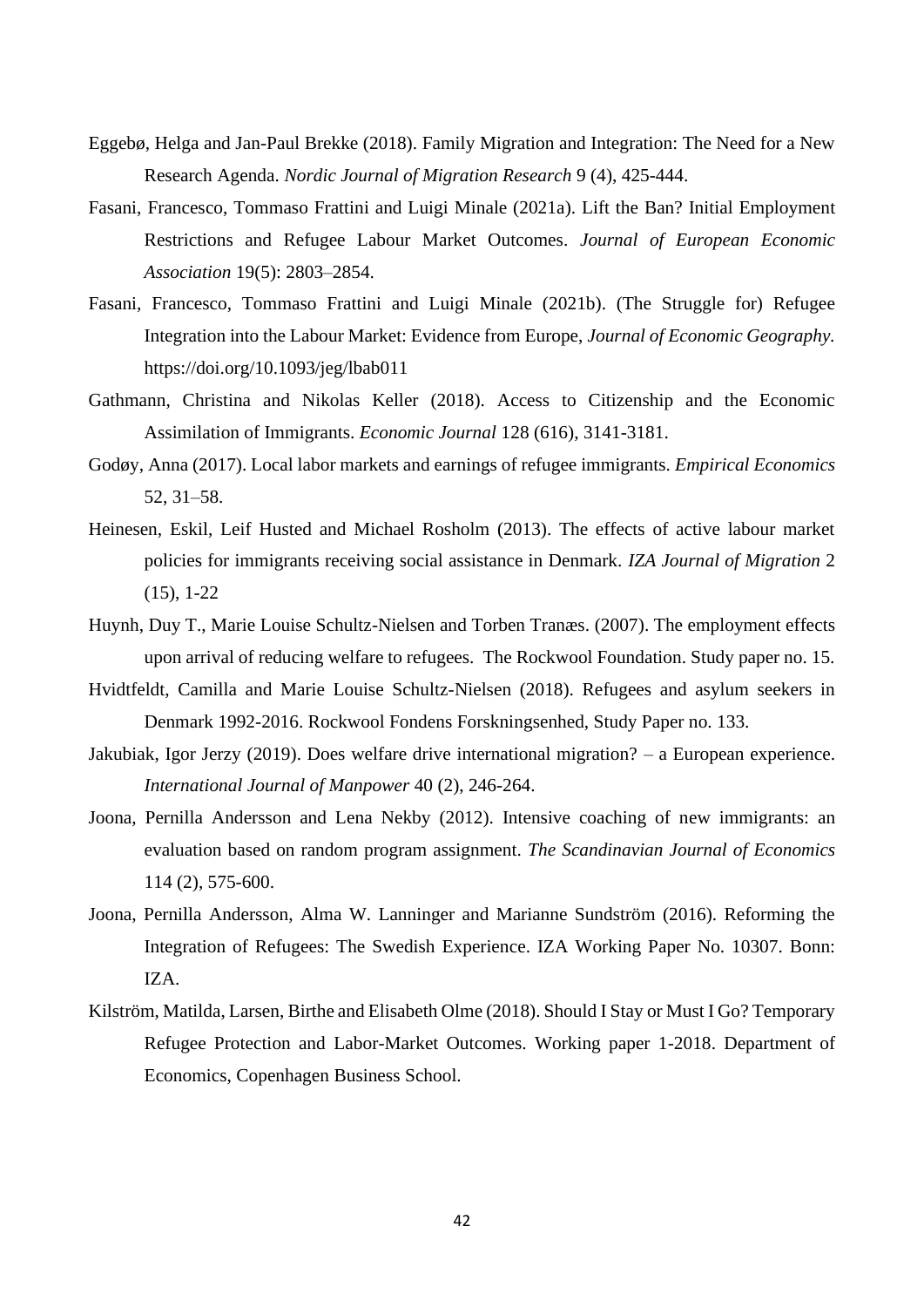- Lochmann, Alexia, Rappoport, Hillel and Biagio Speciale (2019). The Effect of Language Training on Immigrants' Economic Integration Empirical: Empirical Evidence from France. *European Economic Review* 113, 265-296.
- LoPalo, Melissa (2019). The effects of cash assistance on refugee outcomes. *The Journal of Public Economics* 170 (1), 27-52.
- Marbach, Moritz, Jens Hainmueller and Dominik Hangartner (2018). The long-term impact of employment bans on the economic integration of refugees. Science Advances 4 (9), 1-6.
- OECD (2018; 2020). International Migration Outlook 2018, 2020.
- Protocol no. 630 (1998). Bekendtgørelse om boligplacering af flygtninge, af 25. august 1998. <https://www.retsinformation.dk/eli/lta/1998/630>
- Qi, Haodong, Irastorza, Nahikia, Emilsson, Henrik and Pieter Bevelander (2021). Integration policy and refugees' economic performance: Evidence from Sweden's 2010 reform of the introduction programme. *International Migration,* 1-17. doi: 10.1111/imig.12813.
- Report no. 968 (1982). Betænkning om udlændingelovgivningen. Udkast til ny udlændingelov. Anden betænkning afgivet af Justitsministeriets udvalg af 14. december 1977 til revision af loven om udlændinges adgang til landet m.v.
- Report no. 1337 (1997). Integration. Betænkning af det af indenrigsministeren nedsatte Integrationsudvalg.
- Rosholm, Michael and Rune Vejlin (2010). Reducing income transfers to refugee immigrants: Does start-help help you start? *Labour Economics* 17 (1), 258-275.
- Sarvimäki, Matti and Kari Hämäläinen (2016). Integrating Immigrants: The Impact of Restructuring Active Labor Market Programs, *Journal of Labor Economics* 34 (2), 479-508.
- Sarvimäki, Matti (2017). Labor market integration of refugees in Finland. VATT research reports 185.
- Statistics Denmark (1995; 1997; 2000). Statistisk Årbog. København: Danmarks Statistik.
- Statistics Denmark (2008). Indvandrere i Danmark 2008. København: Danmarks Statistik.
- Strukturkommissionen (2003). Integrationsministeriets sektoranalyse på integrations- og indkvarteringsområdet. Strukturkommissionen, Sekretariatet.
- The Danish Refugee Council (1996). Dansk Flygtningehjælps integrationsarbejde. Den centrale integrationsafdeling, Dansk Flygtningehjælp.